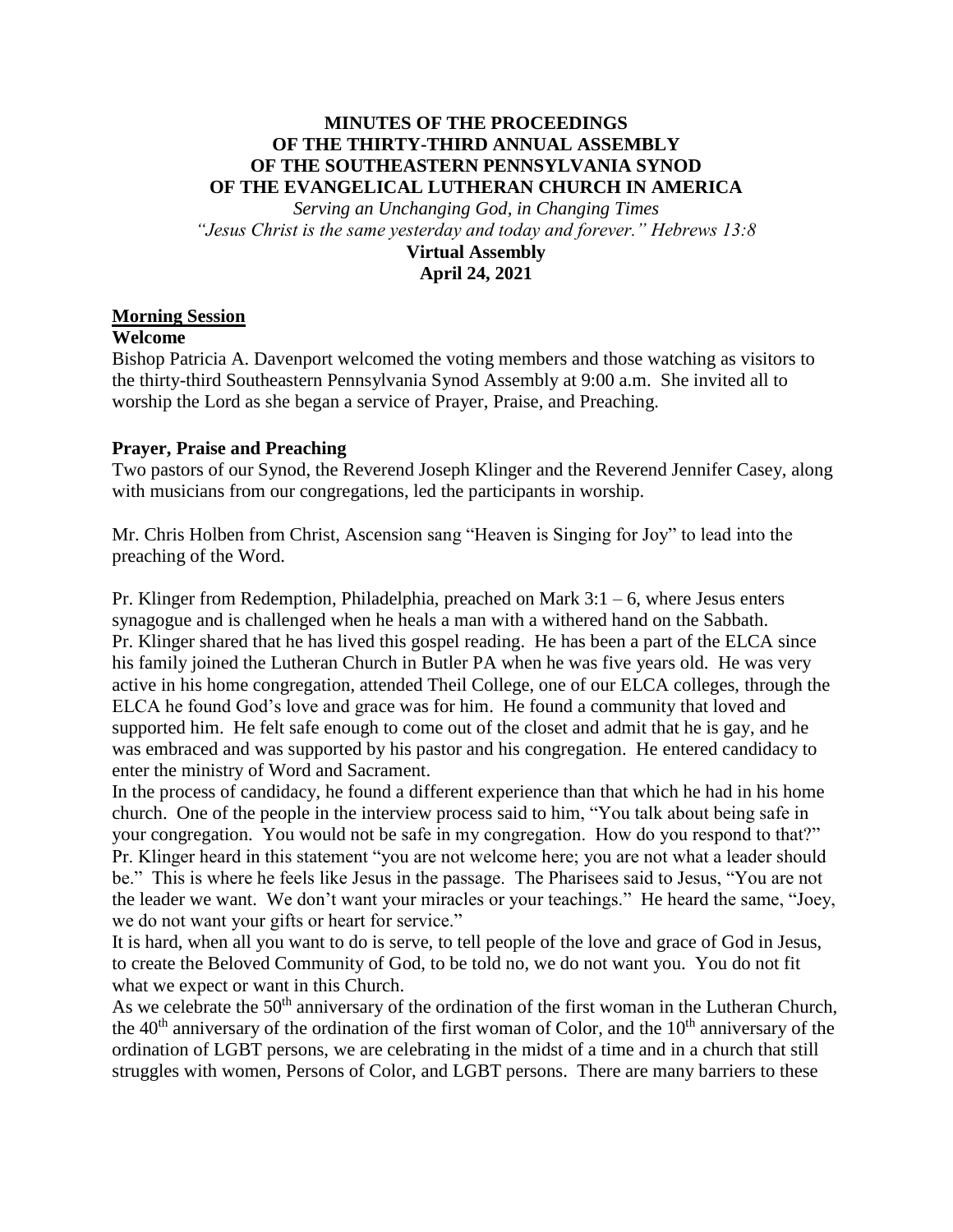leaders in our church, even as we say we welcome them into the life and ministry of this Church. Yet what we celebrate is Jesus, who brings all people close.

A changeless God in changing times. God hasn't changed, but the society has. God hasn't changed, but as we recognize God's call to the diversity of people that exist in this world and this Church, we are bringing the gospel to more and more people. As we proclaim God's grace, as we do the work of breaking down oppression, we get closer and closer to God's beautiful, beloved community.

Pr. Jenn Casey from Holy Trinity, Wallingford, preached on Ezekiel 37:1 – 14, "The Valley of Dry Bones."

She noted we have heard from Pastor Joey about leaders in scripture who tried to control the Spirit of God, and we heard how they tried to limit who could speak for God. We also heard how the Church today strives to do the same, limiting the Spirit, limiting who can speak. But we do not worship and live by rules that divide the people. Rather we worship a God who is not bound by the rules, not even the rules of life and death.

In this passage, Ezekiel gives an image of the Spirit of God that can take old, brittle, bones, and breathe into them life. Sisters and brothers, sometimes it seems to me that the church is full of dry and brittle bones. When I see how we worship our buildings and our individual congregational identities, when the sin of systemic racism is allowed to continue, when the church seems more concerned with our bottom line than what we are doing to care for our neighbors, if God were to ask me, can these bones live? My answer would be "no, not on our own." But the Spirit of God can breathe life into even these bones.

We have been struggling in this past year. Our spaces have been closed longer than we could imagine. We have experienced more change than we think we can handle. But God promises to be with us, and call us from death into life, to end divisions that we put on people. God says to us, "Oh, my people I will put my Spirit within you and you shall live!"

We have not been abandoned. Our God is a God of hope we can rely on. Do not fear death, do not fear change, do not fear leaving your comfort zones. God is with us in uncertainty. Life is always on the other side of death.

Ms. Dedra Florence-Johnson of Mediator, Philadelphia, a candidate for rostered ministry, sang "I'm so Glad Jesus Lifted Me" to conclude the preaching of the Word.

Vice President Tracey A. Beasley led the Assembly in prayer.

Bishop Davenport proclaimed the benediction.

The choir from Trinity, Perkasie, concluded the worship with "Alleluia! Jesus is Risen!"

# **Order for the Opening of the Assembly**

Bishop Davenport and Vice President Tracey A. Beasley opened the Assembly with the "Order for the Opening of an Assembly" at 9:35 a.m.

#### **Words of instruction, thanks, and welcome**

**Instruction**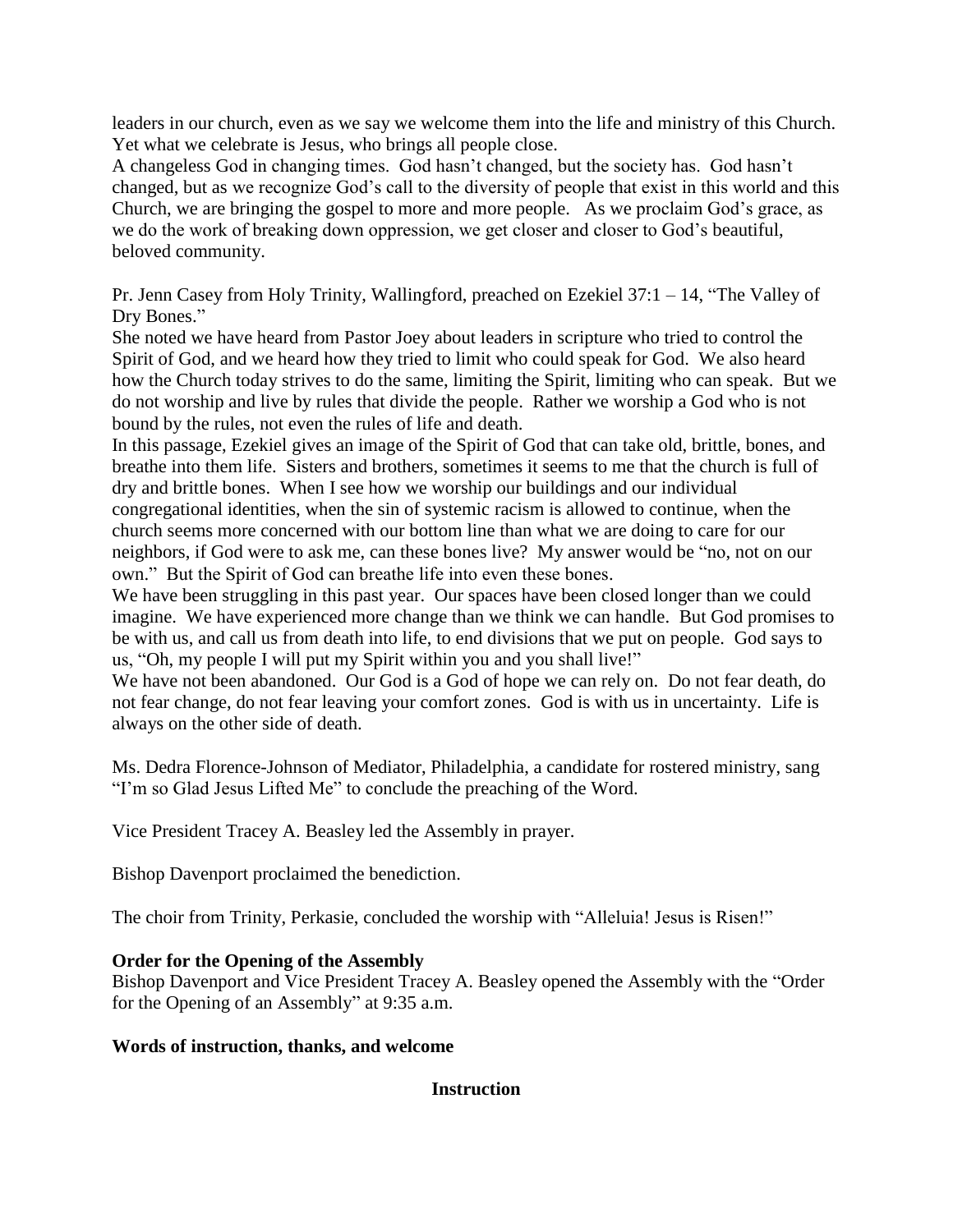Bishop Davenport brought words of welcome, thanks, and instruction. As this year was a "virtual" assembly, held entirely on-line, Bishop reviewed the instructions needed to operate the LUMI platform so all voting members could participate fully and equitably.

Bishop Davenport welcomed those who are voting members for the first time. She noted that if we were in-person she would have them all stand to be recognized, and we would all applaud. She also thanked those who were visitors to the Assembly, viewing the work of the Synod via livestream.

# **Expressions of Thanks**

Thank you to the Rev. Dr. Jennifer Phelps and the members of the Assembly Worship Team for providing inspirational worship over a virtual platform.

Thank you to the Rev. Dr. Larry Smoose, a former Secretary our Synod and current chair of our Generosity Team, for serving as our Parliamentarian.

Thank you to our Director of Mobility, the Rev. Marcia Bell, our Director of Interim Ministry, the Rev. Dr. Christian McMullen, and our Conference Deans for their expanded role in caring for our congregations in transition during this pandemic. Conference Deans who served since our last Assembly in 2019 include:

- The Rev. Regina Goodrich, Central Philadelphia Conference
- The Rev. Ronald Weseman, Chester Conference
- The Rev. Jennifer Casey, Delaware Conference, elected October 2020, and thanks to former Dean of Delaware Conference, the Rev. Leslie Richard, who completed her second term
- The Rev. Norbert Hahn, Lower Bucks Conference
- The Rev. Bryan Penman, Lower Montgomery Conference
- The Rev. Jane Marston, Northeast/west Philadelphia Conference
- The Rev. Erica Wesch, Upper Bucks Conference, elected March 2020, and thanks to former Dean the Rev. Carolann Hopcke who received and accepted a call to the Nebraska Synod
- The Rev. Christopher McKinstry, Upper Montgomery Conference

Thank you to our Synod Officers and Synod Council, which is a working team, for their efforts on behalf of our Synod in these difficult times. Many of our Synod Council have agreed to serve extended terms since 2019 because of the pandemic.

# Our Synod Officers

- Ms. Tracey A. Beasley, Vice-President, Reformation, Philadelphia
- The Rev. Karl M. Richard, Secretary, St. Matthew, Springfield
- Ms. Janet Huber Neff, Treasurer, St. Luke, Devon

# Our Synod Council, Lay Members:

- Mr. Adam Clark, Zion Olney
- Ms. Suwah Davies, Faith-Immanuel Lansdowne
- Ms. Cheryl Detweiler, Grace Pottstown
- Mr. Tyler Emig, Calvary West Chester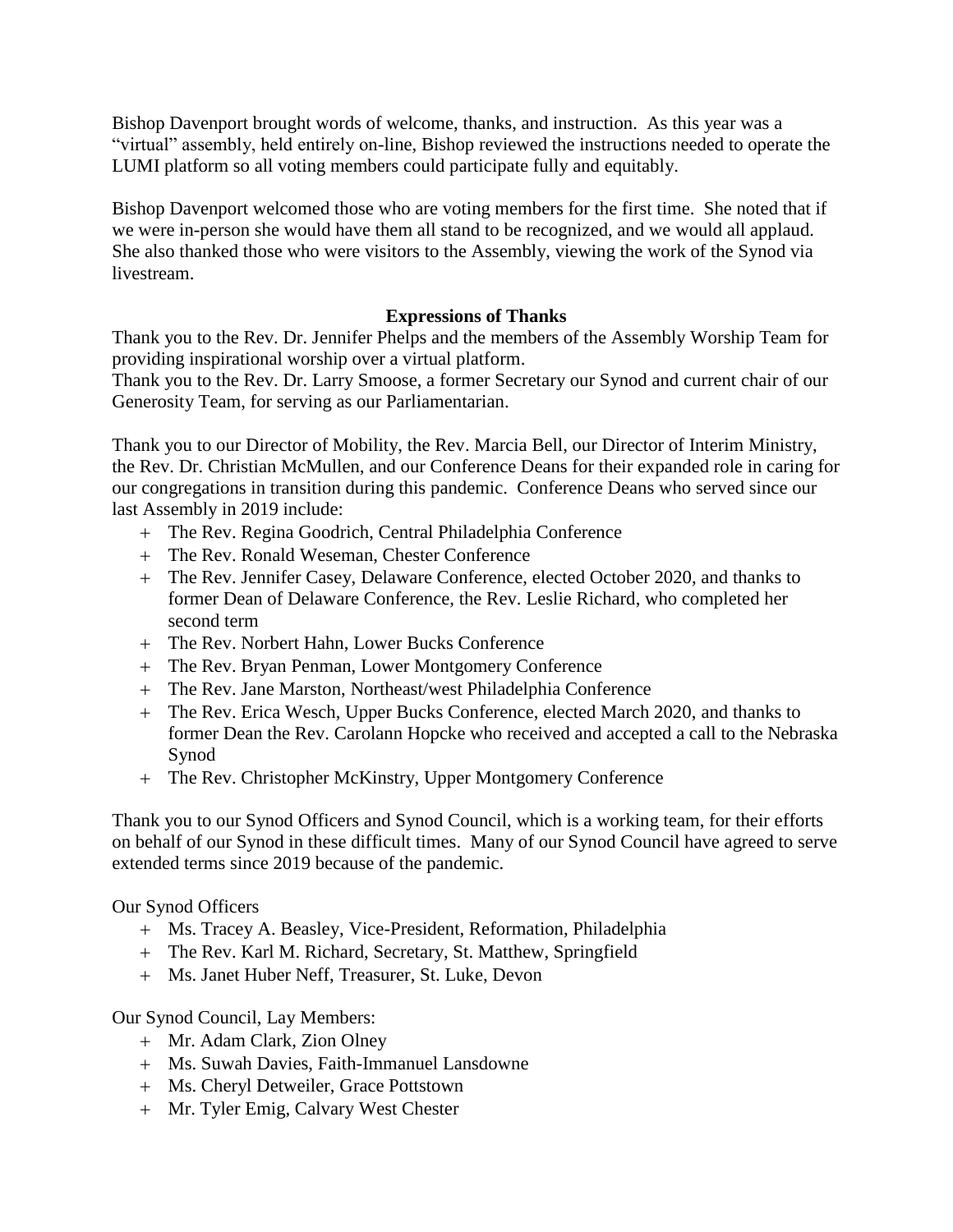- Mr. David Ehret, Grace Broomall
- Mr. Henry Geyer, Christ Oreland
- Mr. Albert Glenn, St. John Melrose
- Mr. William Graham, Prince of Peace Philadelphia
- Ms. Doreen Kinzler, St. John Philadelphia (Mayfair)
- Ms. Hannah Malesich, Advent West Chester
- Ms. Joyce Maloney, Trinity Philadelphia
- Mr. Philip Tackett, St. Peter Hilltown
- Mr. J. Everett Wick, St. Andrew Perkasie
- Ms. Sandra Zimmermann, St. John Phoenixville

Synod Council, Clergy Members:

- + Rev. Gwendolyn King, St. Stephen's, Feasterville
- Rev. Joseph F. Klinger, Redemption, Philadelphia
- Rev. Dwight Mason, Spirit and Truth, Yeadon
- Rev. Dr. Jennifer Phelps, Trinity, Perkasie
- Rev. Serena Sellers, Christ, (Kulpsville) Harleysville
- Rev. Matthew Staniz, St. Luke, Devon
- Rev. Laura Tancredi, St. Paul's Ardmore

Times does not permit naming all of the following servants, but hearty thanks to our Synod Staff, our Communications Team, the Candidacy Committee, our Interim Pastors and Consultants, our Bridge Pastors, our Transitional Development Ministry Team, and our Synod Vitality Team, to name a few.

#### **Words of Welcome**

Bishop Davenport extended a warm welcome to the Rev. Philip Hirsch, Executive for Christian Community and Leadership of the ELCA, and our Churchwide representative for this year.

She also noted that we will welcome several of our ministry partners, such as Portico Benefits and United Lutheran Seminary, by means of video presentations submitted and available on our website under 2021 Synod Assembly. Please view these recordings, as well as presentations from other partners, in our virtual Mission Center.

Bishop also noted that we welcome those rostered ministers who are new to Southeastern Pennsylvania Synod by means of a slide presentation on the website. Ordinarily we would welcome them in person, but in these difficult times we wish to be sure you are aware of who has joined us in ministry. In particular, Bishop noted the presence of the Rev. Dr. William Flippin, who came on staff as Assistant to the Bishop, and Director for Evangelical Mission. Dr. Flippin joined the staff after the 2019 Synod Assembly, but since there was no 2020 Assembly, Bishop Davenport wants to make particular mention of his work among us. In addition to his other duties, Dr. Flippin also sits on the Committee of Deans.

#### **Report of the Registrar**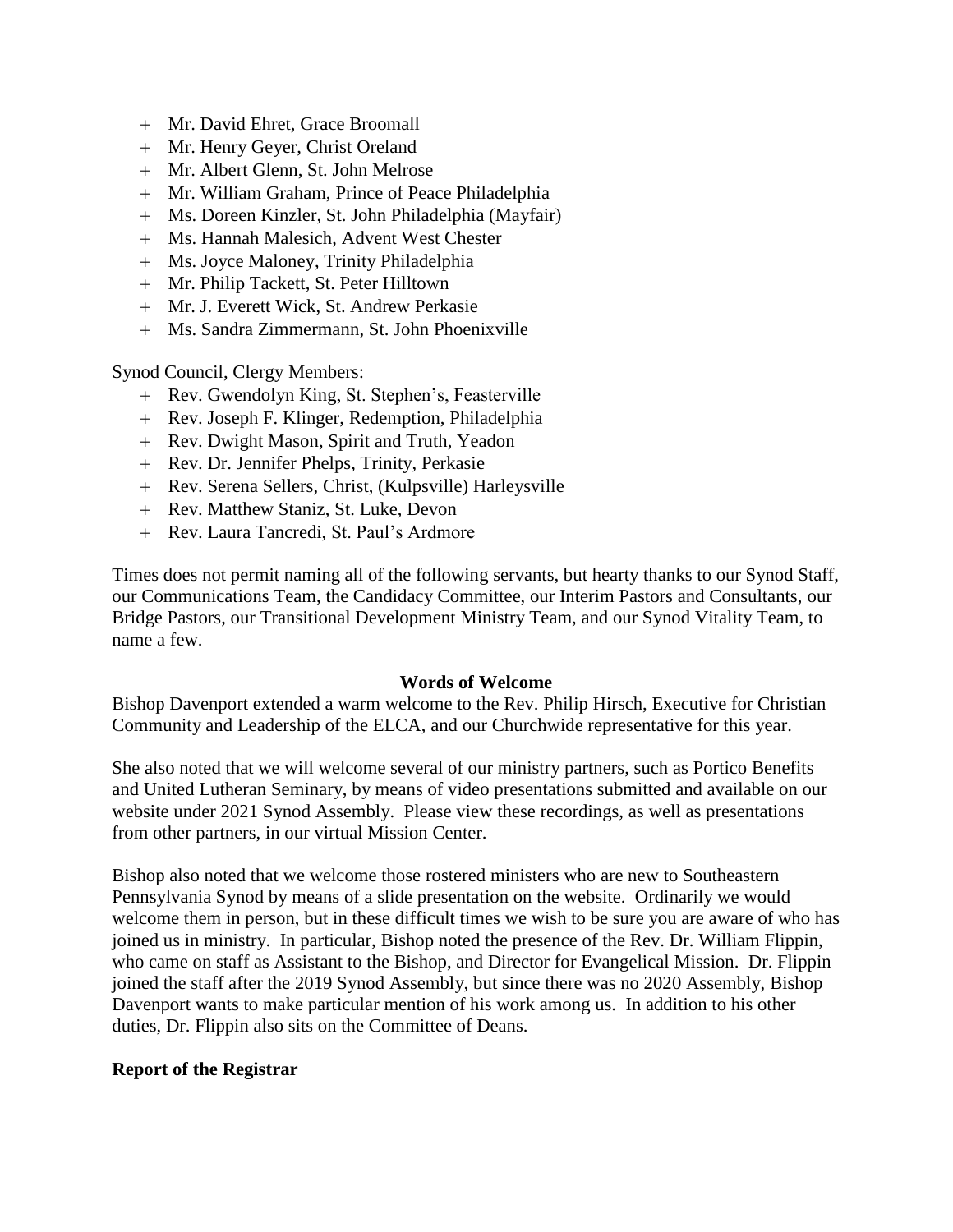Ms. Cynta Outterbridge, Registrar, reported that the total number of voting members was 353, the total number of voting members registered was 347, and the number of voting members needed for a quorum was 177. Bishop Davenport declared a quorum.

### **United Lutheran Seminary**

Bishop Davenport invited the participants of the Assembly to view the video presentation from the Rev. Dr. Guy Erwin, president of the United Lutheran Seminary, as he shared an update on the Seminary, and gratitude for our ongoing partnership in the work of the Church.

# **Report of the Secretary**

The Rev. Karl M. Richard, Secretary, presented, and the Assembly adopted, the proposed program as printed in *The Bulletin of Reports*. He then presented as information the Rules of Procedure as printed in *The Bulletin of Reports*, highlighting in particular the limits on submission of items to Reference and Counsel. By common consent, the Assembly approved the following rule: "The Synod Assembly shall limit each speaker from the floor to two minutes, alternating *for* and *against* whenever possible, and allowing someone who has not spoken on a particular issue from the floor to speak before someone speaks a second or additional time."

He reported that the Synod Council approved the minutes of the  $32<sup>nd</sup>$  annual assembly on December 12, 2019.

He presented as information the reports of the various committees, task forces, organizations, and institutions of the Synod.

#### **Report on the Constitution Committee**

Secretary Richard presented as information the required provisions of the Constitution, Bylaws, and Continuing Resolutions of the Southeastern Pennsylvania Synod, Evangelical Lutheran Church in America which were adopted by the 2019 Churchwide Assembly. These provisions are included in the Bulletin of Reports, Report on the Constitution, Section A.

He then presented for approval the following amendments to revise the Synod's Constitution, Bylaws, and Continuing Resolutions, which were endorsed by the Synod Council.

From Section B of the Report on the Constitution:

# **†S18.12. AMENDMENTS**

Secretary Richard explained these are recommended amendments to the Constitution for Synods adopted by the 2019 Churchwide Assembly. These amendments are in areas that are not required provisions, but are necessary to ensure our language is consistent within the document itself, and aligns with the Constitution Bylaws, and Continuing Resolutions of the Evangelical Lutheran Church in America. These amendments may be adopted by a **majority vote** by the Synod Assembly. (reference **†S18.12.**)

> **AMENDMENTS TO THE** *CONSTITUTION FOR SYNODS* **AS APPROVED BY THE 2019 CHURCHWIDE ASSEMBLY Recommended Provisions**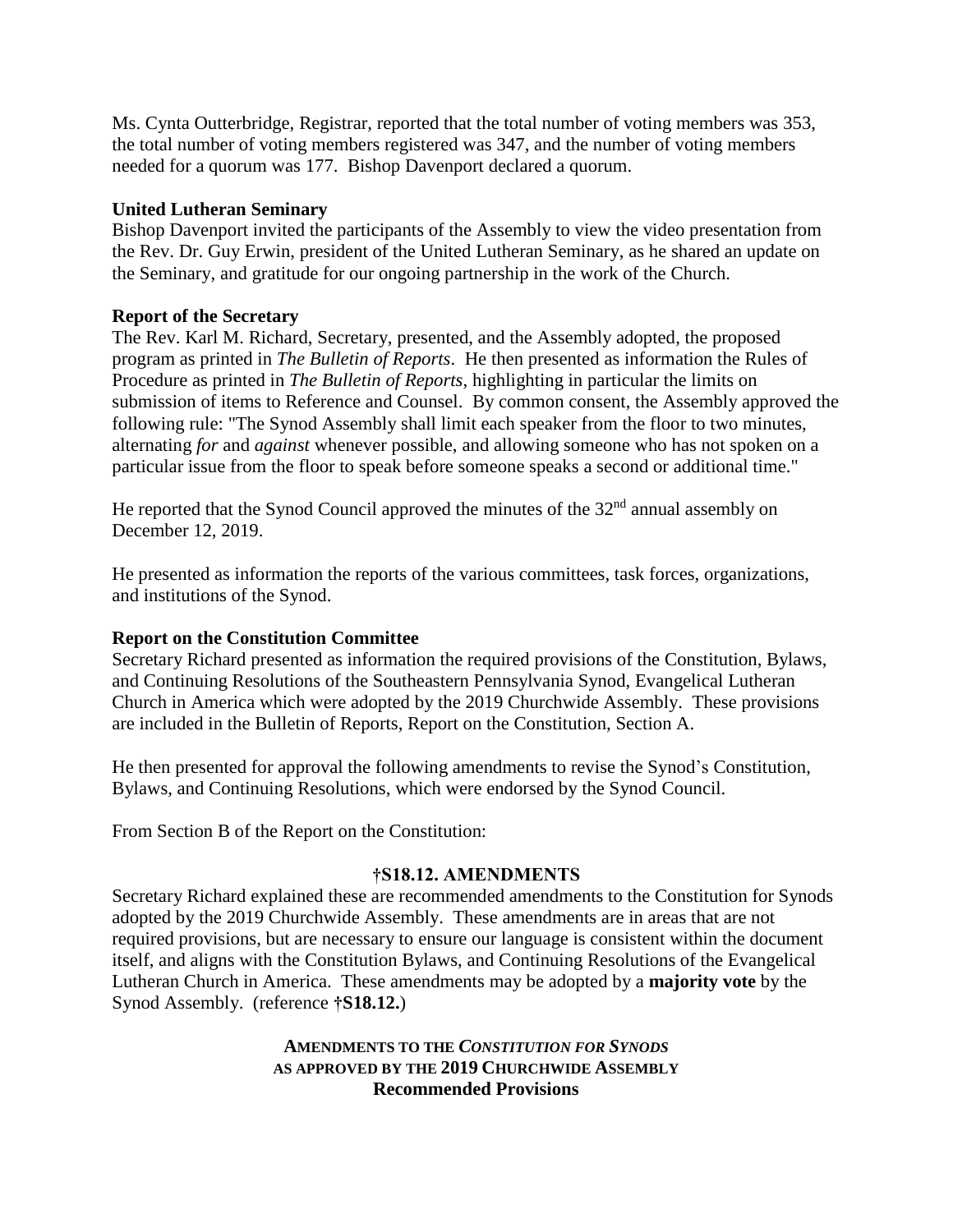#### Prepared by the Office of the Secretary Evangelical Lutheran Church in America

August 2019

# **Additions are underlined. Deletions are struck through in the text.**

# *CHAPTER 7: SYNOD ASSEMBLY*

- **S7.22.** This synod may establish processes that permit retired rostered ministers, or those designated as disabled granted disability status, or on leave from call, on the roster of the synod to serve as voting members of the Synod Assembly, consistent with †S7.21.c. If the synod does not establish processes to permit the rostered ministers specified above to serve as voting members, they shall have voice but not vote in the meetings of the Synod Assembly.
- **S7.26.** This synod may establish processes through the Synod Council that permit representatives of **congregations under development and** authorized worshiping communities of the synod, which have been authorized under ELCA bylaw **10.02.03.** 10.01.04., to serve as voting members of the Synod Assembly, consistent with †S7.21.

*CHAPTER 8: OFFICERS*

- **S8.11.01.** When authorized by the Synod Council in order to address special circumstances, the synod bishop may be compensated as an employee or contractor for specified services to another expression of this church. Such an arrangement may be terminated by the Synod Assembly or Synod Council if determined to be detrimental to the function of the office or if the special circumstances no longer apply.
- **S8.14.** The **synodical** bishop may have such assistants as this synod shall from time to time authorize.

*CHAPTER 10: SYNOD COUNCIL*

- **S10.08.** *Robert's Rules of Order*, latest edition, shall govern parliamentary procedure of all meetings of the Synod Council.
- **S10.078.01.** To the extent permitted by state law, meetings of the Synod Council and its committees may be held electronically or by telephone conference, and notice of all meetings may be provided electronically.

### *CHAPTER 13: CONGREGATIONS*

 **S13.25.** This synod may temporarily assume administration of a congregation upon its request or with its concurrence. Such synod administration shall continue only so long as necessary to complete the purposes for which it was requested by the congregation or until the congregation withdraws consent to continued administration.

# **S13.40. Synodically Authorized Synod-authorized Worshiping Communities**

# *CHAPTER 14: ROSTERED MINISTERS*

- **S14.14.** Whenever members of a congregation move to such a distance that regular attendance at its services becomes impractical, it shall be the duty of the pastor to commend them, upon their consent, to the pastoral care of a **Lutheran** congregation nearer to their place of residence.
- **S14.17.** No minister of Word and Sacrament shall accept a call without first conferring with the bishop of this synod. A minister of Word and Sacrament shall respond with an answer of acceptance or declination to a letter of call within 30 days of receipt of such call. In exceptional circumstances with the approval of the bishop of this synod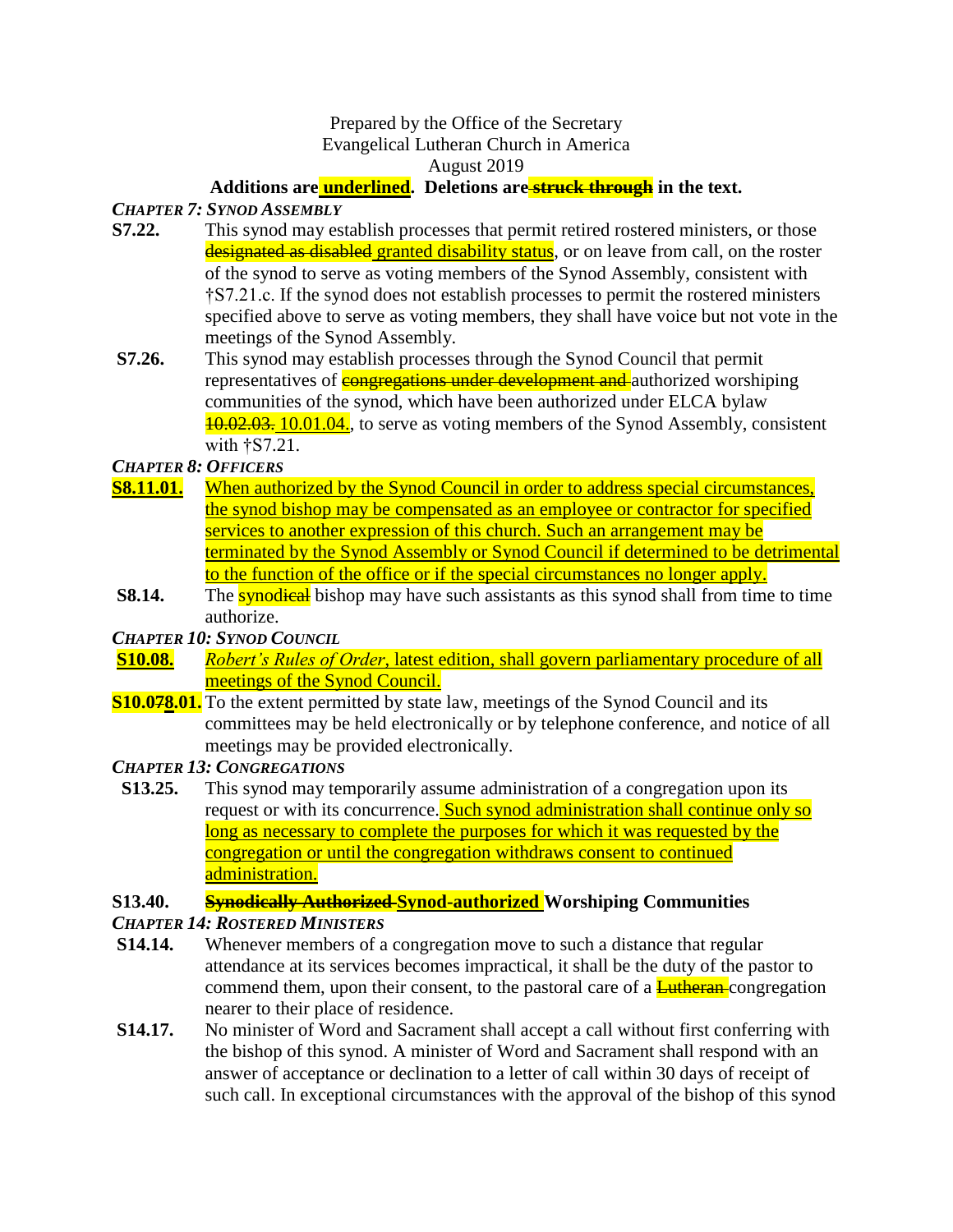and the **chair-president** of the Congregation Council of the congregation issuing the call, an additional 15 days may be granted to respond to a letter of call.

**S14.42.** No minister of Word and Service shall accept a call without first conferring with the bishop of this synod. A minister of Word and Service shall respond with an answer of acceptance or declination to a letter of call within 30 days of receipt of such call. In exceptional circumstances with the approval of the bishop of this synod and the **chair-president** of the Congregation Council of the congregation issuing the call, an additional 15 days may be granted to respond to a letter of call

# *CHAPTER 15: FINANCIAL MATTERS*

**S15.14.** Except when such procedure would jeopardize current operations, a reserve amounting to no more than 16 percent of the sum of the amounts scheduled in the next year's budget for regular distribution to **synodieal** causes shall be carried forward annually for disbursement in the following year in the interest of making possible a more even flow of income to such causes. The exact number of dollars to be held in reserve shall be determined by the Synod Council.

Secretary Richard presented the following motion to the Assembly

**S.A.21.04.01. Therefore be it resolved that the Southeastern Pennsylvania Synod Assembly adopts the proposed changes to the bylaws and continuing resolution of the Constitution, Bylaws and Continuing Resolutions of the Southeastern Pennsylvania Synod of the Evangelical Lutheran Church in America enumerated in Section B of the Report on the Constitution.**

*A simple majority is needed for this action.*

# **The Synod Assembly adopted the motion, 259 yes, 2 no.**

From Section C of the Report on the Constitution:

# **PROPOSED AMENDMENTS TO BYLAWS AND CONTINUING RESOLUTIONS UNIQUE TO SOUTHEASTERN PENNSYLVANIA SYNOD**

To comply with new designation of ministers of word and service as ordained, not lay, and designations of men and women instead of male and female:

**S7.22.11.** In establishing a formula pursuant to Chapter  $\ddagger$ 7.21.c of this Constitution, the number of retired rostered ministers of Word and Sacrament permitted to vote at meetings of the Synod Assembly shall be a factor in determining the number of additional lay representatives necessary to comprise at least 60% of the membership of the Synod Assembly.

S9.08.01.

c. The Nominating Committee shall nominate at least one person for each rostered minister of Word and Sacrament and lay at-large position up for election. Geographic consideration shall be given in proposing nominees, as well as the need to assure an adequate number of persons of color and/or persons whose primary language is other than English. Additional nominations may be made from the floor.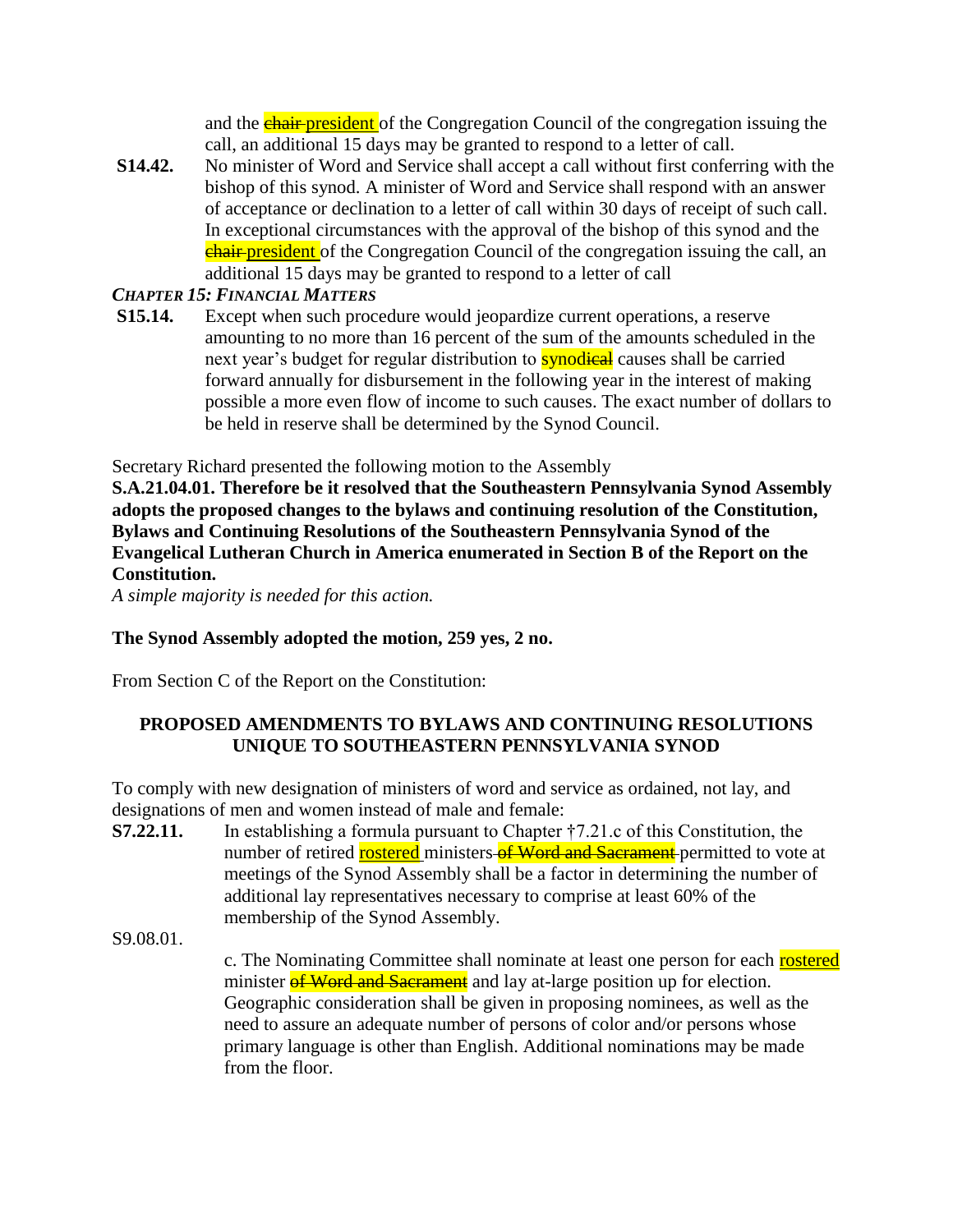e. The election of conference lay positions shall be completed before balloting for at-large positions begins. Nominees not elected to conference lay positions shall be added to the at-large ballots. The election of young adult positions shall be completed before balloting for at-large positions begins. Nominees not elected to the young adult positions shall be added to the at-large ballots. Balloting for atlarge lay positions shall be by **male and female** panels of men and women.

**S10.01.01.** General Membership.

a**.** With the exception of the officers, the youth members, and the young adult members, the general membership of the Synod Council shall consist of nine rostered ministers of Word and Sacrament, one layperson from each conference of this synod, and six at-large laypersons, three **male men** and three **female women**. b. The terms for the general membership of the Synod Council shall be staggered so that the terms of three **rostered** ministers **of Word and Sacrament**, approximately one-third of conference lay positions, and two at-large lay positions, one **male man** and one **female** woman, expire each year. None of the general membership of the Synod Council shall be eligible to serve for more than two consecutive terms. The lay position assigned to each conference shall alternate every two terms between **male man** and **female woman**.

**S10.01.02.** The Synod Council shall include two youth members, one **male man and one female woman,** and two young adult members, one male man and one female woman. At least one of the youth or young adult members shall be a person of color and/or person whose primary language is other than English. The terms of the youth members shall be two years and shall expire at the same time. The youth members may serve two consecutive terms if eligible. The terms of the young adult members shall be three years and shall expire at the same time. The young adult members may serve two consecutive terms if eligible.

To reflect change in language from "synodical" to "synod"

**S6.04.C02.** *It is the additional intention of this synod to increase from 10 percent to 20 percent the representation of persons of color and/or persons whose primary language is other than English who serve on the above mentioned synodical bodies.*

- *A.* **S9.04.B17** *Process for preparing the Synod for the election of a Bishop Stage One. A Transition Team shall develop a Synodical Mission Profile. Included in such a Mission Profile might be the latest demographics and vitality indicators of the congregations on the territory of the synod, updated demographic information on the rostered leaders serving in the synod, and an assessment of the hoped for direction of the synod and its ministry. This Synodical Mission Profile shall be completed by December 1st of the year prior to the election and made available upon completion.*
- *B. Stage Two. A Discernment Team shall develop a prayer-filled process for conversation and discernment across the synod. This process shall include ways to discuss the gifts for ministry that might be helpful to advance the Synodical Mission Profile and how to identify persons who might possess*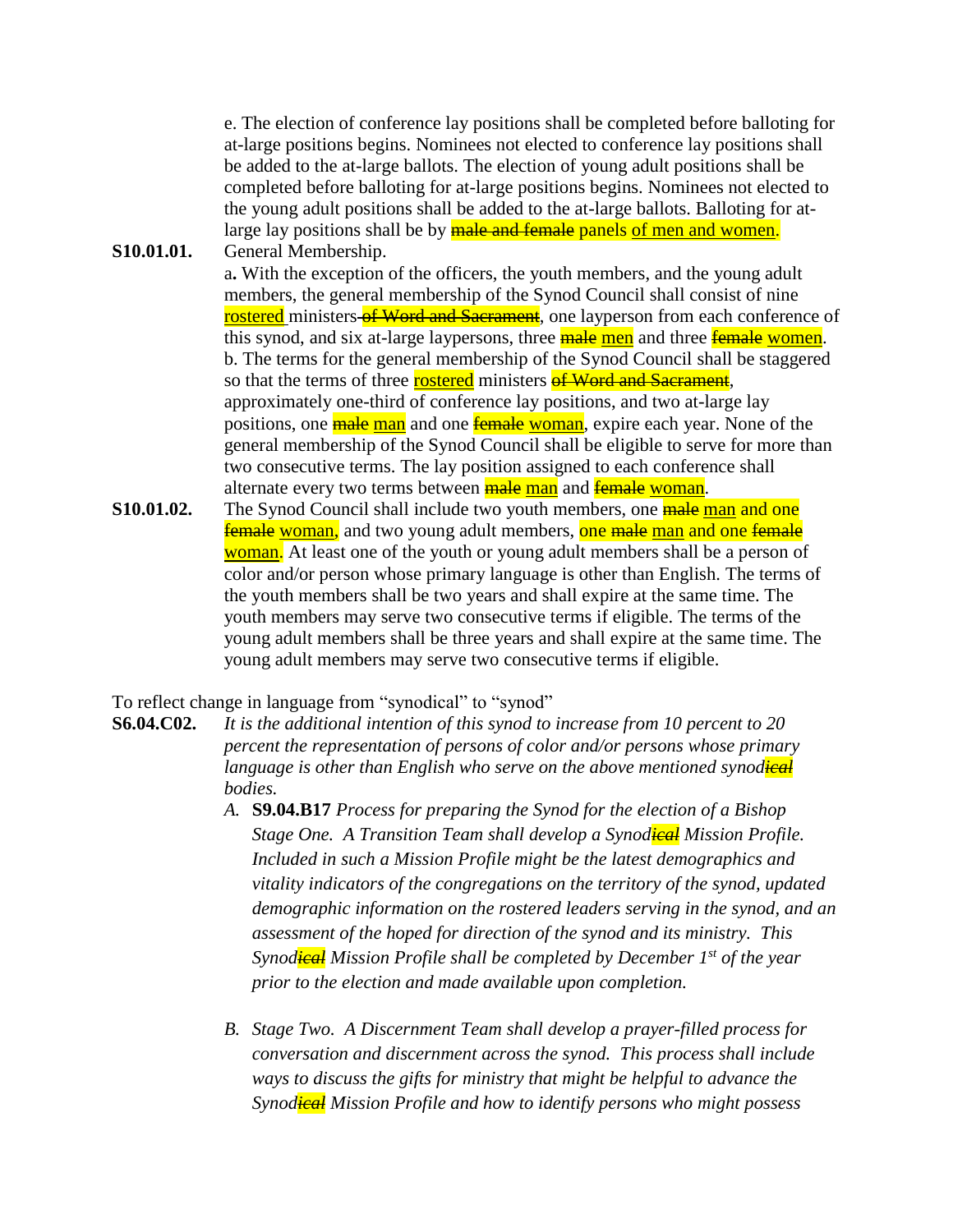*these gifts. The structure for this prayerful conversation shall include consideration of:* 

*The process for these conversations shall be completed and shared by the time the Synodical Mission Profile is completed. These conversations shall begin after the completion of the Synodical Mission Profile and be completed at least one month prior to the election.*

**S12.01.02.** The synod shall be divided into conferences in accordance with Chapter 12 of the synod constitution in order to foster interdependent relationships among congregations, institutions and synodical and churchwide units for mission purposes.

To correct designations:

- **S6.03.13.** The synod shall relate to Lutheran Theological Seminary at Philadelphia and to **Lutheran Theological Seminary at Gettysburg United Lutheran Seminary** through financial support and election of board members.
- **S9.08.04** The Synod Council shall elect members to the boards of the **Gettysburg Seminary**, the Philadelphia United Lutheran Seminary, Gettysburg College and Muhlenberg College according to procedures established with each of the institutions.

To change the following to reflect current social ministry organizations and relationships:

**S6.03.14.** The synod shall encourage support of all social ministry organizations on its territory, which are affiliated by the Division for Social Ministry Organizations of the ELCA. The synod shall serve the function of a corporate member for: Artman Lutheran Home Lutheran Children and Family Services of Eastern Pennsylvania Lutheran Home at Germantown Lutheran Housing and Development Corporation Lutheran Retirement Homes, Inc. Lutheran Social Mission Society of Philadelphia The Mary J. Drexel Home as long as these social ministry organizations are affiliated with the synod. **S6.03.14.** The synod shall encourage support of all social ministry organizations on its territory, which have a history of or are currently affiliated by the Division for Social Ministry Organizations of the ELCA and Lutheran Services of America, including: The synod shall serve the function of a corporate member for: Gemma Services; KenCrest; Liberty Lutheran affiliates: Artman, LCFS's West Philadelphia Senior center, The Hearth at Drexel, Paul's Run, The Manor at York Town, The Becoming Center at Artman, Lutheran Congregational Services and Liberty at Home; Diakon Lutheran Social Ministries, including: Manatawny Manor, and Twining Village; Diakon Child, Family and Community Ministries, including: Diakon Adoption and Foster Care, and Diakon Youth Services, and Diakon Family Reunification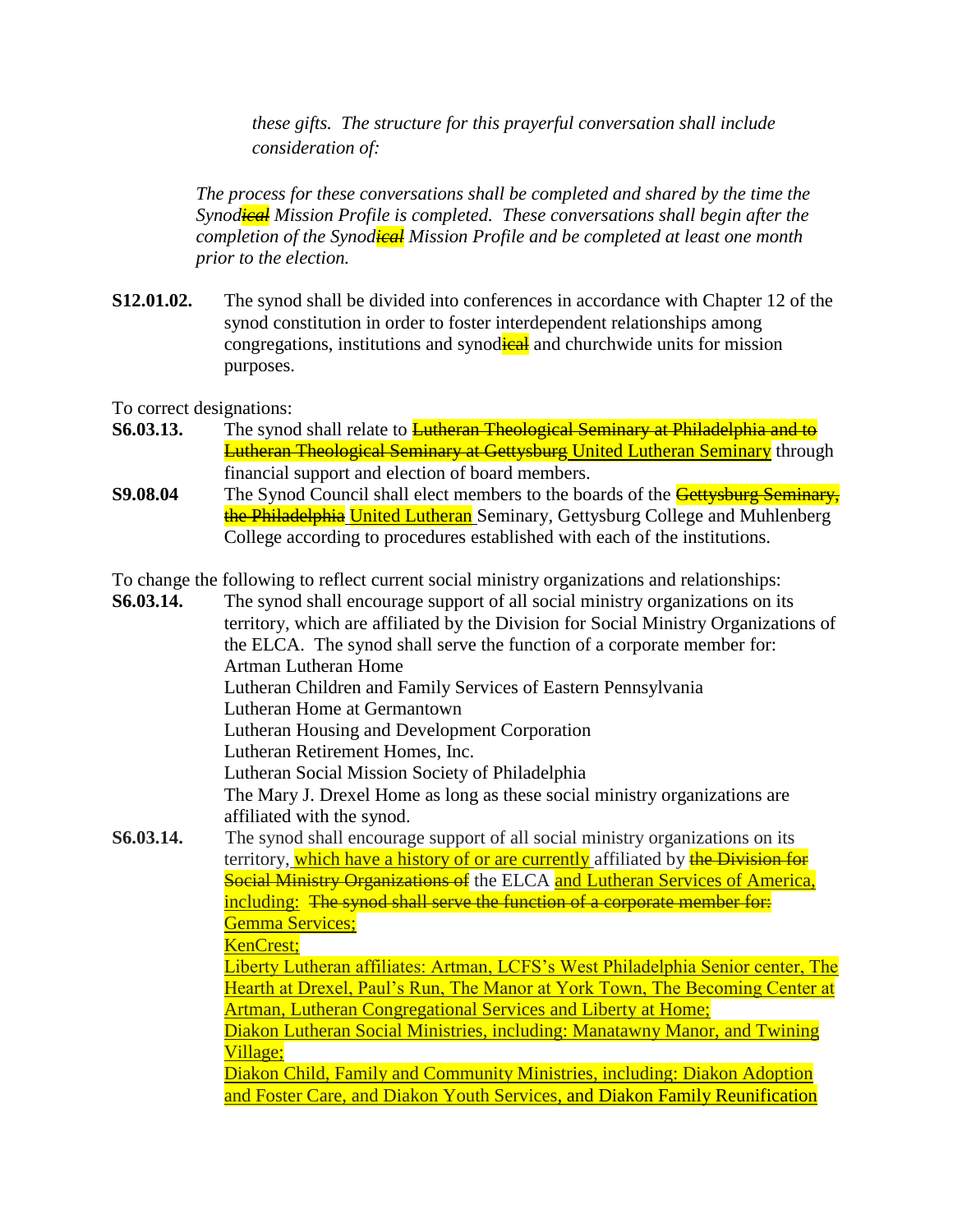and Family Preservation Services; Lutheran Settlement House. as long as these social ministry organizations are affiliated with the synod.

To clean up roster language missed from last round of changes:

**S11.01.B98.** *Committees on Ministry. Appropriate committees shall be established to fulfill the responsibilities entrusted to this synod in the areas of candidacy of persons for the ordained ministry and associates in rostered ministry according to procedures established by the Division for Ministry of the ELCA, and with regard to support of the ministries of the whole people of God, including recognition and support of the ministry of lay persons, ordained persons and associates in ministr*y *and rostered ministers*.

To remove references that no longer exist:

**S12.01.11.** Each conference in assembly shall elect a dean who shall be a pastor under call serving within the territory of the conference. The quorum for the conference assembly at which the dean is to be elected shall consist of a majority of the congregations in the conference. The conference shall seek to assure that the representational principles stated in  $\frac{1}{5}$ S6.04.,  $\frac{1}{5}$ S6.04.  $\frac{1}{5}$ A01.,  $\frac{1}{5}$ S6.04. B09. S6.04.C02. are fulfilled. If there is no quorum for the conference assembly at which the dean is to be elected, the dean shall be appointed by the bishop of this synod in consultation with the Committee of Deans. If the conference does not call a conference assembly for the election of the dean, the bishop of this synod shall call the conference assembly.

Secretary Richard presented the following motion to the Assembly

**S.A.21.04.02. Therefore be it resolved that the Southeastern Pennsylvania Synod Assembly adopts the proposed changes to the bylaws and continuing resolution of the Constitution, Bylaws and Continuing Resolutions of the Southeastern Pennsylvania Synod of the Evangelical Lutheran Church in America enumerated in Section C of the Report on the Constitution.**

*A 2/3rds Majority is needed for this action.*

# **The Synod Assembly adopted the motion, 264 yes, 2 no**

From Section D of the Report on the Constitution:

Secretary Richard presented the following amendments from Section D for individual consideration:

#### Regarding the cancellation of an Assembly:

**S7.11.01.** A regular meeting of the Synod Assembly shall be held annually unless performance becomes impossible or impracticable, especially as a result of an event or effect that could not have been anticipated or controlled, such as a public health crisis; severe acts of nature or weather events including floods, fires, earthquakes, hurricanes, or explosions; war, acts of terrorism, and epidemics; acts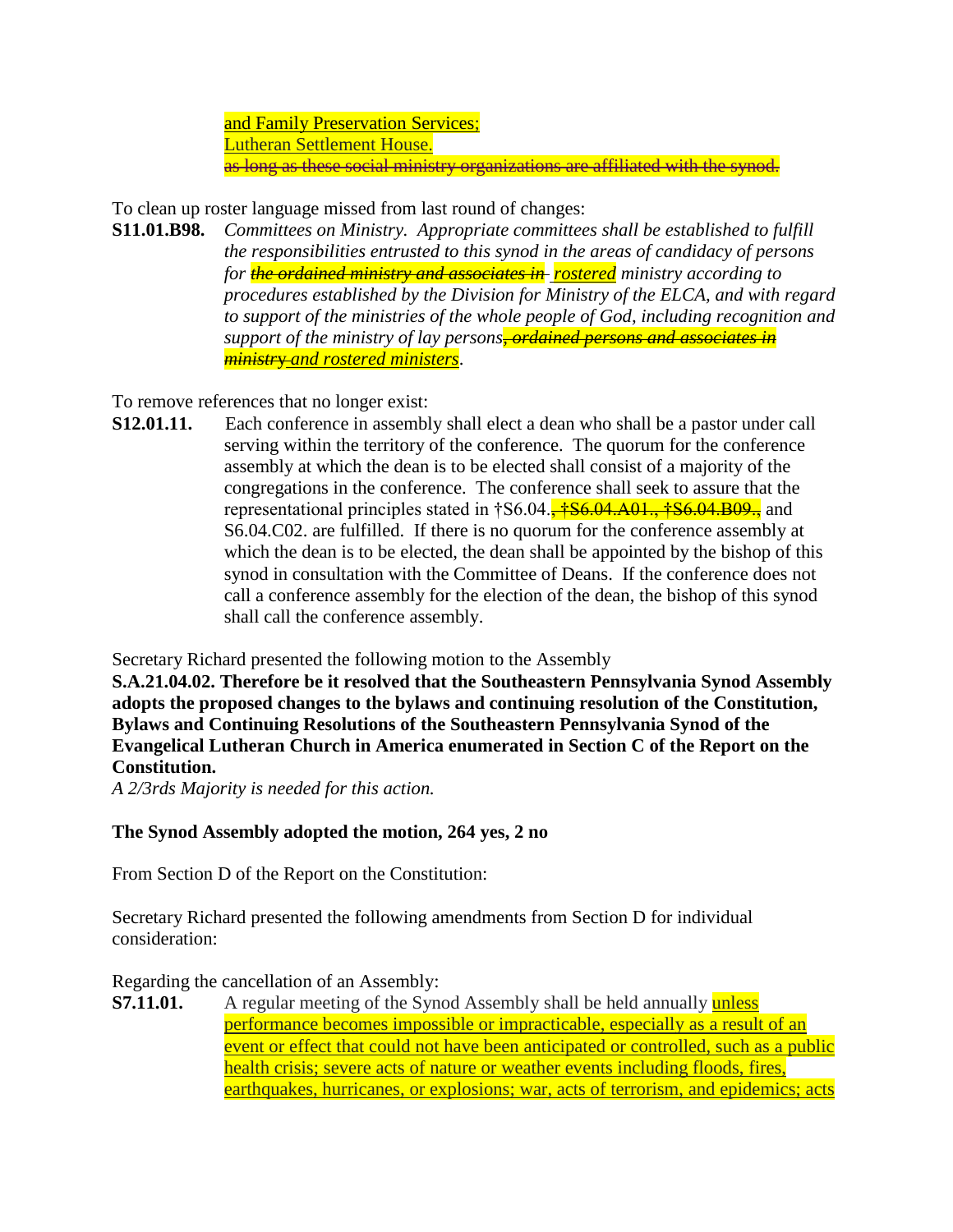of governmental authorities such as expropriation, condemnation, confinement orders/recommendations; strikes and labor disputes; or other such events that make the meeting impossible or impracticable

**S.A.21.04.03. Therefore be it resolved that the Southeastern Pennsylvania Synod Assembly adopts the following amendment by addition to bylaw S.7.11.01. of the Constitution, Bylaws and Continuing Resolutions of the Southeastern Pennsylvania Synod of the Evangelical Lutheran Church in America, as enumerated in Section D of the report on the Constitution.**

*A 2/3rds Majority is needed for this action.*

# **The Assembly adopted the resolution, 263 yes, 2 no**

Concerning the ability for the Assembly to meet Remotely or virtually

**S7.13.10.** Notice of the time and place of the regular meeting or of an adjourned meeting of the Synod Assembly shall be sent by the secretary not less than four weeks preceding the meeting. Notice of the time and place of a special meeting shall be sent by the secretary not less than two weeks preceding the meeting. To the extent permitted by state law, meetings of the Synod Assembly and its committees may be held electronically or by telephone conference, and notice of all meetings may be provided electronically.

# **S.A.21.04.04. Therefore be it resolved that the Southeastern Pennsylvania Synod Assembly adopts the following amend by addition bylaw S.7.13.10. of the Constitution, Bylaws and Continuing Resolutions of the Southeastern Pennsylvania Synod of the Evangelical Lutheran Church in America, as enumerated in Section D of the report on the Constitution.**

*A 2/3rds Majority is needed for this action.*

# **The Assembly adopted the resolution, 277 yes, 1 no**

Concerning the realignment of the Synod Council

**S10.01.01.** General Membership.

a**.** With the exception of the officers, the youth members, and the young adult members, the general membership of the Synod Council shall consist of **nine six** rostered ministers, one layperson from each conference of this synod, and  $\frac{1}{s}$  and sufficient number of at-large laypersons to ensure at least 60% of the Synod Council is laypersons<del>, three men and three women</del>. The number of conferences and at large members shall be enumerated in a continuing resolution.

b. The terms for the general membership of the Synod Council shall be staggered so that the terms of **three two** rostered ministers, and approximately one-third of the conference lay positions, both the conference representatives and two the atlarge lay position(s)  $s$ , one man and one woman, expire each year. None of the general membership of the Synod Council shall be eligible to serve for more than two consecutive terms. The lay position assigned to each conference shall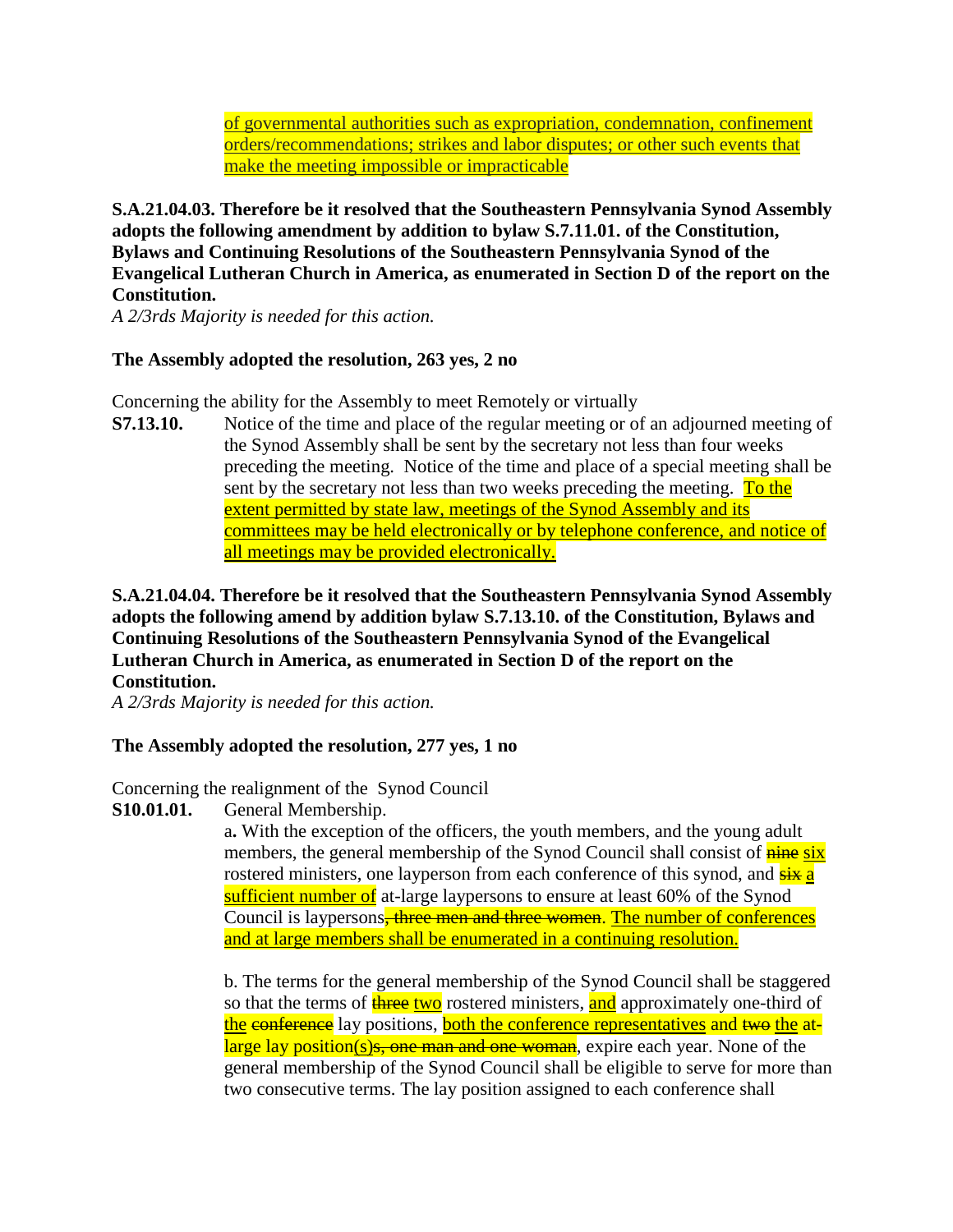alternate every two terms between man and woman. The at-large position(s) shall also alternate, as needed, every two terms between man and woman to effect a membership with at least 45% men and 45% women.

c. At least three members of the general membership of the Synod Council shall be persons of color and/or persons whose primary language is other than English.

d. The general membership of the Synod Council shall consist of no more than one member of the same congregation at the same time. Exceptions may be made to this requirement only if necessary to meet the requirements of S10.01.01.c.

# *S10.01.A21. There shall be eight (8) conference representatives, and one (1) at large member as lay positions in the general membership of the Synod Council.*

**S10.01.02.** The Synod Council shall include **two one** youth members, one man and one woman, and two one young adult members, one man and one woman. At least one of the youth or young adult members shall be a person of color and/or person whose primary language is other than English. The terms of the youth members shall be two years and shall expire at the same time. The youth members may serve two consecutive terms if eligible. The terms of the young adult members shall be three years and shall expire at the same time. The young adult members may serve two consecutive terms if eligible.

#### **Clean copy, if adopted:**

#### **S10.01.01.** General Membership.

a**.** With the exception of the officers, the youth member, and the young adult member, the general membership of the Synod Council shall consist of six rostered ministers, one layperson from each conference of this synod, and a sufficient number of at-large laypersons to ensure at least 60% of the Synod Council is laypersons. The number of conferences and at large members shall be enumerated in a continuing resolution.

b. The terms for the general membership of the Synod Council shall be staggered so that the terms of two rostered ministers, and approximately one-third of the lay positions, both the conference representatives and the at-large lay position(s) expire each year. None of the general membership of the Synod Council shall be eligible to serve for more than two consecutive terms. The lay position assigned to each conference shall alternate every two terms between man and woman. The at-large position(s) shall also alternate, as needed, every two terms between man and woman to effect a membership with at least 45% men and 45% women. c. At least three members of the general membership of the Synod Council shall be persons of color and/or persons whose primary language is other than English. d. The general membership of the Synod Council shall consist of no more than one member of the same congregation at the same time. Exceptions may be made to this requirement only if necessary to meet the requirements of S10.01.01.c.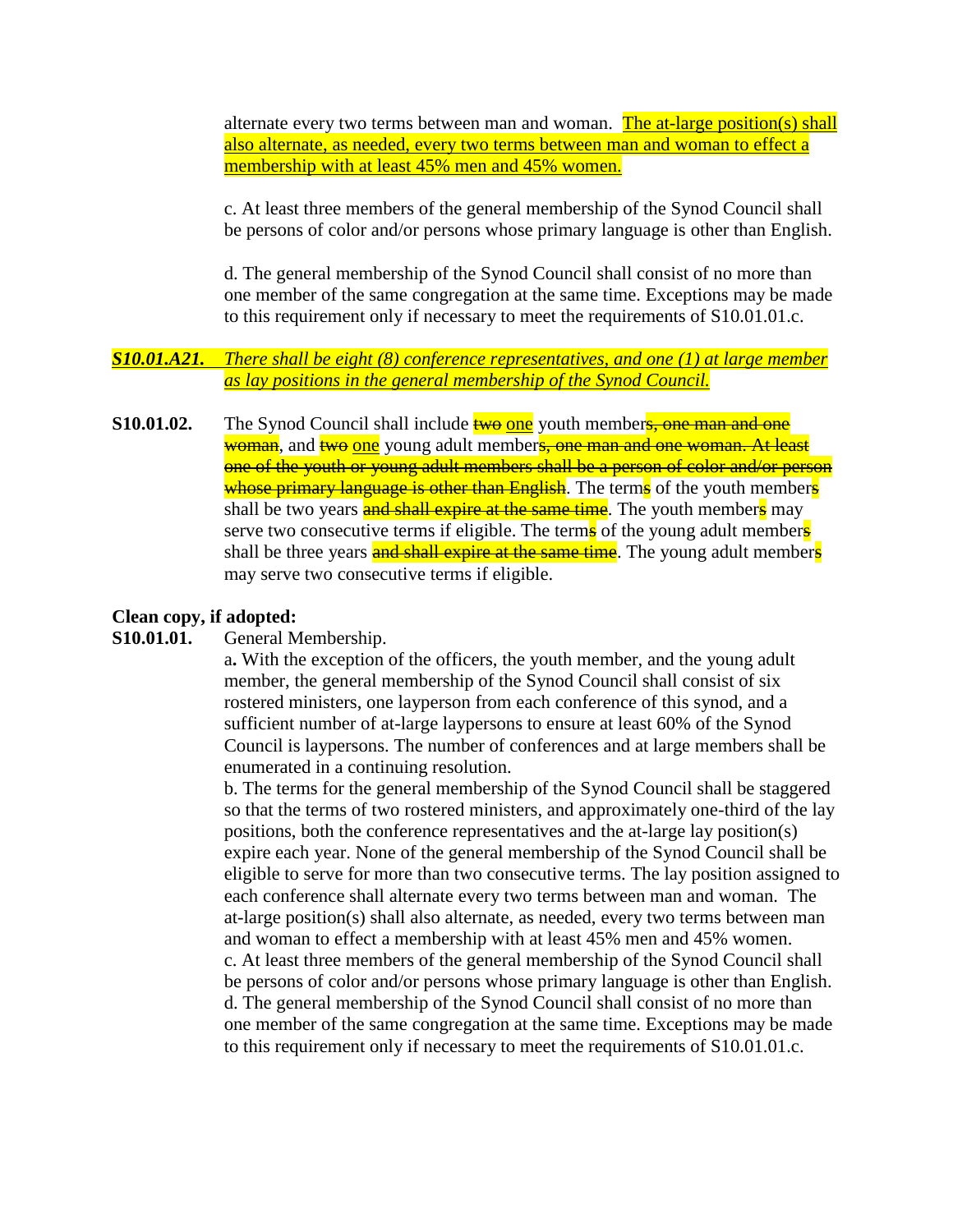- *S10.01.A21. There shall be eight (8) conference representatives, and one (1) at large member as lay positions in the general membership of the Synod Council.*
- **S10.01.02.** The Synod Council shall include one youth member and one young adult member. The term of the youth member shall be two years. The youth member may serve two consecutive terms if eligible. The term of the young adult member shall be three years. The young adult member may serve two consecutive terms if eligible.

**S.A.21.04.05. Therefore be it resolved that the Southeastern Pennsylvania Synod Assembly adopts the amendments to bylaws S.10.01.01. and S.10.01.02. and add continuing resolution S.10.01.A21. to the Constitution, Bylaws and Continuing Resolutions of the Southeastern Pennsylvania Synod of the Evangelical Lutheran Church in America, as enumerated in Section D of the Report on the Constitution.** 

*A 2/3rds Majority is needed for this action.*

Secretary Richard described the rationale behind the proposal

The Synod Council as currently configured reflects a time when the synod demographics were significantly different than they are today. In 1995 the synod had 182 congregations, designated into 9 conferences. In 2021, the synod has 146 congregations, designated into 8 conferences.

Each year following the Synod Assembly there are seats that go unfilled, which Synod Council then fills as able. Filling a council that reflected the demographics of 25 years ago is difficult with the demographics of the present day.

In addition, the logistics of gathering and working with a council of 31 persons poses its own challenges, including finding ways for all to be able to participate in conversation and deliberation, rather than feeling they are simply filling a seat.

To that end, we propose realigning the council to more accurately reflect the demographics of our synod today. We can do this by lowering the number of clergy and at large positions in the general membership of the council by a total of eight seats, and by reducing the number of youth and young adult members to 1 each, rather than 2 each (the Model Constitution for Synods calls for 1 youth member, and 1 young adult member, in addition to the general membership of the council).

The desired result will be a council that is more agile, more participatory, and more complete with less chance of perennially unfilled positions, while continuing to have at least 60% lay persons and a representational balance of across the territory of the synod.

The Rev. Serena Sellers, Christ, Kulpsville, spoke in favor of the proposal. While this will decrease the size of the Council, there are many council committees that do the work of the Synod. People who are not on serving on council may be asked to serve on these council committees. As a result, this will not diminish the ability of the Council to do its work, and will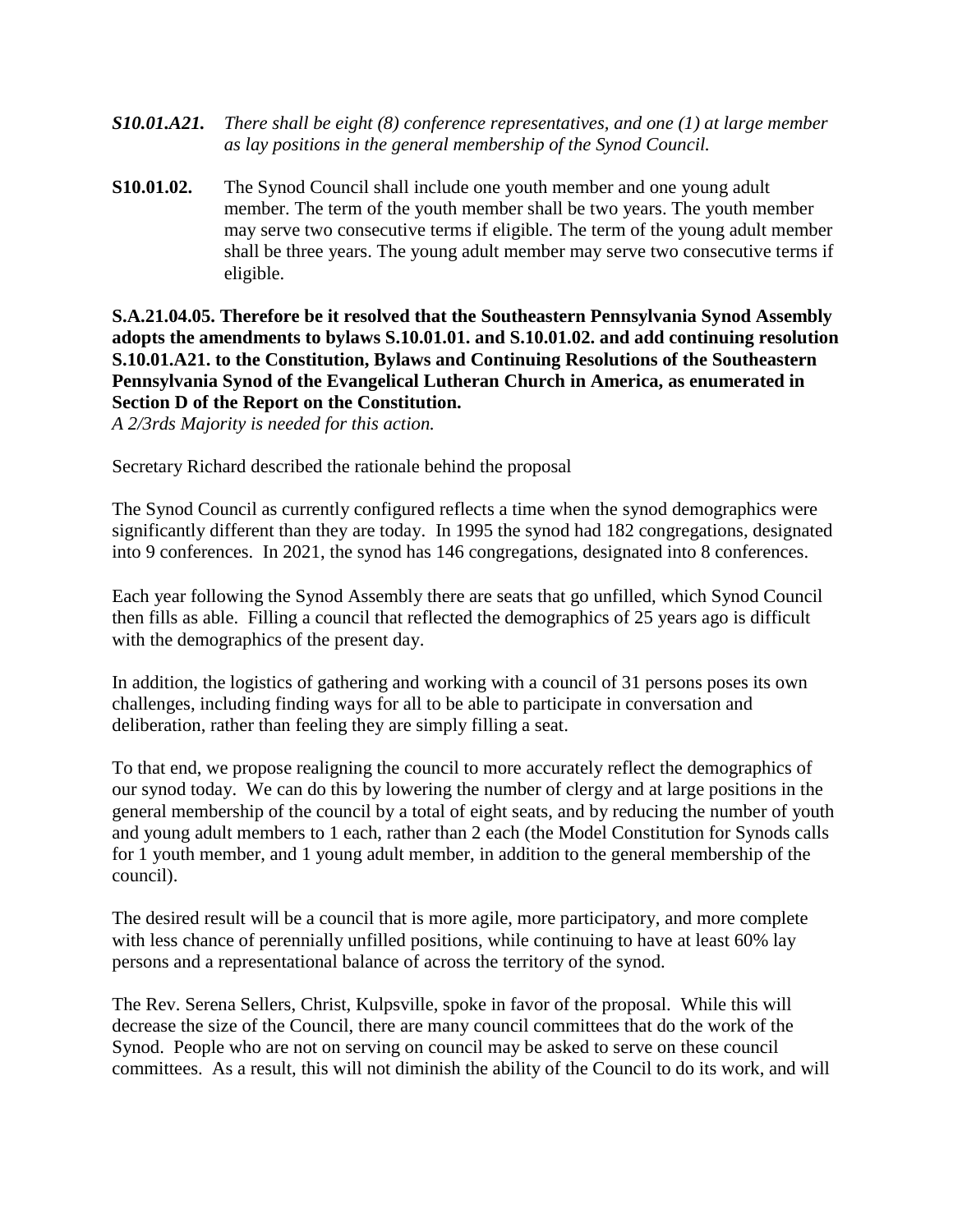give others not on the council, both lay and clergy, the opportunity to join in the work of the Synod.

### **The Assembly adopted the resolution, 259 yes, 10 no**

Secretary Richard thanked the Assembly for their consideration. Bishop Davenport thanked Secretary Richard for his report.

### **Report of the Nominating Committee**

Bishop Davenport welcomed the Reverend Joseph Klinger, Chair of the Nominating Committee, who presented the report.

Pastor Klinger noted that there are nearly twice as many tickets this year, as we need to elect people to seats that would have been considered last year if the pandemic had not forced the cancellation of the Assembly. There are also some open seats we need to fill, and we need to consider persons to attend the 2022 Churchwide Assembly in Columbus, Ohio.

# **TICKETS FROM 2019 and 2020 Synod Council**

**TICKET 1: SYNOD COUNCIL YOUNG ADULT, LAY MAN** (One to be elected for a term ending 2022)

# **NAME CONGREGATION**

Mr. Graeme Brown Christ Ascension, Philadelphia

*The Synod Assembly may make nominations from the floor.*

As there were no nominations from the floor, Bishop Davenport declared **Mr. Graeme Brown ELECTED.**

# **TICKET 2: SYNOD COUNCIL YOUNG ADULT, LAY WOMAN** (One to be elected for a term ending 2022)

#### **NAME CONGREGATION**

Pr. Klinger stated that no nominees came through the Committee.

*The Synod Assembly may make nominations from the floor.*

Nominated from the floor:

Ms. Emily Fowler St. Luke's, Devon

With no other nominees from the floor, Bishop Davenport declared Ticket 2 closed. She further declared **Ms. Emily Fowler ELECTED.**

**TICKET 3: SYNOD COUNCIL, CLERGY** (Three Rostered Ministers to be elected for terms ending 2023)

**NAME CONGREGATION** Rev. Serena Sellers Christ, Kulpsville

Rev. Julie DeWerth Good Shepherd, King of Prussia Rev. Joseph Klinger Redemption, Philadelphia

*The Synod Assembly may make nominations from the floor.* As there were no nominations from the floor, Bishop Davenport declared **the Rev. Julie DeWerth, the Rev. Joseph Klinger, and the Rev. Serena Sellers, ELECTED.**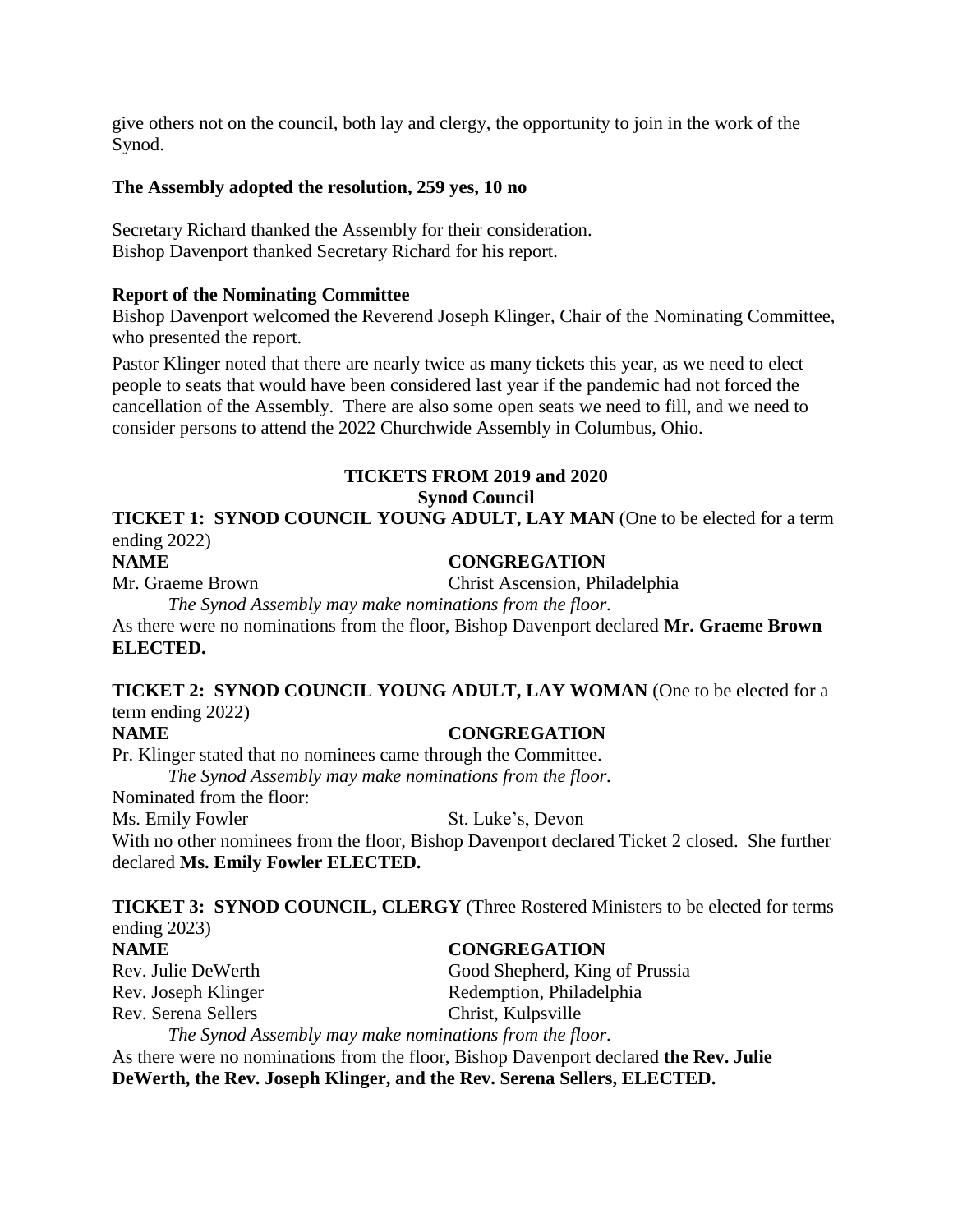# **TICKET 4: SYNOD COUNCIL, CHESTER CONFERENCE REPRESENTATIVE, LAY**

**WOMAN** (One lay woman to be elected for a term ending 2023)

# **NAME CONGREGATION**

Ms. Doris Sterner St. Peter, Chester Springs Ms. Sandra Zimmermann St. John, Phoenixville

*The Synod Assembly may make nominations from the floor.*

Pr. Klinger stated persons not elected on this ballot will be added to Ticket 7.

As there were no nominations from the floor, Bishop Davenport declared Ticket 4 closed.

# **TICKET 5: SYNOD COUNCIL, LOWER BUCKS CONFERENCE REPRESENTATIVE,**

**LAY WOMAN** (One lay woman to be elected for a term ending 2023) **NAME CONGREGATION**

Pr. Klinger stated that no nominees came through the Committee.

*The Synod Assembly may make nominations from the floor.*

As there were no nominations from the floor, Bishop Davenport declared Ticket 5 closed. She further noted that responsibility for filling this seat will revert to the Synod Council.

# **TICKET 6: SYNOD COUNCIL, LOWER MONTGOMERY CONFERENCE**

**REPRESENTATIVE, LAY MAN** (One lay man to be elected for a term ending 2023)

# **NAME CONGREGATION**

Mr. Richard Daniels Christ, Oreland *The Synod Assembly may make nominations from the floor.*

Pr. Klinger stated that persons not elected on this ballot will be added to Ticket 8. As there were no nominations from the floor, Bishop Davenport declared Ticket 6 closed.

She further declared **Mr. Richard Daniels ELECTED.**

#### **TICKET 7: SYNOD COUNCIL, AT LARGE REPRESENTATIVE, LAY WOMAN** (One lay woman to be elected for a term ending 2023)

# **NAME CONGREGATION**

Ms. Doreen Kinzler St. John, Mayfair *The Synod Assembly may make nominations from the floor.*

As there were no nominations from the floor, Bishop Davenport declared Ticket 7 closed.

# **TICKET 8: SYNOD COUNCIL, AT LARGE REPRESENTATIVE, LAY MAN** (One lay

man to be elected for a term ending 2023)

#### **NAME CONGREGATION**

# Mr. Albert Glenn St. John, Melrose Park

*The Synod Assembly may make nominations from the floor.*

Nominated from the floor:

Mr. Thomas Salber Prince of Peace, Philadelphia

Mr. Salber declined the nomination, noting that another member of his congregation is already serving on Synod Council, thereby making him ineligible.

As there were no further nominations from the floor, Bishop Davenport declared Ticket 8 closed. She further declared **Mr. Albert (Bert) Glenn ELECTED.**

**Committee on Discipline**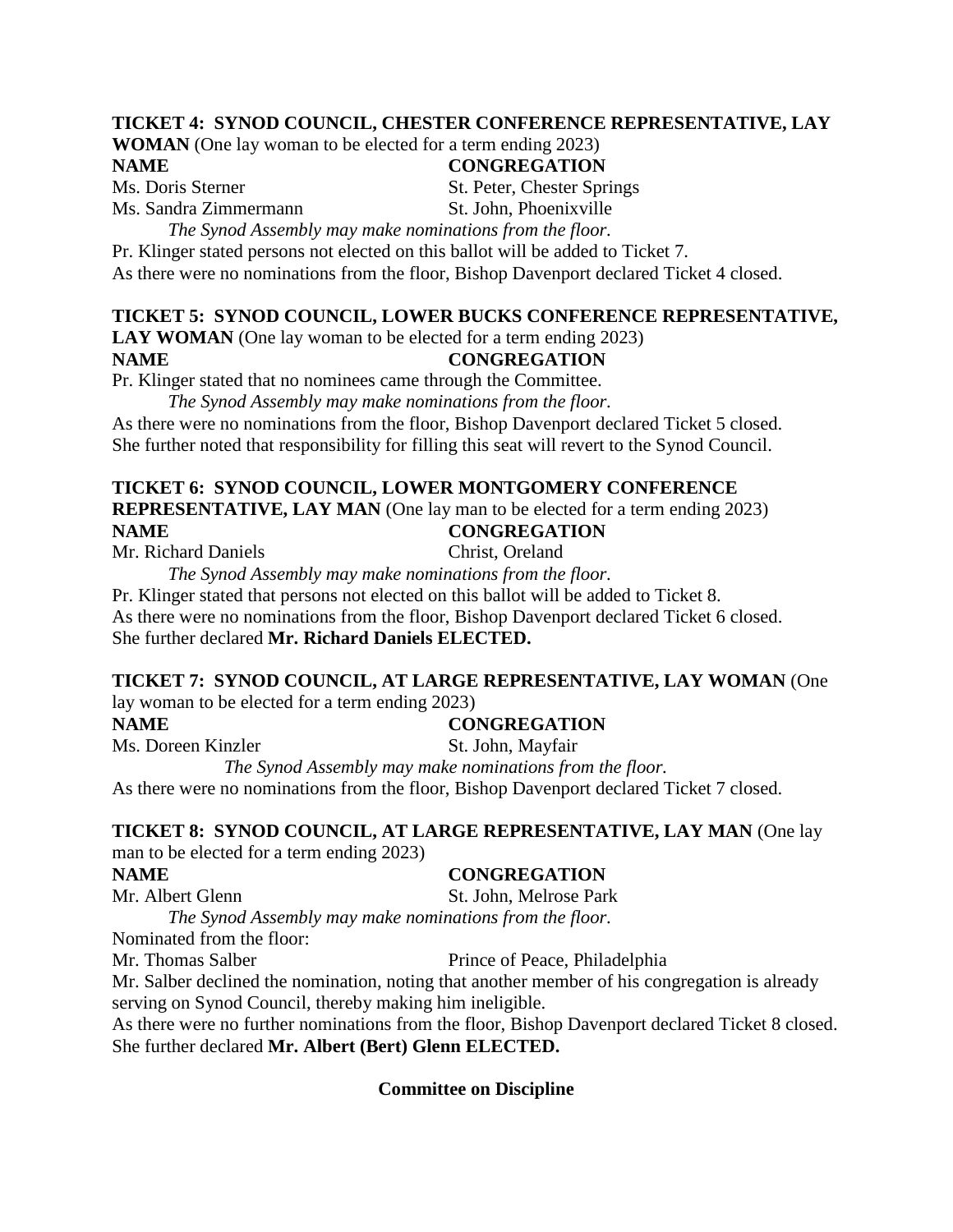#### **TICKET 9: COMMITTEE ON DISCIPLINE, CLERGY** (Two Ministers of Word and

Sacrament to be elected for terms ending 2026)

Rev. Lauren Heywood Bruno St. David's, Philadelphia Rev. Timothy Ness St. Mark, Clifton Heights Rev. John Berntsen Trinity, Perkasie

# **NAME CONGREGATION**

*The Synod Assembly may make nominations from the floor.* As there were no nominations from the floor, Bishop Davenport declared Ticket 9 closed.

#### **TICKET 10: COMMITTEE ON DISCIPLINE, LAY MAN** (One lay man to be elected for a term ending 2026)

# **NAME CONGREGATION**

Mr. Paul Kenner Holy Trinity. Wallingford

*The Synod Assembly may make nominations from the floor.* As there were no nominations from the floor, Bishop Davenport declared Ticket 10 closed. She further declared **Mr. Paul Kenner ELECTED.**

#### **TICKET 11: COMMITTEE ON DISCIPLINE, LAY WOMAN** (One lay woman to be elected for a term ending 2026)

### **NAME CONGREGATION**

Ms. Fern Hagedorn Tabernacle, Philadelphia

*The Synod Assembly may make nominations from the floor.* As there were no nominations from the floor, Bishop Davenport declared Ticket 11 closed. She further declared **Ms. Fern Hagedorn ELECTED.**

#### **Consultation Committee**

**TICKET 12: CONSULTATION COMMITTEE, CLERGY** (Two Ministers of Word and Sacrament to be elected for terms ending 2024)

**NAME CONGREGATION**

Rev. Axel Kaegler St. John, Spinnerstown Rev. Paul Hagedorn Tabernacle, Philadelphia *The Synod Assembly may make nominations from the floor.*

Pr. Klinger stated that persons not elected on this ballot will be added to Ticket 15.

As there were no nominations from the floor, Bishop Davenport declared Ticket 12 closed. She further declared **the Rev. Axel Kaegler and the Rev. Paul Hagedorn ELECTED.**

# **TICKET 13: CONSULTATION COMMITTEE, LAY MAN** (One lay man to be elected for a term ending 2024)

#### **NAME CONGREGATION**

Mr. Thomas Salber Prince of Peace, Philadelphia

*The Synod Assembly may make nominations from the floor.*

Pr. Klinger stated that persons not elected on this ballot will be added to Ticket 16. As there were no nominations from the floor, Bishop Davenport declared Ticket 13 closed. She further declared **Mr. Thomas Salber ELECTED.**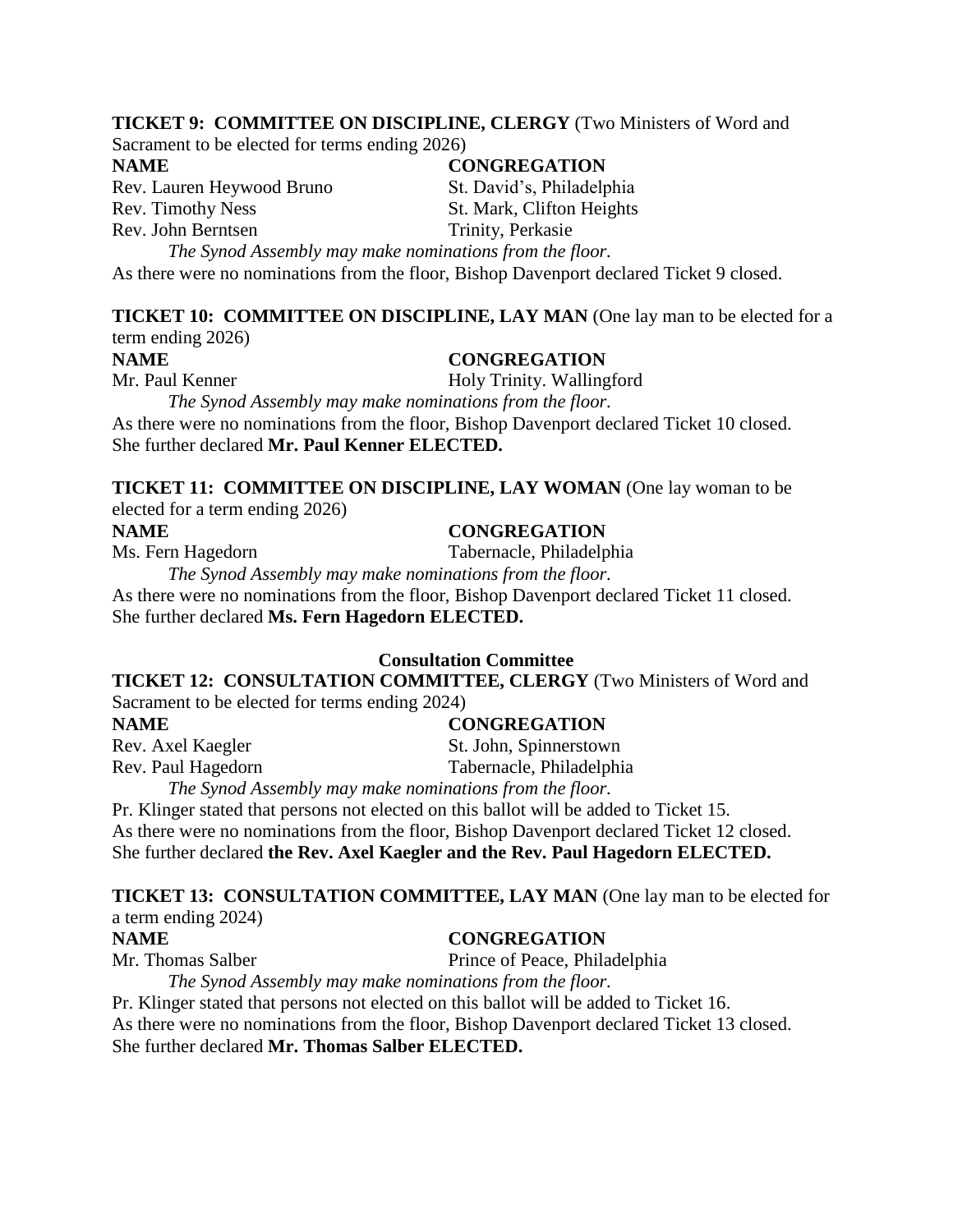# **TICKET 14: CONSULTATION COMMITTEE, LAY WOMAN** (One lay woman to be

elected for a term ending 2024)

**NAME CONGREGATION**

Ms. Catherine Carman Trinity, Perkasie

*The Synod Assembly may make nominations from the floor.*

Pr. Klinger stated that persons not elected on this ballot will be added to Ticket 17. As there were no nominations from the floor, Bishop Davenport declared Ticket 14 closed. She further declared **Ms. Catherine Carman ELECTED.**

# **TICKET 15: CONSULTATION COMMITTEE, CLERGY** (Two Ministers of Word and

Sacrament to be elected for terms ending 2022)

**NAME CONGREGATION** Rev. David Lutcher Advent, Harleysville Rev. Julie Bergdahl St. Michael, Sellersville *The Synod Assembly may make nominations from the floor.*

As there were no nominations from the floor, Bishop Davenport declared Ticket 15 closed. She further declared **the Rev. David Lutcher and the Rev. Julie Bergdahl ELECTED.**

**TICKET 16: CONSULTATION COMMITTEE, LAY MAN** (One lay man to be elected for a term ending 2022)

#### **NAME CONGREGATION**

Pr. Klinger stated that no nominees came through the Committee.

*The Synod Assembly may make nominations from the floor.*

As there were no nominations from the floor, Bishop Davenport declared Ticket 16 closed. She further noted that responsibility for filling this seat will revert to the Synod Council.

**TICKET 17: CONSULTATION COMMITTEE, LAY WOMAN** (One lay woman to be elected for a term ending 2022)

# **NAME CONGREGATION**

Ms. Carolyn Edwards Faith, Philadelphia

*The Synod Assembly may make nominations from the floor.* As there were no nominations from the floor, Bishop Davenport declared Ticket 17 closed. She further declared **Ms. Carolyn Edwards ELECTED.**

# **TICKETS FOR 2021**

# **Synod Vice President**

**TICKET 18: SYNOD VICE PRESIDENT** (one lay person to be elected for a term ending 2025)

# **NAME CONGREGATION**

Ms. Tracey A. Beasley Reformation, Philadelphia

*The Synod Assembly may make nominations from the floor.* As there were no nominations from the floor, Bishop Davenport declared Ticket 18 closed.

She further declared **Ms. Tracey Beasley ELECTED.**

**Synod Council**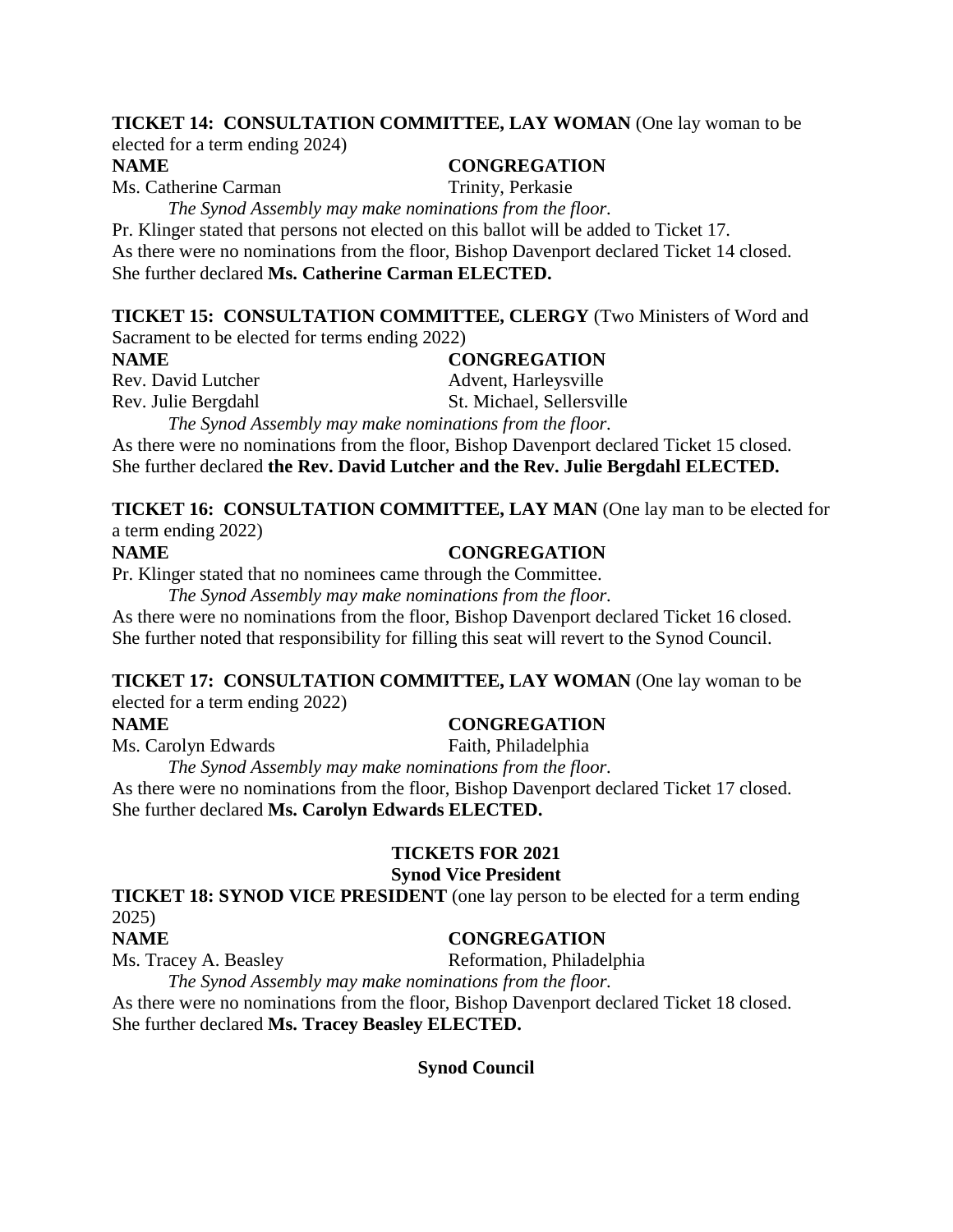#### **TICKET 19: SYNOD COUNCIL, CLERGY** (Three Ministers of Word and Sacrament to be elected for terms ending 2024)

Rev. Gary Costa Peace, (Tohickon) Perkasie Rev. John Heidgerd Emmanuel, Souderton Rev. Nathan Krause Redeemer, Jamison Rev. Wayne Shelor St. John, Phoenixville

*The Synod Assembly may make nominations from the floor.* As there were no nominations from the floor, Bishop Davenport declared Ticket 19 closed.

#### **TICKET 20: SYNOD COUNCIL, CENTRAL PHILADELPHIA CONFERENCE REPRESENTATIVE, LAY MAN** (One lay man to be elected for a term ending 2024) **NAME CONGREGATION**

Pr. Klinger stated that no nominees came through the Committee.

*The Synod Assembly may make nominations from the floor.*

As there were no nominations from the floor, Bishop Davenport declared Ticket 20 closed. She further noted that responsibility for filling this seat will revert to the Synod Council.

# **TICKET 21: SYNOD COUNCIL, UPPER BUCKS CONFERENCE REPRESENTATIVE,**

**LAY WOMAN** (One lay woman to be elected for a term ending 2024)

#### **NAME CONGREGATION**

Ms. Carol Dzurenda St. John, Spinnerstown

*The Synod Assembly may make nominations from the floor.*

Pr. Klinger stated that persons not elected on this ballot will be added to Ticket 22. As there were no nominations from the floor, Bishop Davenport declared Ticket 21 closed. She further declared **Ms. Carol Dzurenda ELECTED.**

# **TICKET 22: SYNOD COUNCIL, AT LARGE REPRESENTATIVE, LAY WOMAN** (One

lay woman to be elected for a term ending 2024) **NAME CONGREGATION**

Ms. Cynthia Moultrie Christ, Upper Darby

Ms. Gail Penman St. Mark, Conshohocken

*The Synod Assembly may make nominations from the floor.* As there were no nominations from the floor, Bishop Davenport declared Ticket 22 closed.

# **TICKET 23: SYNOD COUNCIL, AT LARGE REPRESENTATIVE, LAY MAN** (One lay

man to be elected for a term ending 2024)

# **NAME CONGREGATION**

Mr. Everett Wick St. Andrew, Perkasie *The Synod Assembly may make nominations from the floor.*

As there were no nominations from the floor, Bishop Davenport declared Ticket 23 closed. She further declared **Mr. Everett Wick ELECTED.**

**TICKET 24: SYNOD COUNCIL, LAY WOMAN, YOUTH REPRESENTATIVE** (one youth woman to be elected for a term ending 2023) **NAME CONGREGATION**

# **NAME CONGREGATION**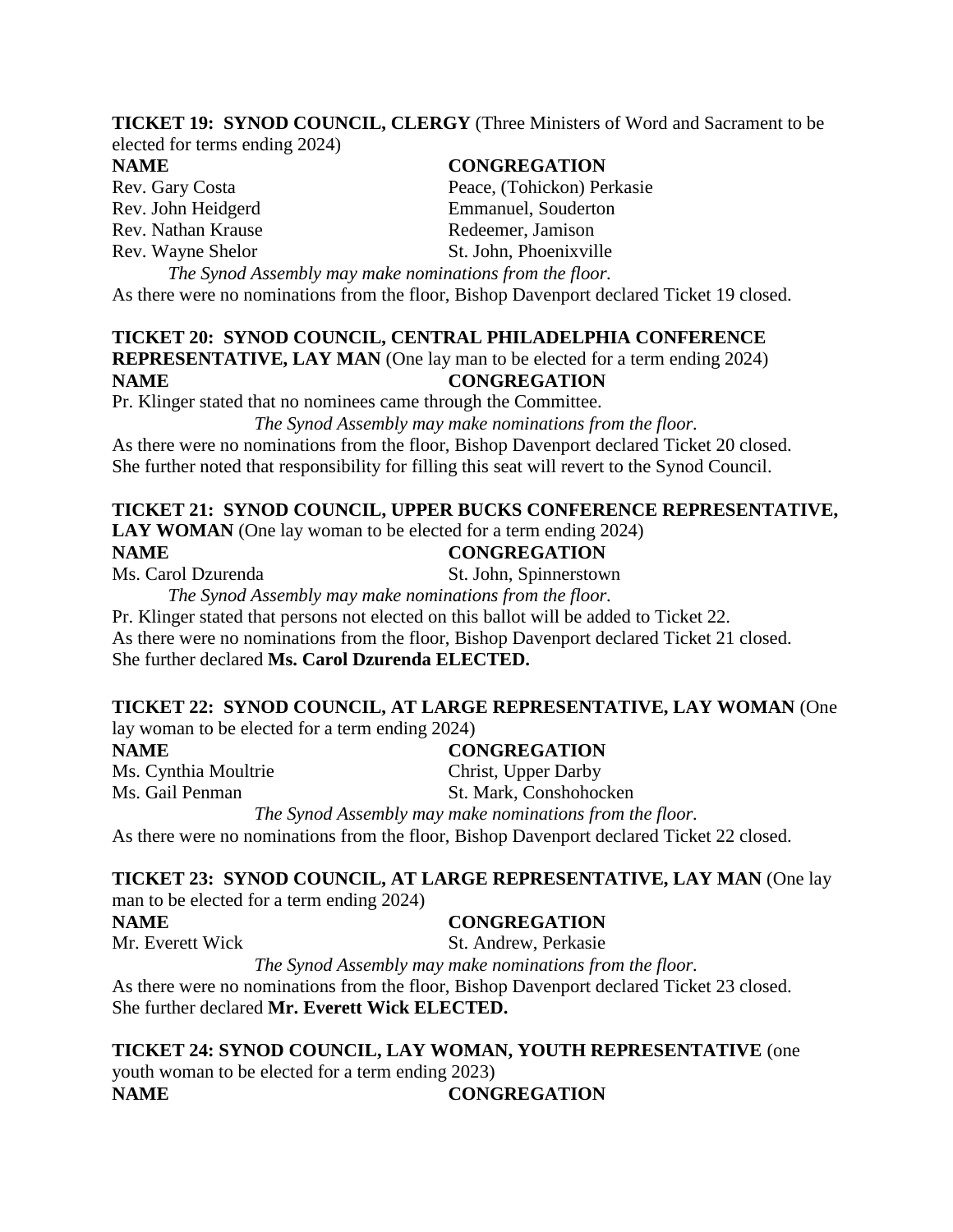Ms. Kendyll Ward Trinity, Havertown *The Synod Assembly may make nominations from the floor.* As there were no nominations from the floor, Bishop Davenport declared Ticket 24 closed. She further declared **Ms. Kendyl Ward ELECTED.**

# **TICKET 25: SYNOD COUNCIL, LAY MAN, YOUTH REPRESENTATIVE** (one youth man to be elected for a term ending 2023)

# **NAME CONGREGATION** Mr. Damar Wilson Reformation, Philadelphia *The Synod Assembly may make nominations from the floor.* As there were no nominations from the floor, Bishop Davenport declared Ticket 25 closed. She further declared **Ms. Damar Wilson ELECTED.**

**Voting Member to Churchwide Assembly in Columbus, OH, August 8 – 12, 2022** *The Bishop and the Vice President automatically attend as voting members. All others need to be elected by the Synod Assembly.*

# **TICKET 26: 2022 CHURCHWIDE ASSEMBLY VOTING MEMBER, CLERGY** (4 to be elected)

| <b>NAME</b>                                             | <b>CONGREGATION</b>            |
|---------------------------------------------------------|--------------------------------|
| Rev. Lauren Heywood Bruno                               | St. David, Philadelphia        |
| Rev. Mukesh Cheedie                                     | Redeemer, Penndel              |
| Rev. Julie DeWerth                                      | Good Shepherd, King of Prussia |
| Rev. Axel Kaegler                                       | St. John, Spinnerstown         |
| Rev. Joseph Klinger                                     | Redemption, Philadelphia       |
| Rev. Nathan Krause                                      | Redeemer, Jamison              |
| Rev. Jennifer Phelps                                    | Trinity, Perkasie              |
| The Synod Assembly may make nominations from the floor. |                                |

Pr. Klinger stated that any person not elected on this ballot who is a person of color or whose primary language is other than English will be added to Ticket 29.

| Nominated from the floor: |                            |
|---------------------------|----------------------------|
| Rev. Marie Sager          | St. Timothy, Aston         |
| Rev. Gary Costa           | Peace, (Tohickon) Perkasie |

With no further nominations from the floor, Bishop Davenport declared Ticket 26 closed.

#### **TICKET 27: 2022 CHURCHWIDE ASSEMBLY VOTING MEMBER, LAY WOMAN** (4 to be elected)

| <b>NAME</b>           | <b>CONGREGATION</b>                                     |
|-----------------------|---------------------------------------------------------|
| Ms. Doreen Kinzler    | St. John, Mayfair                                       |
| Ms. Cynthia Moultrie  | Christ, Upper Darby                                     |
| Ms. Elizabeth Stewart | Reformation, Philadelphia                               |
| Ms. Sandra Zimmerman  | St. John, Phoenixville                                  |
|                       | The Synod Assembly may make nominations from the floor. |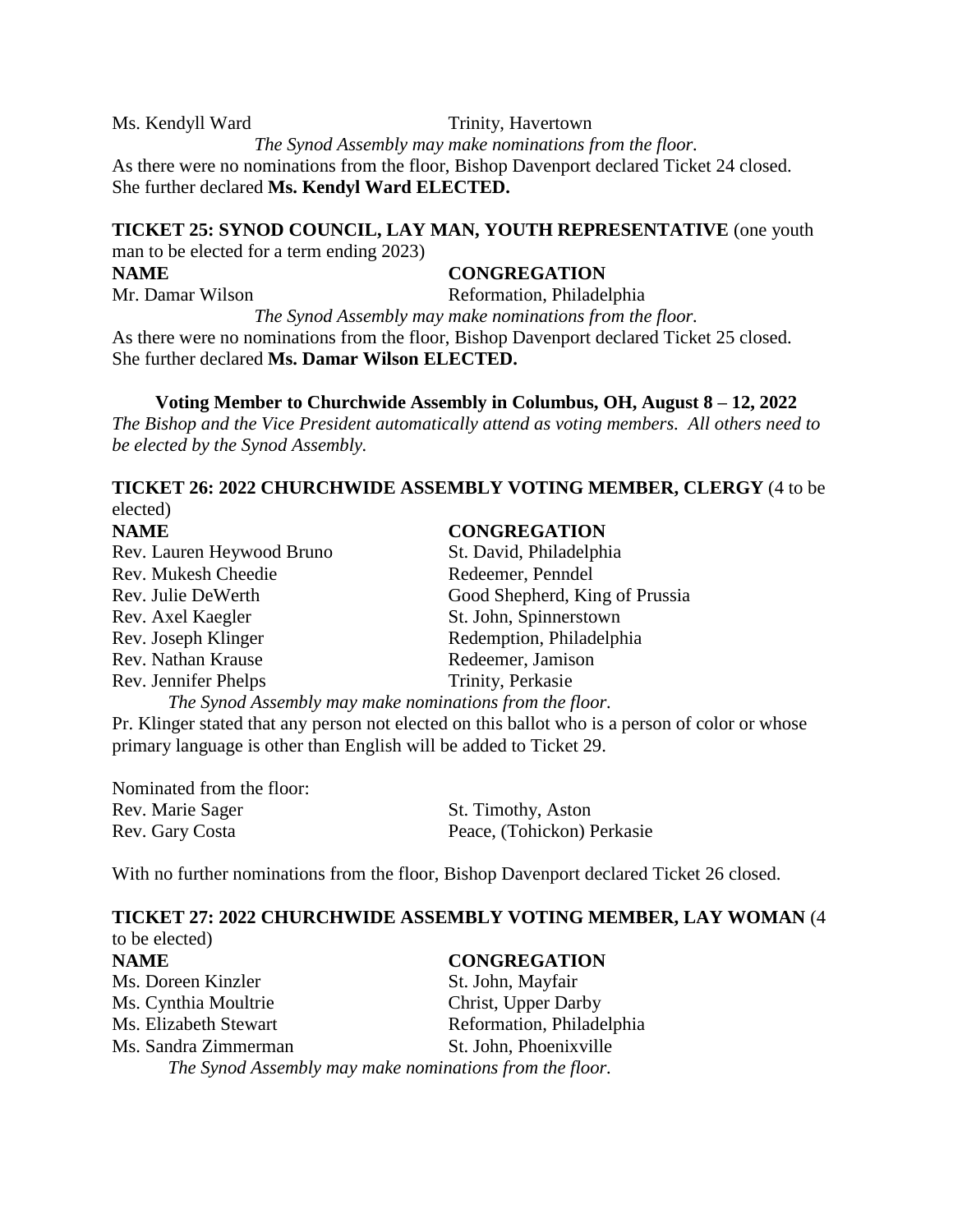Pr. Klinger stated that any person not elected on this ballot who is a youth or a young adult will be added to Ticket 30.

Nominated from the floor: Dr. Ellen Conroy Reformation, Media Ms. Sue Massey Trinity, Fort Washington

With no further nominations from the floor, Bishop Davenport declared Ticket 27 closed.

**TICKET 28: 2022 CHURCHWIDE ASSEMBLY VOTING MEMBER, LAY MAN** (4 to be elected)

**NAME CONGREGATION** Mr. Albert Glenn St. John, Melrose Park

Mr. Candido Silva St. David. Philadelphia *The Synod Assembly may make nominations from the floor.* 

Pr. Klinger stated that any person not elected on this ballot who is a youth or a young adult will be added to Ticket 30.

Nominated from the floor: Mr. Thomas Salber Prince of Peace Philadelphia Mr. Thomas Conroy Reformation Media

With no further nominations from the floor, Bishop Davenport declared Ticket 28 closed. She further declared **Mr. Albert Glenn, Mr. Candido Sylva, Mr. Thomas Salber, and Mr. Thomas Conroy ELECTED.**

### **TICKET 29: 2022 CHURCHWIDE ASSEMBLY VOTING MEMBER, ADDITIONAL CLERGY, PERSON OF COLOR OR WHOSE PRIMARY LANGUAGE IS OTHER THAN ENGLISH** (1 to be elected)

#### **NAME CONGREGATION**

Rev. Regina Goodrich Mediator, Philadelphia *The Synod Assembly may make nominations from the floor.* As there were no nominations from the floor, Bishop Davenport declared Ticket 29 closed.

#### **TICKET 30: 2022 CHURCHWIDE ASSEMBLY VOTING MEMBER, ADDITIONAL**  LAY PERSON, YOUTH OR YOUNG ADULT (1 to be elected) **NAME CONGREGATION**

Ms. Kendyll Ward Trinity, Havertown *The Synod Assembly may make nominations from the floor.* Nominated from the floor: Mr. Damar Wilson Reformation, Philadelphia

With no further nominations from the floor, Bishop Davenport declared Ticket 30 closed.

#### **Nominees to stand for ELCA Church Council**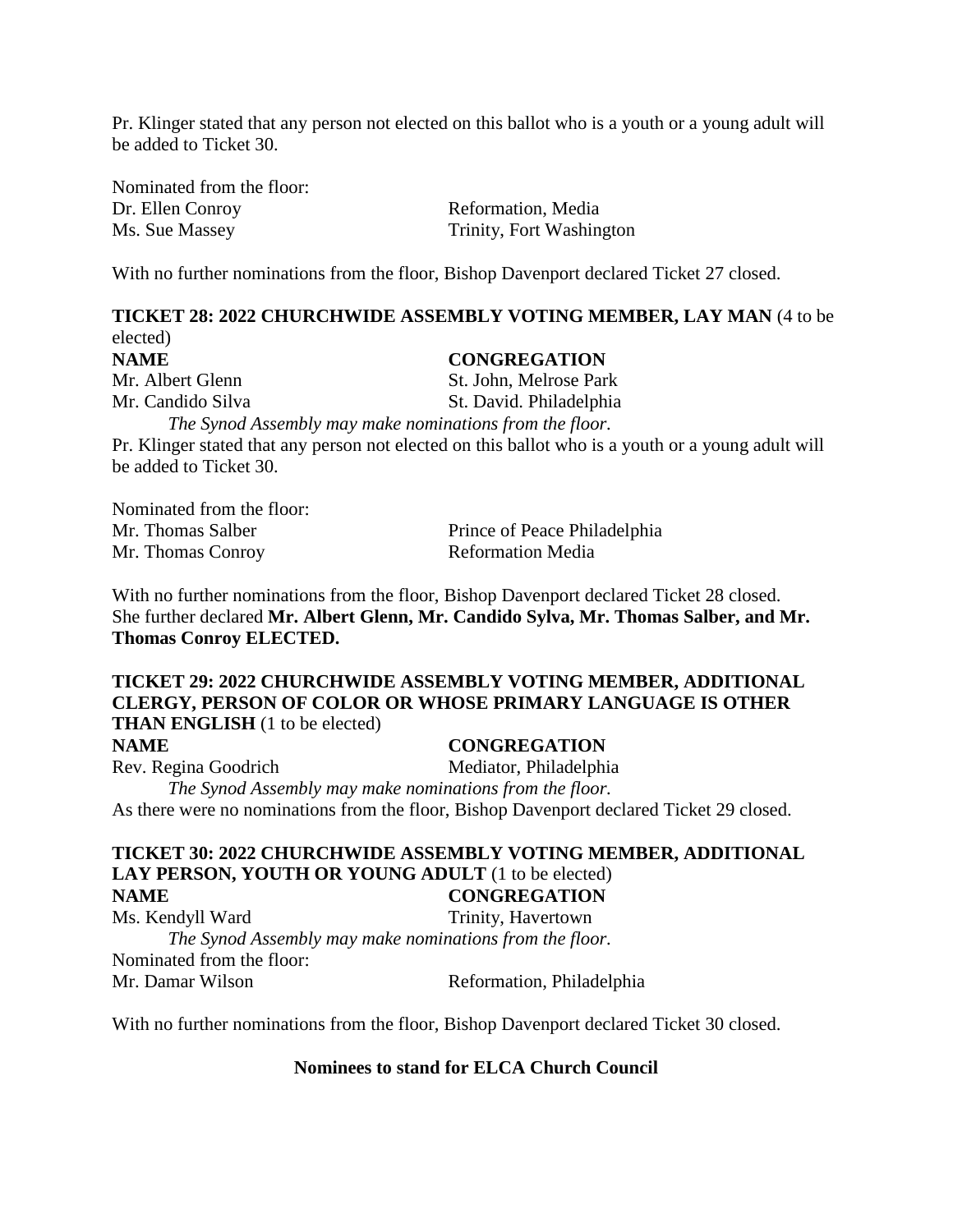# **TICKET 31: NOMINEES FOR ELCA CHURCH COUNCIL – CLERGY** (2 to be elected to

stand in nomination for a term extending from 2022 – 2028)

Rev. Serena Sellers Christ, Kulpsville Rev. Wayne Shelor St. John, Phoenixville Rev. Laura Tancredi St. Paul, Ardmore

# **NAME CONGREGATION**

Rev. Gwendolyn King St. Stephen, Feasterville

*The Synod Assembly may make nominations from the floor.*

As there were no nominations from the floor, Bishop Davenport declared Ticket 31 closed. Bishop Davenport thanked Pastor Klinger for his bringing the Word in worship this morning, and for this report.

Pastor Klinger took a moment to thank the members of his committee for their dedication and hard work to enlist nominees for these numerous slates.

# **Report of the Committee on Reference and Counsel**

Bishop Davenport introduced Dr. Addie Butler, Chair of the Committee on Reference and Counsel, to bring the first report to the Assembly.

Dr. Butler shared these comments about the role of the Committee, and the process it followed. This year, with a one-day assembly, and with the Assembly being held virtually, we had to make some decisions on when resolutions were due, and how to handle resolutions submitted after that date. Reference and Counsel is responsible for assisting the Assembly in dealing with material that does not come to the Assembly through regular reports, committees, agencies, Synod Council, etc. We prepare responses so that memorials and resolutions are handled in an appropriate way by the church in light of its constitution, organization and previous history.

In order to have the time necessary to prepare our responses, this year we determined that resolutions or memorials would not be welcome on the day of the Assembly and set a second, final deadline for such proposals one week prior to the Assembly. Such resolutions, in order to be considered, require a 2/3's vote of the Assembly. This year we had three resolutions received after the original deadline, but before the second deadline.

The committee is able to exercise the following options as it deems appropriate:

- 1. Recommend adoption of the resolution.
- 2. Offer a substitute to the original resolution.
- 3. Recommend that the proposed matter not be adopted.
- 4. Refer the matter to the appropriate committee(s), boards, agencies, etc. for further consideration.
- 5. Offer a synodical or Church minute of previous action as a response.
- 6. Commend the resolution.
- 7. Recommend no action.

The committee decided to refer two of the resolutions. One is referred to the Synod Anti-Racism Team and the other to the Synod Council. This requires no action from the Assembly until or unless they are brought back to the Assembly next year.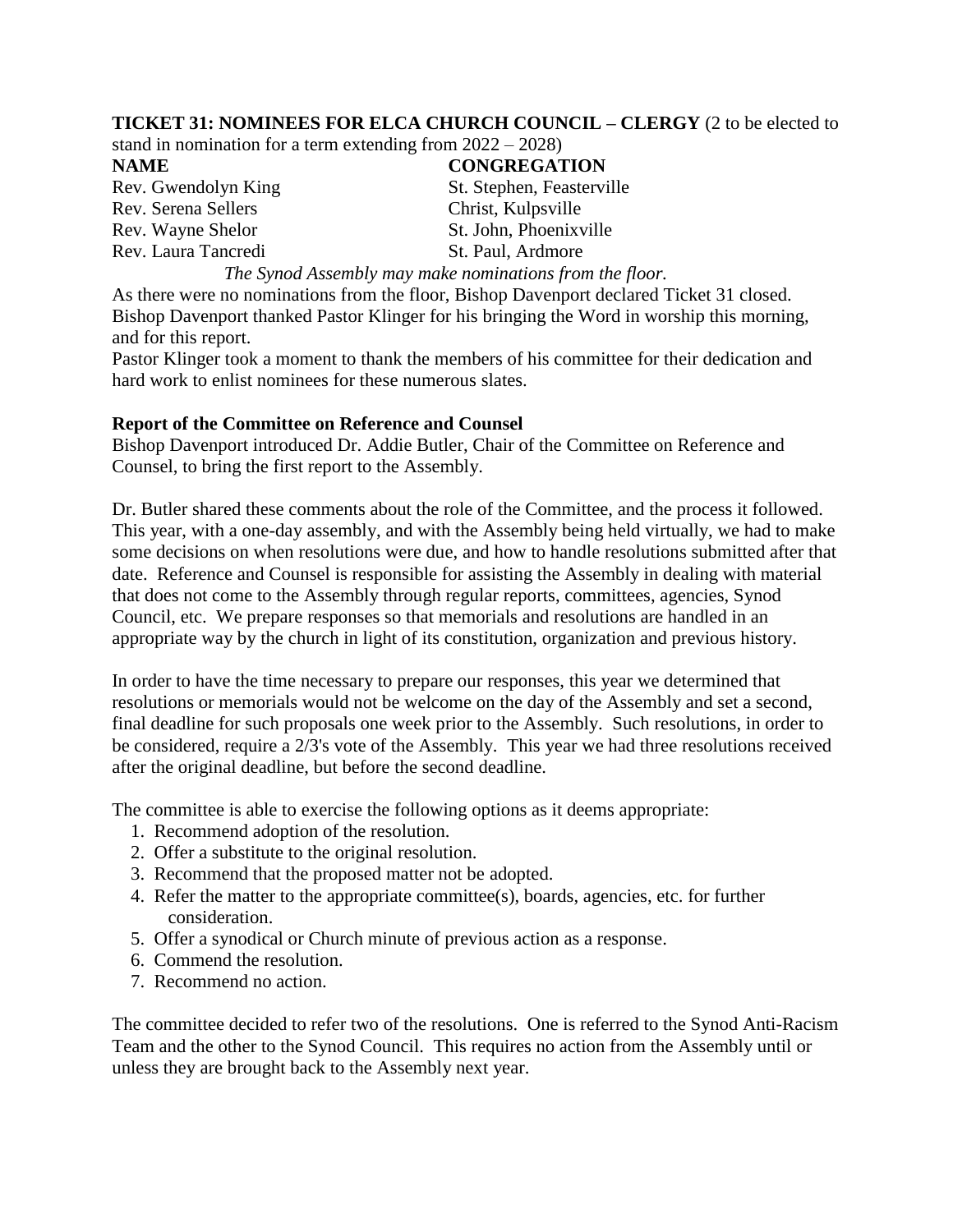The resolution which is being referred to the Anti-Racism Team is concerned with hate speech and violence which is being directed toward the Asian Americans and Pacific Islanders in light of the Corona-virus pandemic. The Anti-Racism Team has drafted a statement regarding this issue, and the Team is granted a moment of privilege to read this statement.

Bishop Davenport called on the Rev. Gwendolyn King, co-chair of the Anti-Racism Team, to read the following statement to the Assembly.

I Corinthians 12:26 says: "If one member suffers, all suffer together with it, if one member is honored all rejoice together with it."

We the members of the Southeastern Pennsylvania Synod in Assembly condemn the violence perpetrated against our Asian American and Pacific Islander (AAPI) siblings and others of Asian descent. We denounce racism (at all levels), especially at the institutional and systemic level, as a sin against God's order. Racism is an assault on the Gospel of Jesus Christ which calls us to be one. We call for this virulent disease and sin to be dismantled within the ELCA and the larger society. We lament where we find racism present within ourselves, as individuals and culturally. We commit ourselves to eradicating it, where possible, from our lives. Prejudice, racial profiling, bigotry, discrimination, race-baiting, verbal and physical harassment, hate speech and action, xenophobia, scapegoating and other micro-aggressions against the souls of the children of God, members of God's human family, have no place in God's Kingdom, where we are asked by the Living God to love one another, and have no place in our society. We stand with the Conference of Bishops-ELCA (March 4, 2021) in their affirmation of the Association of Asian and Pacific Islanders-ELCA, who calls the ELCA "to once again unequivocally denounce racism by taking immediate actions to defend, protect and uphold the safety and lives" (March 4, 2021) of persons of Asian descent; fight against racism and apathy; stand against violence and promote the way of Jesus.

As we, the Southeastern Pennsylvania Synod, strive to become the "Beloved Community" God intends us to be, we ask God to help us and for God's Spirit to direct and guide us in this endeavor. April 24, 2021

Following Pr. King's presentation, Dr. Butler continued with the report of Reference and Counsel. She shared that the third resolution the Committee received will be shared with the Assembly if the Assembly so desires. The topic of this resolution is "**Resolution on Immigration and Unaccompanied Minors.**" It requires a 2/3 vote of the Assembly to be brought to the floor for consideration.

Bishop Davenport asked for the vote. **The Assembly voted to allow the Resolution to come to the floor, 246 yes, 19 no.**

Dr. Butler continued, placing the following resolution before the Assembly:

# **Resolution on Immigration and Unaccompanied Minors**

**WHEREAS,** the United States has seen an increase in the numbers of unaccompanied minors at the southern border and being housed in overcrowded living conditions;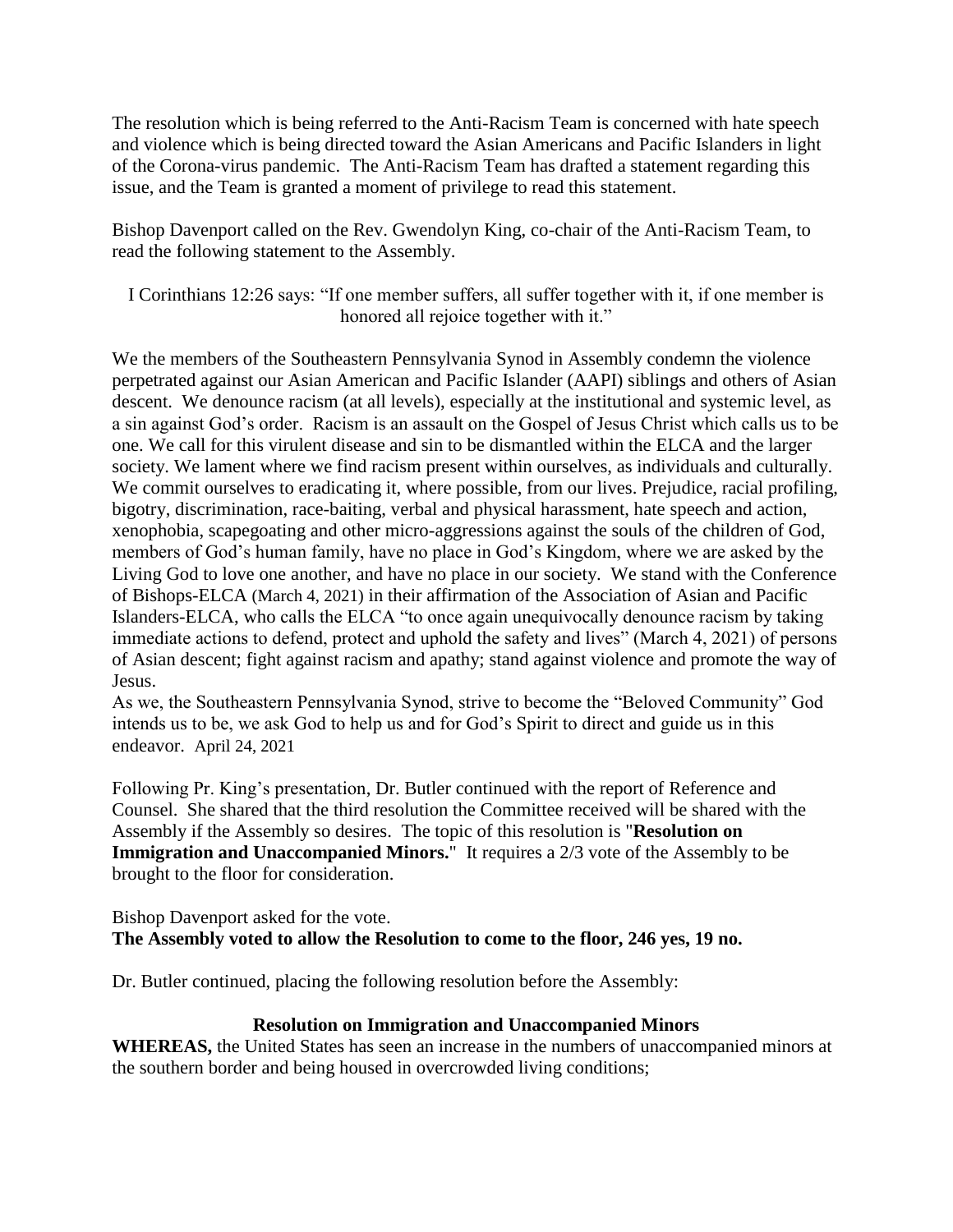**WHEREAS,** Lutheran Immigration and Refugee Services has been a champion for refugees and immigrants for over 80 years;

**WHEREAS,** our history reflects American Lutherans' immigrant roots and compassionate commitment to welcoming the newcomer;

**WHEREAS,** we are directed by faith and our national values to welcome the stranger; **WHEREAS,** Lutheran Immigration and Refugee Services is welcoming and safely assisting unaccompanied minors into the United States;

**WHEREAS,** the church has welcomed and advocated for the stranger;

**S.A.21.04.06. THEREFORE, BE IT RESOLVED, that the Southeastern Pennsylvania Synod** encourages its congregations to advocate for undocumented minors,

**BE IT FURTHER RESOLVED,** that the Southeastern Pennsylvania Synod recommits with Lutheran Immigration and Refugee Services to advocate for justice for unaccompanied minors, **BE IT FURTHER RESOLVED,** that the Southeastern Pennsylvania Synod encourage its congregations to voice their concerns to elected leaders and provide safe housing facilities to unaccompanied minors,

**AND BE IT FURTHER RESOLVED,** that the Southeastern Pennsylvania Synod continue to encourage its congregations to lift immigrants and migrant workers in prayer and lift up and promote World Refugee Day yearly on June 20.

The Committee on Reference and Counsel recommends the Assembly adopt this resolution.

Dr. Butler shared with the Assembly that this resolution will be considered "seriatim," that is, considering each of the resolved clauses individually, to provide time for careful consideration of each for possible amendment. Dr. Butler then asked for the first "resolved" clause to be placed on the screen for consideration.

**THEREFORE, BE IT RESOLVED, that the Southeastern Pennsylvania Synod** encourages its congregations to advocate for undocumented minors,

The Assembly was asked if there were any comments or amendments to be presented. With no amendments proposed, Bishop Davenport called for the vote. **The Assembly adopted the clause, 248 yes, 14 no.**

The second clause was placed before the Assembly.

**BE IT FURTHER RESOLVED,** that the Southeastern Pennsylvania Synod recommits with Lutheran Immigration and Refugee Services to advocate for justice for unaccompanied minors,

With no amendments proposed, Bishop Davenport called for the vote. **The Assembly adopted the clause, 259 yes, 8 no.**

The third clause was then presented.

**BE IT FURTHER RESOLVED,** that the Southeastern Pennsylvania Synod encourage its congregations to voice their concerns to elected leaders and provide safe housing facilities to unaccompanied minors,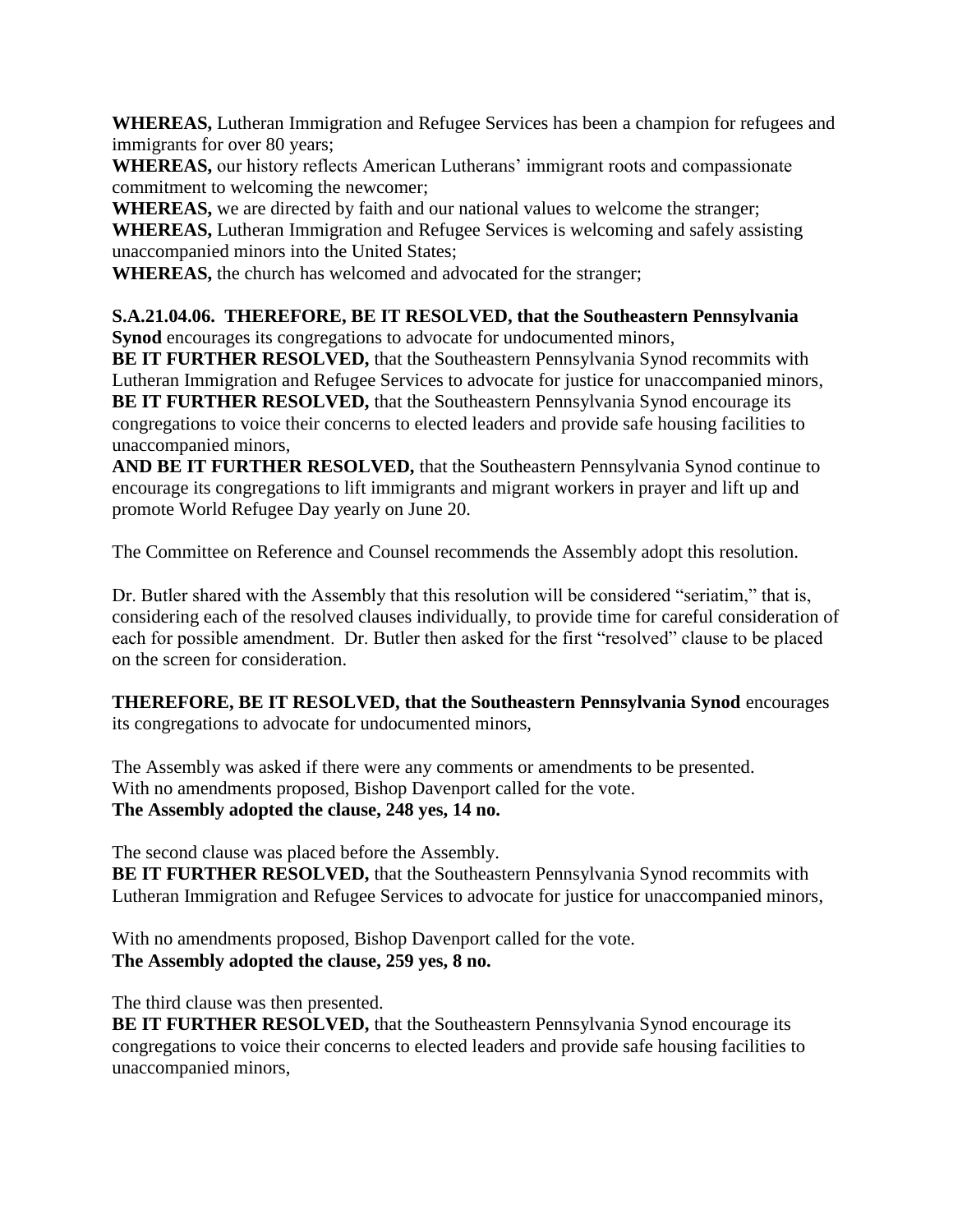With no amendments proposed, Bishop Davenport called for the vote. **The Assembly adopted the clause, 258 yes, 13 no.**

The fourth and final clause was then placed before the Assembly. **AND BE IT FURTHER RESOLVED,** that the Southeastern Pennsylvania Synod continue to encourage its congregations to lift immigrants and migrant workers in prayer and lift up and promote World Refugee Day yearly on June 20.

The Rev. Stephen Godsall-Myers, Christ Oreland, was recognized. He noted that this resolution calls for the promotion of World Refugee Day on June  $20^{th}$ , when June  $17^{th}$  is already set as a Commemoration of the Emmanuel 9, June  $19<sup>th</sup>$  is the celebration of "Juneteenth." This is adding one more date in quick succession on which we are asking our congregations to take some action.

There being no other discussion, Bishop Davenport called for the vote on this clause. **The Assembly adopted the clause, 246 yes, 21 no.**

Because each clause was passed, and none were amended, the entire resolution stands as adopted.

Bishop Davenport thanked Dr. Butler and the Committee on Reference and Counsel for their faithful service to the Synod.

# **Address of the Bishop**

Vice President Tracey A. Beasley introduced Bishop Patricia A. Davenport, who made the following address to the Assembly,

#### Greetings Beloved,

Dear Synod! I greet you with deep gratitude for your faithfulness and profound partnership as we have endured together the joys and challenges of this pandemic together.

We have experienced a year filled with anxiety, pain, change, challenges and death. And yet, there have also been times of opportunity, hope, healing, and joy. Yes, we have had 31, 400,026 COVID-19 cases, 569,000 deaths. And the reality is that the number of cases and deaths have increased since I researched the number for both.

People have died from natural causes, other medical diseases, suicides and murders. The cases and deaths from COVID 19 are not restricted to one racial or ethnic group; socioeconomic group; age group or the sexual orientation of a certain group. It has included the health of and led to the death of young and old, Black, white, and brown, rich and poor, the famous and the unknown.

Some of us have experienced the death of family, friends and associates from the virus, or we know of someone whose life was changed by the tragic death of a loved one from COVID. One of the many tragic aspects of this pandemic has been that many persons could not be with their loved ones as they took their last breath because of the isolation restrictions. Many have died without a beloved friend and/ or family member at their bedside to offer them a prayer, a warm smile or a time of hand holding. We are truly thankful to God for the hospital staff that tried to do their best, to connect the dying with their loved ones.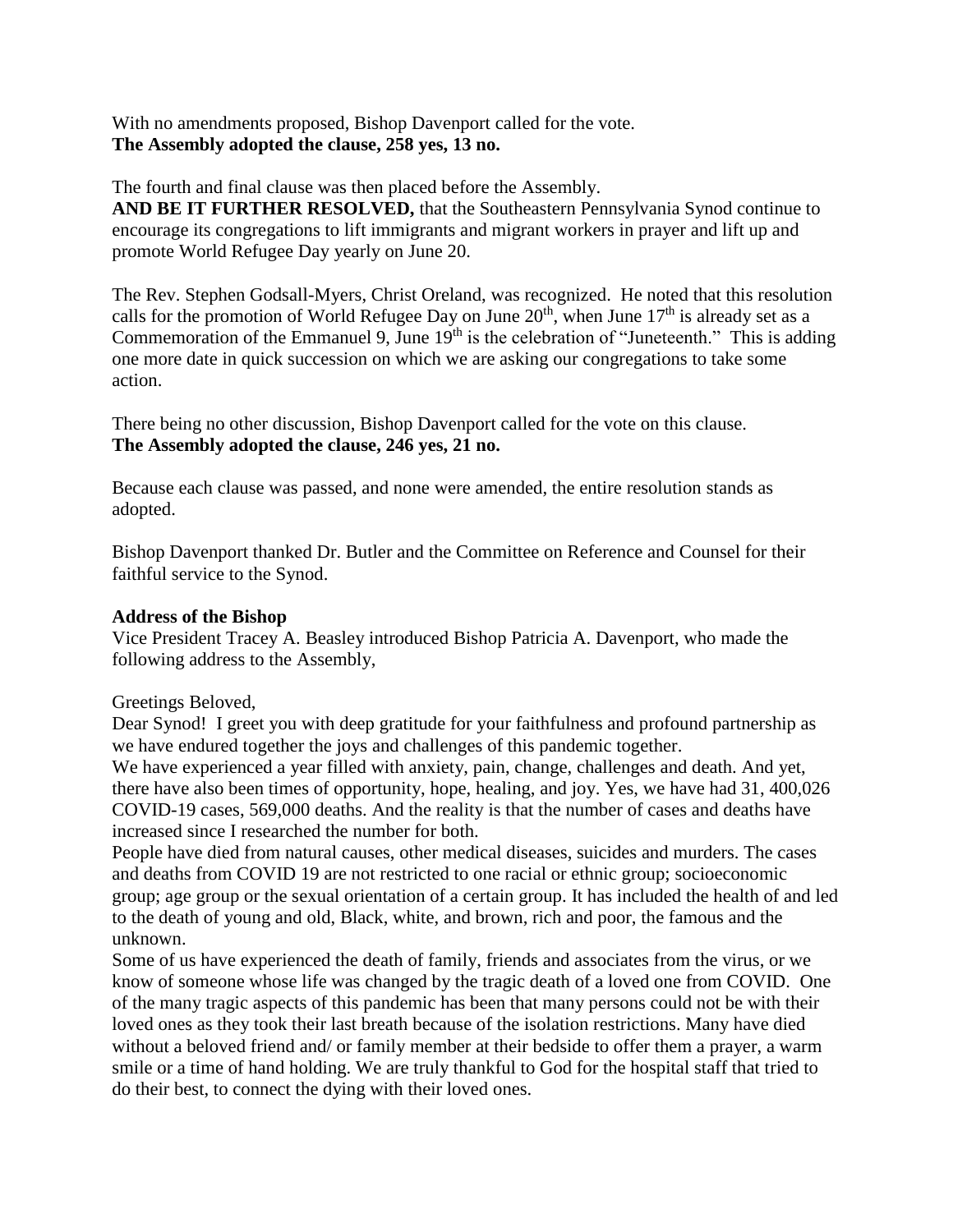Some used Face Time to connect. Other families left written messages to be read to their loved one, because hearing is the last of our senses to leave us when we are dying. Yes, the efforts of hospital staff was greatly appreciated, but the pain of not being there for our loved ones may take a long time to cope with.

The pandemic has led to countless losses in the lives of many, there has been job loss, housing loss and loss of economic security. In person teaching has led to students who not only miss the benefits of an in-person classroom, but they miss seeing their friends. Fun school activities such as proms did not happen, and college sports were restricted for some time. And dare we talk about the loss of not being able to worship within the walls of our beautiful churches.

We not only missed being in our physical buildings, but we missed doing our various ministries, especially those where we went out into the community and shared the Gospel with others. It seemed extremely odd not to be in church for communion, confirmation, baptisms, weddings or funerals. In the midst of all the change we were experiencing, we saw other events that transformed our world before our eyes.

We watched as Mr. George Floyd died as a police officer, Derek Chauvin, placed his knee on Mr. Floyd's neck for over 9 minutes. The public outrage was evidenced by marches and rallies not only locally or domestically, but even internationally.

And then January  $6<sup>th</sup>$ , 2021, came, and most of us were hoping that a peaceful transition of power would happen as the electoral votes were being finalized. We watched in utter amazement when individuals stormed the Capitol building in protest about the results of the presidential election. 5 persons were killed, including a Capitol police officer. This event that showed the fragile nature of our government was seen across the world with questions asked like, "How could this happen in the United States?"

Let us not forget that even as all of these things are happening, the usual challenges of life continued such as the domestic violence. Statistics show that there was an increase in domestic violence cases during this pandemic. Natural disasters did not stop, we continued to have hurricanes, floods, fires and even snow in Texas that led to a breakdown in the electrical operations of many of the major cities. Residents of Texas were melting snow in order to have water. These natural disasters led to homelessness, which was already increasing because people were being evicted from their home.

I have mentioned the challenge of our buildings being closed, but there have been other issues that have affected us as a synod, for example, congregations in transition, longing to call a pastor or a deacon. Rostered ministers leaving their calls to move closer to family. Our Councils were concerned about the impact the pandemic would have on congregational giving. Will we be able to pay our ministry leaders? Will we have the money needed to offer effective virtual services? Will we be able to continue to offer our various ministries with financial support? Rostered leaders had to think fast and furious on how they would offer virtual services and the reality is that not everyone has the skillset to know how to do that.

In addition, ministry leaders wanted to continue to stay in contact with parishioners and had to develop creative strategies for keeping in touch not only with the sick and shut-in, but how to keep the congregation connected with each other.

And needless to say, family life certainly changed. If someone in the home had to work, the family feared getting the virus from them. How do you keep children entertained in the midst of a pandemic? Who is going to go to do the shopping? What if you are a parent and you need to go out to work. Who will keep the children? How do you stay in touch with an elderly parent who is home alone or in a nursing facility? Who gets to determine who is in charge of the tv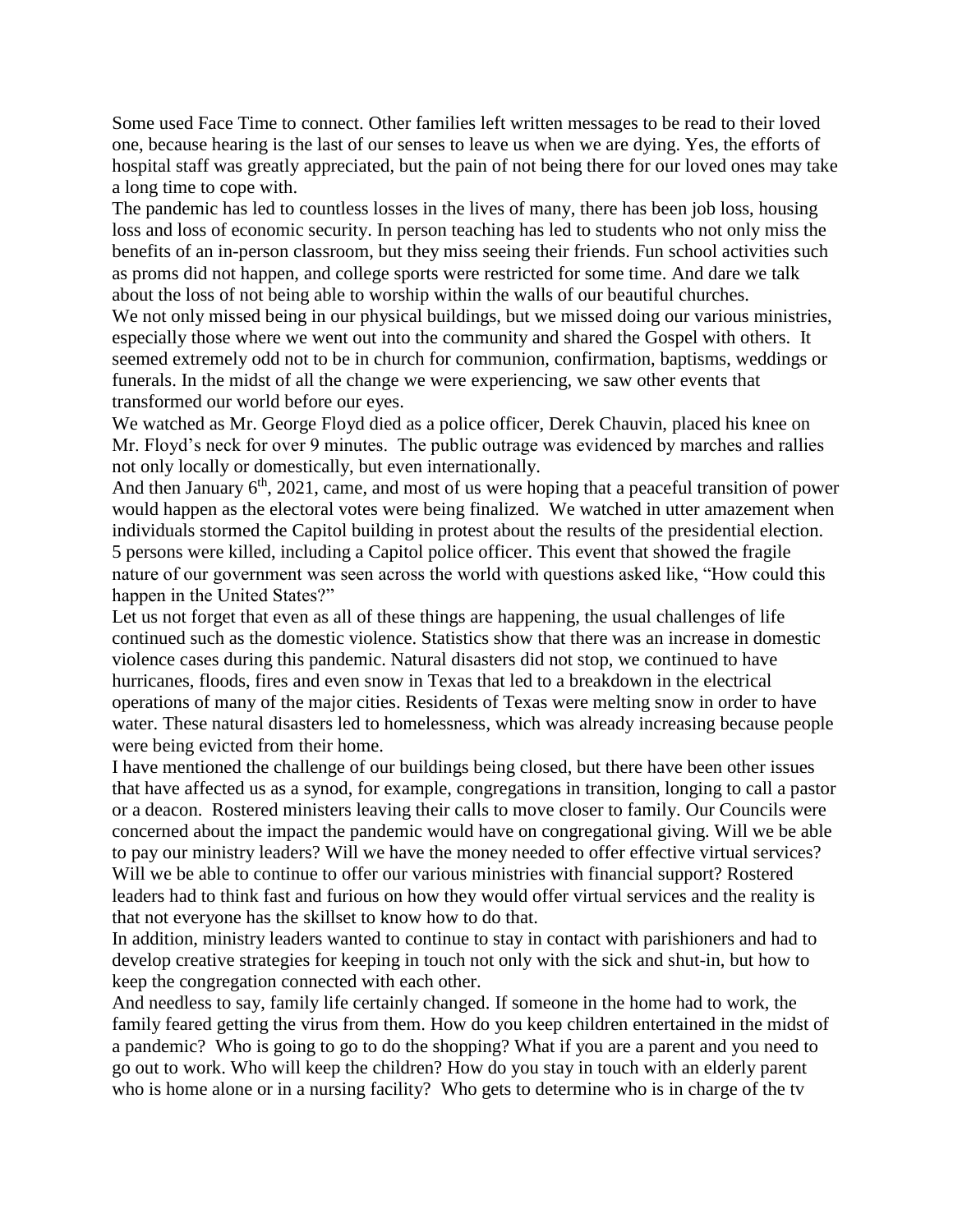remote? What do you do if you cannot afford a computer? And remember, screen fatigue is real. There is such a thing as Zoom call burn out! Screen fatigue is real. Mental illness is real.

Parents juggling working from home, schooling, and meeting family needs.

You know there is so much more, but as I reflect on this time of challenge, I am reminded of an old negro spiritual that gave people strength in the struggle. It says,

"We've come a long way, Lord, a mighty long way/

We've borne our burdens in the heat of the day /

But we know the Lord has made the way.

We've been in the valley and prayed night and day/

And we know the Lord has made the way.

We've had hard trials each and ev' ry day/

But we know the Lord has made the way."

That's it beloved, despite the challenges we know that the Lord has made a way. The Psalmist writes of God in Psalm 73:23-26

Nevertheless, I am continually with you; you hold my right hand. You guide me with your counsel, and afterward you will receive me with honor. Whom have I in heaven but you? And there is nothing on earth that I desire other than you. My flesh and my heart may fail, but God is the strength of my heart and my portion forever.

This is the Word turning us to our relationship with God, the great I am, is with us, as we are confronted with woes and distraction, I am reminded of Martin Luther's words to defend his belief, "Here I stand; I can do no other. God help me." What calms our anxiety, what has given us the fortitude to keep moving embracing change, challenge and opportunity that results in joy? Yes, God's help.

In spite of 31million COVID-19 cases, nevertheless, we can proclaim, 24 million have recovered while others are receiving care, the Lord made away in life and death! We have learned to say farewell, at graveside services, live streams and Facebook. Pr. Folks and Pr. King with our Antiracism Team took this opportunity to use book studies, conversations and trainings to raise awareness of the ills of systemic racism and the need for racial equity in the current divisive climate of our country. The Southeastern Pennsylvania Synod celebrates, 11 congregational votes to call pastors of which 3 are first call candidates; 6 calls through Synod Council; with an additional 3 congregational calls to take place in the coming weeks all on digital platforms, praise God.

Yes, our Synod Council works very hard on our behalf. We have moved from a perspective of, "We have always done it this way!" to a perspective where we ask the question, "Considering the resources we have at this point in time, how can we do what we have to in new, creative and strategic ways so that all will benefit, and God will be proud?"

With all of the distractions thrown our way, The Southeastern Pennsylvania Synod has creatively stepped up to the challenge of maintaining the vital ministries that we offer. Hundreds of you have volunteered to make a difference in the lives of people we do not know, heeding the greatest commandment to "love your neighbor as yourself." You have donated your time and resources to bless the least of these among us. We are the Southeastern Pennsylvania Synod not only strong, but bright.

Look at the shining ministry we have done despite the darkness of this pandemic. Hear some of our amazing stories: John and Deb purchased two refrigerators to store the food for the E-Meal program at Emmanuel in Souderton. Marge drives in from Little Zion, Telford to pack and hand out food bags. Pr. Heidgerd, members and neighborhood volunteers have distributed 90,000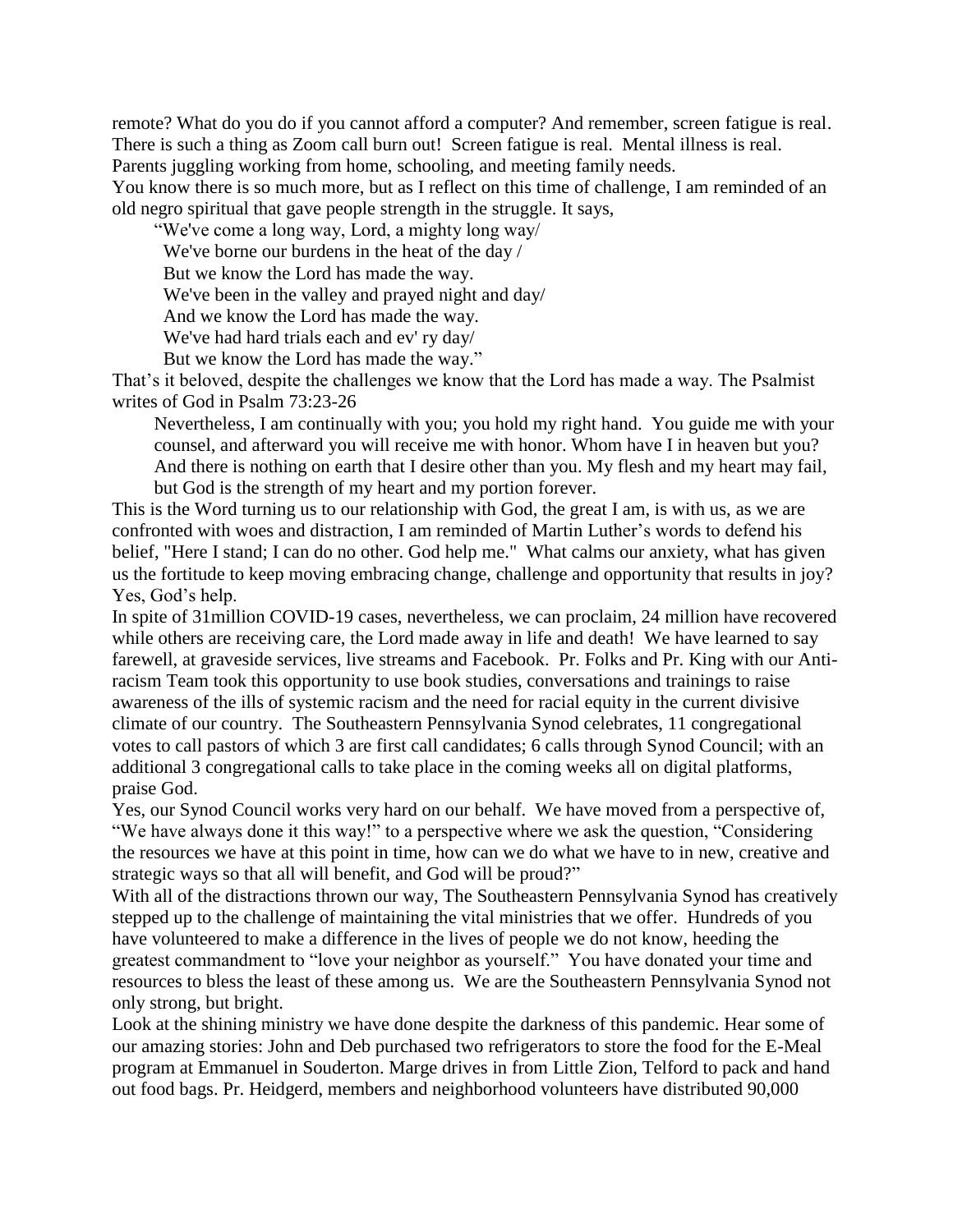meals and counting. Pr. Neal and the awesome volunteers at Feast of Justice have distributed over 2 million pounds of food offerings in Northeast Philadelphia. St. Michael's, Kensington is a vital food bank in the community that has increased its outreach. Members of Grace in Mantua partnered with Holy Trinity, Narberth to provide for those food insecure in West Philadelphia. St. Mark's and St. Peter's care for those in West Oak Lane. Welcome Bread has made over 100,000 sandwiches feeding communities in the suburbs and the city. St. Paul's and Tabor partner to provide for the Olney and Nicetown-Tioga area.

Pr. Little and Pr. Steinnagle of the Welcome Church, founding partner of Sanctuary Village, which is a tiny home project for those experiencing homelessness, tell me their ministry is about more than sandwiches. This ministry also focuses on Jesus being at work in their midst. For example, a participant in the ministry, Brother Tyrone, found \$5 and wanted to know how the money could be used to help someone. His \$5 was used as the seed for the I Have A Dream Fund that now blesses anyone in need. Tabernacle, West Philadelphia is a COVID-19 testing and vaccination site. Trinity, Lansdale also, a vaccination site. These ministries are a small sampling of our 143 ministries making a difference in times like these. Beloved Synod, we have been forced to do things differently, taking into account our priorities in this moment, moving from the world of negativity and apathy, drawing people into a deeper relationship with Jesus Christ! We are the Church, using digital platforms to proclaim the gospel, caring for those in need and seeking justice with our hands and hearts.

I pause for a point of personal privilege to offer a debt of gratitude to our Office of the Bishop Staff team for their agility and diligence in working remotely, and a hybrid as CDC permits. Ms. Yvonne Curtis, Director of Operation, who keeps me on task with our churchwide matters, in addition to coordinating congregational meetings with council presidents for Call votes, Mr. Martin Schwab our senior account who work with our treasurer, Ms. Janet Neff to assure all our financial responsibility are met. Ms. Cynta Outterbridge, database manager, communications assistant, and synod registrar. Pr. Bob Fisher, Assistant to the Bishop for Mission Interpretation and Director of Communication who meets weekly with our congregational communicators sharing tech tips to improve our on-line experiences, as well as ensuring our mission is clearly communicated, and critical information updated on our many digital platforms in these fastpaced times, especially, ministrylink.org. Dr. Bill Flippin, Director for Evangelical Mission, working with our Vitality Team and Pr. Penman in creating space for innovative Kingdom building ideas and works with serval other teams to align us with the Future Church Design of being new, younger, and more diverse. As we deal with the increase in shootings and murders, Dr. Flippin is working more intently with Heeding God's Call to end gun violence, Pr. Bell, Director of Mobility; Dr. McMullan, Director of Interim Ministry; Pr. Sease, Assistant to the Bishop for Vocations and Leadership, and our Committee of Deans have innovatively provided leadership for and with congregations in transition to assure pastoral coverage. Along with Pr. Neff, our Candidacy Chair, Pr. Sease and our Candidacy Team accompany candidate in our candidacy process, to offer guidance and support.

Please know that in this pandemic we have needed to let some things go as we have taken on new responsibilities dictated by pandemic restrictions. We have decentralized out of necessity, and I have a new appreciation for equipping leaders to be ready when called to serve in any area. Lay members have shared a new understanding of vocation. There is an enhanced realization that we live out our faith not only on Sunday, but each day. The neighbor helping their neighbor with grocery shopping understands in new ways that they were living out their faith in daily life.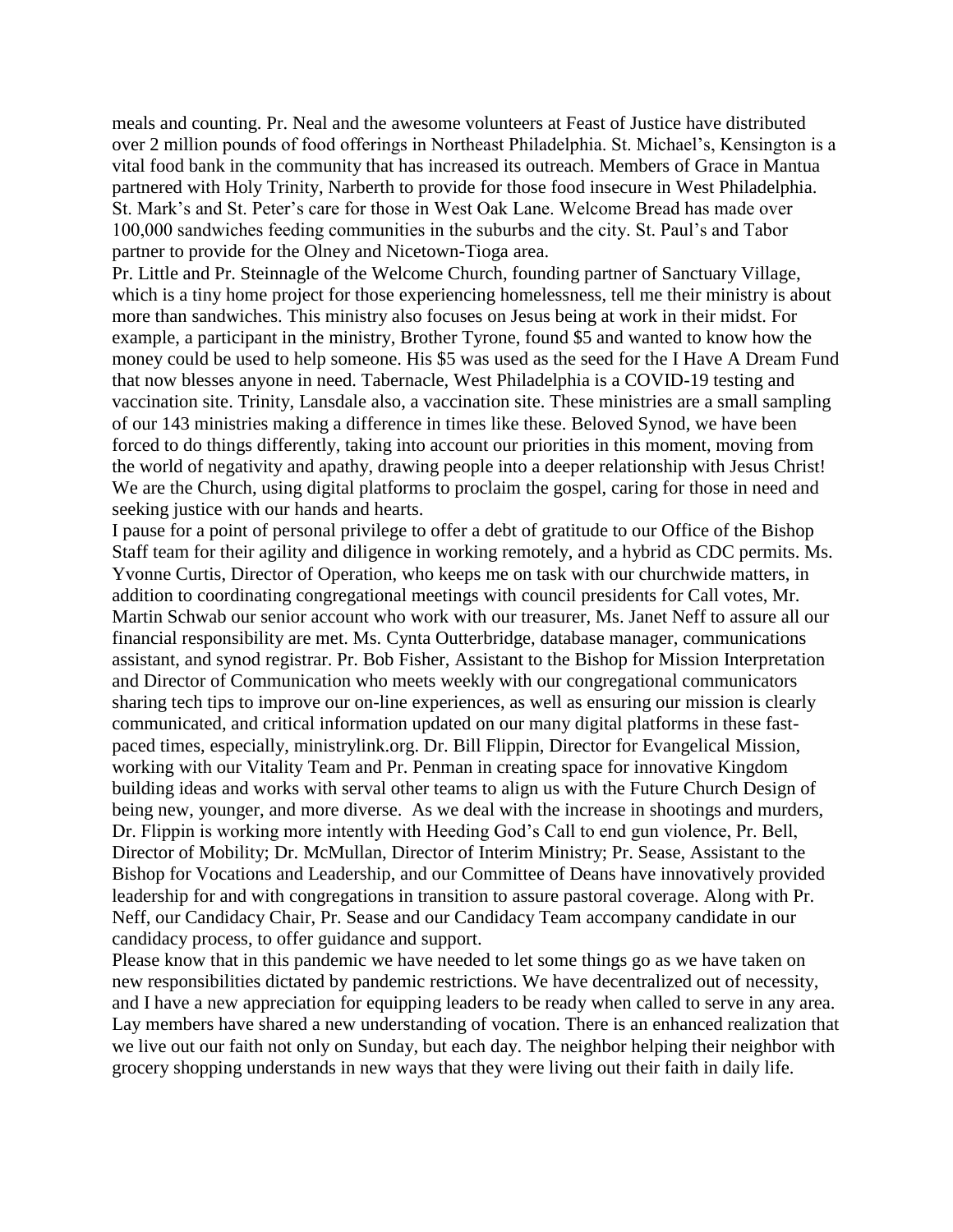Some people have come to know that they are essential; they do a job that we cannot do without. They are front line workers of God who have tried to maintain some normalcy to some aspects of our lives, even in this pandemic. Where would we have been without the doctors and nurses and transit workers and teachers and grocery stores worker and all the other frontline workers who were willing to risk their health for our welfare? I am grateful for the saints willing to represent our synod in churchwide meetings with our companion synod, attending meetings related to ecumenical relations and youth ministry.

Beloved, we are people of faith, Hebrews 11: 1 tells us, "Now faith is the assurance of things hoped for, the conviction of things not seen." We are the faithful Southeastern Pennsylvania Synod; we truly walk together along this road of pandemic life. Not marking time, we are making a difference for the Kingdom of God.

Awesome Southeastern Pennsylvania Synod, hold to God's unchanging hands and strive to live out the ELCA tagline, God's Work-Our Hands because that is how we make it through these difficult times: we reflect on the words of scripture that give us strength and we take our strength and continue to serve our neighbor, despite all the obstacles of this pandemic. St. Paul writes, "What then are we to say about these things? If God is for us, who is against us? He who did not withhold his own Son, but gave him up for all of us, will he not with him also give us everything else? Who will bring any charge against God's elect? It is God who justifies. Who is to condemn? It is Christ Jesus, who died, yes, who was raised, who is at the right hand of God, who indeed intercedes for us. Who will separate us from the love of Christ? Will hardship, or distress, or persecution, or famine, or nakedness, or peril, or sword? As it is written, "For your sake we are being killed all day long; we are accounted as sheep to be slaughtered." No, in all these things we are more than conquerors through him who loved us." Romans 8:31-39 Hold to this Word, "we are more than conquerors in Christ Jesus." Beloved, we are one day closer to the other side of this pandemic, praise God! We will hold to God's unchanging hand to gain strength and with that renewed strength, we will continue to show up to serve our neighbor. And thanks to our efforts, God's love for the world will show out through the Lutheran tribe in Bucks, Chester, Delaware, Montgomery and Philadelphia Counties, causing a ripple effect that will transform lives around the corner and around the globe. Hallelujah! "Be strong and bold; have no fear or dread of them, because it is the Lord your God who goes with you; he will not fail you or forsake you." Deuteronomy 31:6. Like Martin Luther when he was confronted with things that challenged his faith, we to can proclaimed, "Here we stand; we can do no other. God help us."

God give us the strength we need to get to the other side of this pandemic. Give us the skills and desire to help our neighbor. And always know loving God that we are thankful for all you have done to help us through this pandemic, not only helping us as individuals, but blessing our synod with so many dedicated servants who are committed to serving their neighbor, no matter how difficult their lives may come. For these blessings and all the blessings you bestow on us each day, we say thank you and amen!

#### **Portico Benefits Services**

Bishop Davenport invited the Assembly to view a video presentation from Ms. Barbara Debski, regional representative from Portico Benefit Services, and thanked Ms. Debski for all the assistance she brings to our Synod. In the video It was shared that Portico is not just an investment organization, it is a ministry. As such, they take a different approach to their work.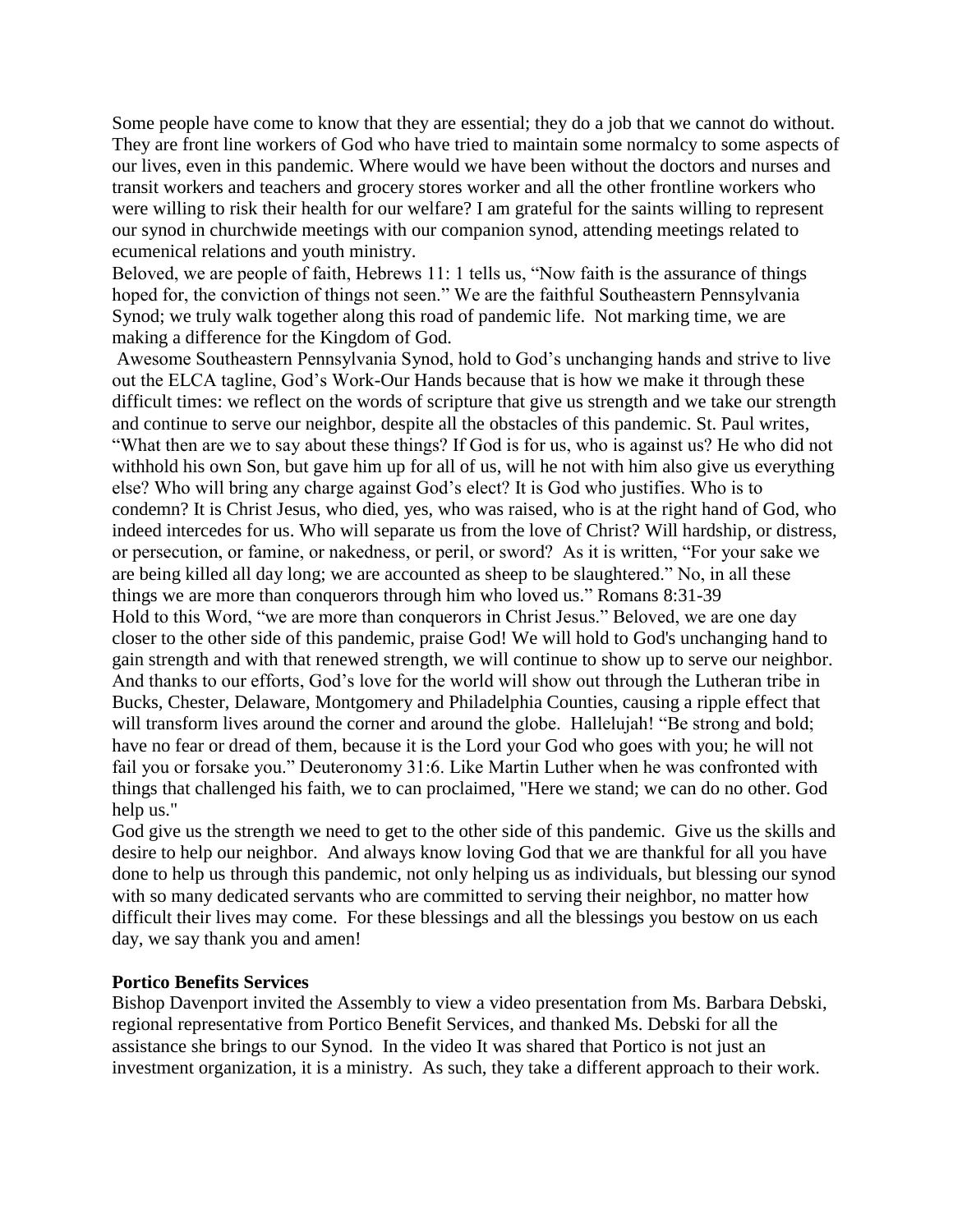#### **Recess**

As the Assembly prepared for a lunch break, Bishop Davenport thanked members of the Worship Team for their assistance. This Team is comprised of the Rev. Dr. Jennifer Phelps, the Rev. Bryan Penman, the Rev. Jay Mitchell, and the Rev. Lauren Bruno-Heywood.

Bishop Davenport called on Deacon Beth Barkau, who led the Assembly in prayer. The Assembly stood in recess for lunch.

#### **Afternoon Session**

Bishop Davenport called the Assembly back into session, inviting Mr. Waverly Alston, Welcome Church, Philadelphia, to begin the session with prayer.

#### **Report on the Committee on Elections**

Bishop Davenport called on the Rev. Rebecca Schanely, chair of the Committee on Elections, to lead the Assembly through the first round of balloting.

Ballots were presented for the following tickets. Results will be shared at the Second Report on Elections later this afternoon.

# **TICKET 4: SYNOD COUNCIL, CHESTER CONFERENCE REPRESENTATIVE, LAY WOMAN**

Ms. Doris Sterner Ms. Sandra Zimmermann

Pr. Schanely instructed the Assembly they may vote for one (1) person on this ticket.

# **TICKET 9: COMMITTEE ON DISCIPLINE, CLERGY**

Rev. John Berntsen Rev. Timothy Ness Rev. Lauren Heywood Bruno

Pr. Schanely asked the Assembly to vote for not more than two (2) persons on this ticket.

# **TICKET 22: SYNOD COUNCIL, AT LARGE REPRESENTATIVE, LAY WOMAN**  Ms. Cynthia Moultrie

Ms. Gail Penman

Pr. Schanely instructed the Assembly they may vote for one (1) person on this ticket.

#### **TICKET 26: 2022 CHURCHWIDE ASSEMBLY VOTING MEMBER, CLERGY**

Rev. Joseph Klinger Rev. Jennifer Phelps Rev. Marie Sager Rev. Lauren Heywood Bruno Rev. Julie Dewerth Rev. Gary Costa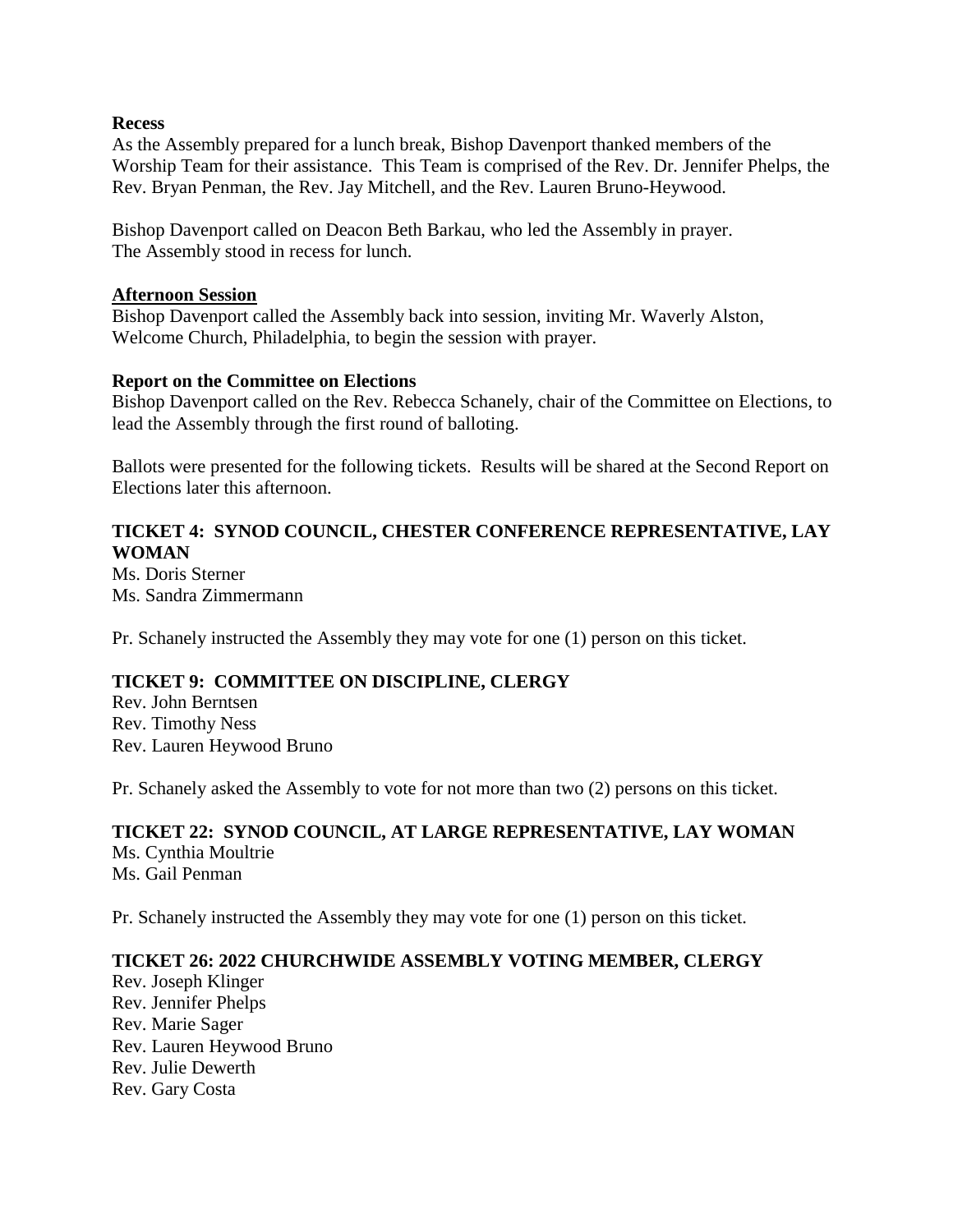Rev. Nathan Krause Rev. Axel Kaegler Rev. Mukesh Cheedie

Pr. Schanely instructed the Assembly they may vote for up to four (4) persons on this ticket.

# **TICKET 27: 2022 CHURCHWIDE ASSEMBLY VOTING MEMBER, LAY WOMAN**

Ms. Doreen Kinzler Ms. Elizabeth Stewart Ms. Sue Massey Ms. Cynthia Moultrie Ms. Sandra Zimmerman

Pr. Schanely noted that Dr. Ellen Conroy, who was nominated from the floor, was deemed ineligible for this ticket as her husband, Mr. Tom Conroy, had already been elected a voting member of the Churchwide Assembly during the nomination process. She instructed the Assembly they may vote for up to four (4) persons on this ticket.

# **TICKET 30: 2022 CHURCHWIDE ASSEMBLY VOTING MEMBER, ADDITIONAL LAY PERSON, YOUTH OR YOUNG ADULT**

Ms. Kendyll Ward Mr. Damar Wilson

Pr. Schanely asked the Assembly to vote for one (1) person on this ticket.

# **TICKET 31: NOMINEES FOR ELCA CHURCH COUNCIL – CLERGY**

Rev. Wayne Shelor Rev. Serena Sellers Rev. Gwendolyn King Rev. Laura Tancredi

Pr. Schanely instructed the Assembly to vote for not more than two (2) persons on this ticket.

Pr. Schanely noted that this is concludes this round of balloting. Results of these elections, and another round of balloting, will be completed later this afternoon. Bishop Davenport thanked Pr. Schanely for her efforts in this matter.

#### **Report of the Treasurer and Audit Reports**

Ms. Janet Neff, Treasurer of the Southeastern Pennsylvania Synod, was invited to present the Report on the Audit for the past two years, 2019 (Fiscal Year ending 1/31/2020), and 2020 (Fiscal Year ending 1/31/2021).

Ms. Neff began her presentation by noting much of the information had been shared in the preassembly session on finances, which is available on video at our Synod website. The Audit Report is available in the Bulletin of Reports. A Summary of these numbers: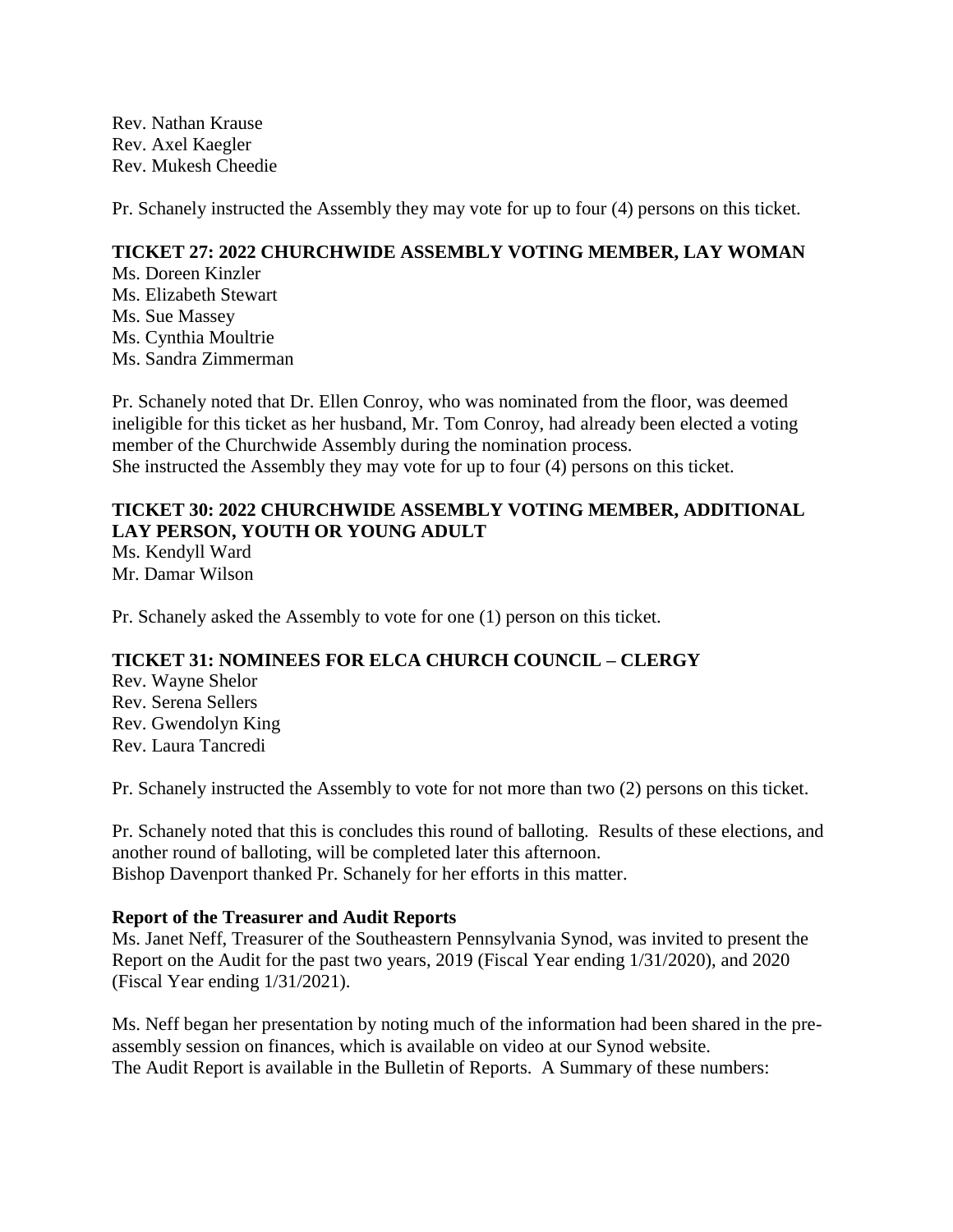# **AUDIT REPORT DETAILS Statement of Financial Position Highlights as of 01/21/2020 and 01/31/2021**

| 1/31/2020    | 1/31/2021     |
|--------------|---------------|
| \$7,407,329  | \$9,816,378   |
| \$11,735,790 | \$13,515,235  |
| 130,688      | 142,222<br>S. |
| \$11,605,102 | \$13,373,013  |
| \$7,585,980  | \$9,259,379   |
| 844,687      | 778,242       |
| \$3,174,435  | \$3,335,392   |
|              |               |

# **Statement of Activities: Revenue**

| \$1,716,538<br>\$1,655,732<br><b>Mission Support</b><br><b>Other Contributions</b><br>\$542,673<br>640,453<br>135,301<br><b>Registration Fees</b><br>2,868<br>\$<br>S<br>692,506<br><b>Investment Income</b><br>\$1,368,481<br>\$998,282<br>42,178<br>Beneficial interest in Trust<br>\$<br>168,073<br>PPP SBA Grant<br>\$0<br>S<br>\$4,280,946<br>\$516,340<br>Proceeds from property sales<br>\$8,464,026<br>\$4,296,345<br><b>Total Revenue</b> | $02/01/19 - 01/31/20$ | $02/01/20 - 01/31/21$ |
|----------------------------------------------------------------------------------------------------------------------------------------------------------------------------------------------------------------------------------------------------------------------------------------------------------------------------------------------------------------------------------------------------------------------------------------------------|-----------------------|-----------------------|
|                                                                                                                                                                                                                                                                                                                                                                                                                                                    |                       |                       |
|                                                                                                                                                                                                                                                                                                                                                                                                                                                    |                       |                       |
|                                                                                                                                                                                                                                                                                                                                                                                                                                                    |                       |                       |
|                                                                                                                                                                                                                                                                                                                                                                                                                                                    |                       |                       |
|                                                                                                                                                                                                                                                                                                                                                                                                                                                    |                       |                       |
|                                                                                                                                                                                                                                                                                                                                                                                                                                                    |                       |                       |
|                                                                                                                                                                                                                                                                                                                                                                                                                                                    |                       |                       |
|                                                                                                                                                                                                                                                                                                                                                                                                                                                    |                       |                       |

#### **Statement of Activities: Expenses**

| $02/01/19 - 01/31/20$ $02/01/20 - 01/31/21$ |               |
|---------------------------------------------|---------------|
| \$1,309,246                                 | \$1,141,137   |
| 858,269<br>S                                | 827,866<br>\$ |
| 244,574                                     | 129,286<br>S  |
| 152,656<br>S                                | 91,000<br>\$  |
| 19,940<br>\$                                | 24,932<br>\$  |
| 259,008<br>\$                               | 150,688<br>S  |
| 20,999                                      | 163,525<br>\$ |
| \$2,864,692                                 | \$2,528,434   |
|                                             |               |

Ms. Neff shared that we have sold some of the properties the Synod has under management from former congregations. With these sales we are in good financial position. This money has strengthened our Fund for Mission, and we are using some of these resources for the Mission portion of our budget.

We are down significantly in Partnership Support from our congregations. We understand that Covid has had its effects on the resources our congregations have.

We have been blessed to receive support in several targeted funds that were part of our mission during the pandemic. Among these are the "Have a Heart" fund to assist with medical expenses of Bishop Stephen Munga of the North Eastern Diocese of the Evangelical Lutheran Church in Tanzania, the "Blessed to Be a Blessing" fund to assist our fellow congregations struggling during the pandemic, and the "All the Saints" appeal, our annual drive to help the ministry of the Synod.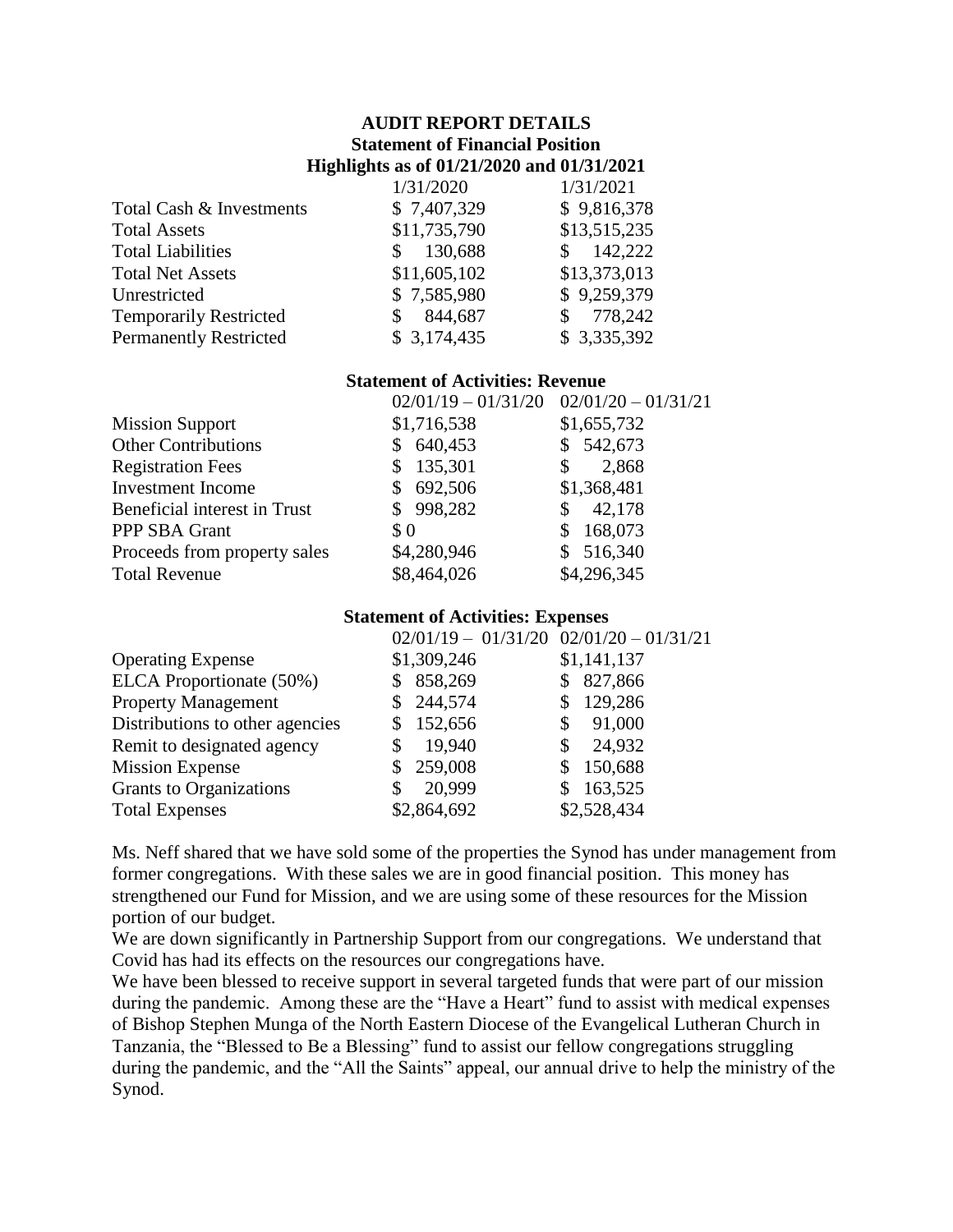We received a grant from the federal Covid-19 "Paycheck Protection Program" which offered significant assistance.

We have experienced fewer expenses during the pandemic, particularly due to reduced travel costs and fewer expenses for meetings. We have also saved in expenses for maintaining the properties we hold under management. As we have sold them, we no longer have the expenses associated with them.

We have lowered the amount we have given to the seminary, but that amount has been redirected to assist our rostered ministers who struggle to pay the debts incurred from their education.

With that as a review, Ms. Neff asked if there were any questions for her regarding the expenses of the past two years. With no questions raised, she placed before the Assembly the following resolution:

# **S.A.21.04.07. THEREFORE BE IT RESOLVED THAT the Southeastern Pennsylvania Synod Assembly accepts the report of the auditors of the synod's financial statements for the fiscal years ending January 31, 2020 and January 32, 2021.**

Bishop Davenport called for the vote. **The Assembly adopted the resolution 264 yes; 0 no**

The Bishop thanked Ms. Neff for her report, and called on Mr. Bert Glenn, chair of the Finance Committee, to bring the Report of the Finance Committee, and to present the budget.

#### **Report of the Finance Committee and Presentation of the Budget for 2021 and 2022**

Mr. Glenn reflected on Pr. Casey's sermon from the morning. "We can all feel like dry bones." But as we look at these numbers in the budget, let us remember that they represent people. They represent the ways in which the Spirit breathes life into the work of this Synod on behalf of people who feel dried up, so they might live.

The budget numbers are available in the Bulletin of Reports. A Summary of these numbers:

| 2020                                    | 2021          | 2022                        |
|-----------------------------------------|---------------|-----------------------------|
| Audit                                   | <b>Budget</b> | <b>Budget</b>               |
| \$1,655,732                             | \$1,800,000   | \$1,750,000                 |
| 542,673<br>\$                           | \$316,750     | 303,000<br>\$               |
| 2,868<br>\$                             | 181,205       | 180,145<br>S                |
| \$1,368,481                             | 406,190<br>S  | 744,734<br>\$               |
| 42,178<br>\$                            | \$0           | 60,000<br>\$                |
| 168,073<br>\$                           | \$0           | \$0                         |
| 516,340<br>Proceeds from Property Sales | \$0           | \$0                         |
| \$4,296,345                             | \$2,704,145   | \$3,038,279                 |
|                                         |               | 2021 AND 2022 BUDGET INCOME |

# **2021 AND 2022 BUDGET INCOME**

#### **2021 AND 2022 BUDGET EXPENSES**

| 2020  | 2021   | 2022          |
|-------|--------|---------------|
| Audit | Budget | <b>Budget</b> |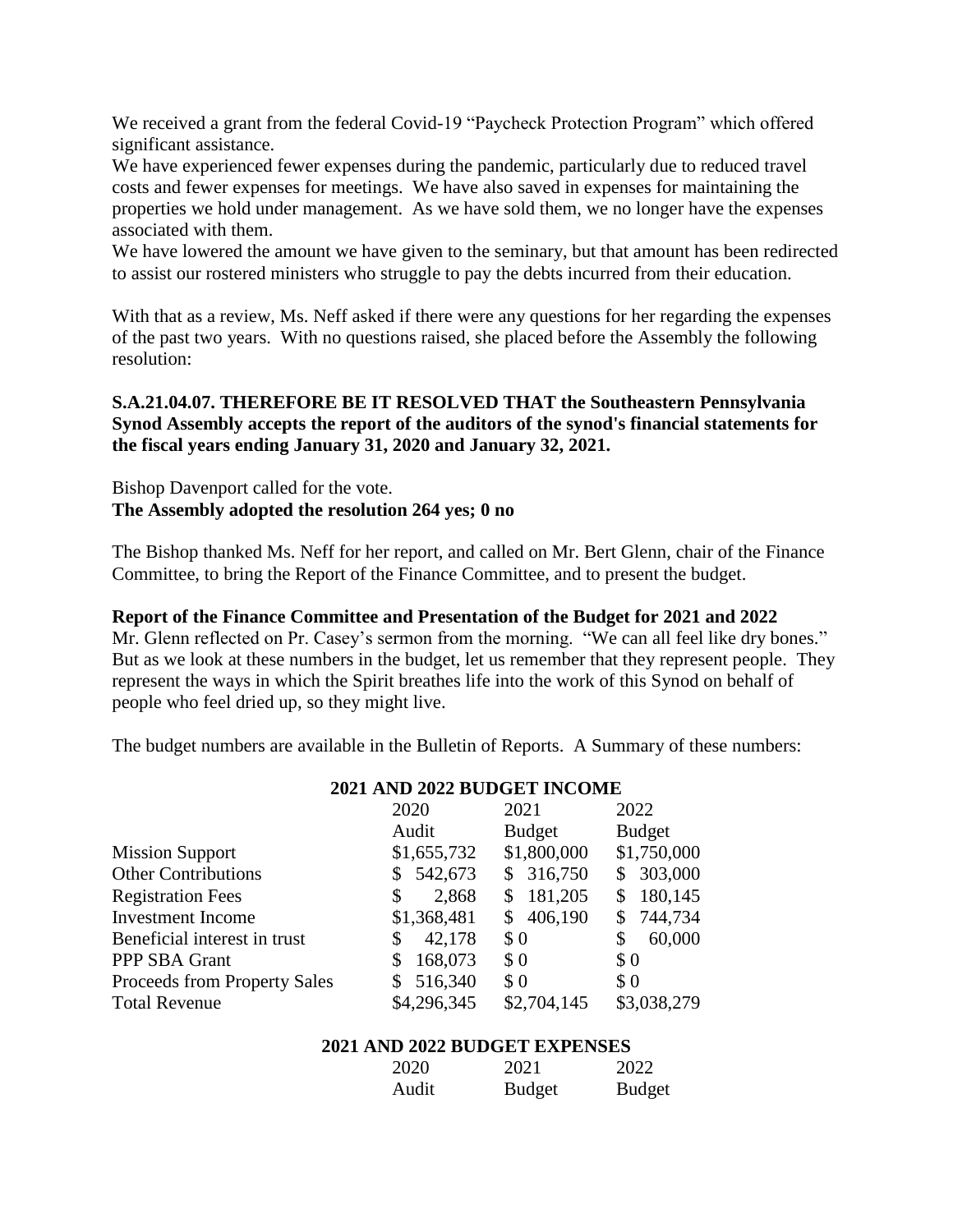| <b>Operating Expense</b>        | \$1,141,137  | \$1,363,099  | \$1,349,682   |
|---------------------------------|--------------|--------------|---------------|
| ELCA Proportionate Share (50%)  | 827,866<br>S | 900,000<br>S | 875,000<br>S  |
| <b>Property Management</b>      | 129,286      | 31,500       | 28,000        |
| Distributions to other agencies | 91,000<br>S  | 93,000<br>\$ | 95,000<br>\$. |
| Remittance to Des. Agencies     | 24,932<br>S  | 17,000       | 17,000        |
| <b>Mission Expense</b>          | 150,688      | \$263,554    | \$314,438     |
| Grants to Organizations         | 163,525      | 68,000<br>S  | 68,000        |
| <b>Total Expenses</b>           | \$2,528,434  | \$2,738,153  | \$2,747,120   |

These budgets reflect the priorities we have had over the past several years. We support the work of the United Lutheran Seminary. We support Muhlenberg College. We share in the ministry of Bear Creek Camp. We also continue the practice of offering debt relief to our rostered ministers as they work to pay off the cost of their seminary education. As Ms. Neff noted in her report, these numbers were discussed at the pre-assembly session on finance, which is available in the video on the website.

Mr. Glenn stated that we need to adopt each budget separately, first the budget for the current year, 2021 (Fiscal Year ending 1/31/2022), and then the budget for the coming year, 2022 (Fiscal Year ending 1/31/2023). He then put forward for consideration the following resolution the current year:

# **S.A.21.04.08. THEREFORE BE IT RESOLVED THAT the Southeastern Pennsylvania Synod Assembly adopts the budget for the current year, Fiscal Year ending January 31, 2022, as presented.**

Bishop Davenport called for the vote. **The Assembly adopted the resolution 259 yes; 2 no**

Mr. Glenn then put forward for consideration the following resolution for the coming year:

# **S.A.21.04.09. THEREFORE BE IT RESOLVED THAT the Southeastern Pennsylvania Synod Assembly adopts the budget for the coming year, Fiscal Year ending January 31, 2023, as presented.**

# Bishop Davenport called for the vote. **The Assembly adopted the resolution 271 yes; 0 no**

Bishop Davenport expressed her sincere thanks to Ms. Janet Neff, Mr. Bert Glenn, and Mr. Martin Schwab, the Synod's Senior Accountant, for their hard work, many meetings, phone conversations, and email correspondence in preparing the proposed budgets. They put in countless hours to ensure we are faithful with our resources, and it is appreciated.

#### **Report of the Vice President**

Bishop Davenport welcomed Vice President Tracey A. Beasley to the podium to make her report to the Assembly.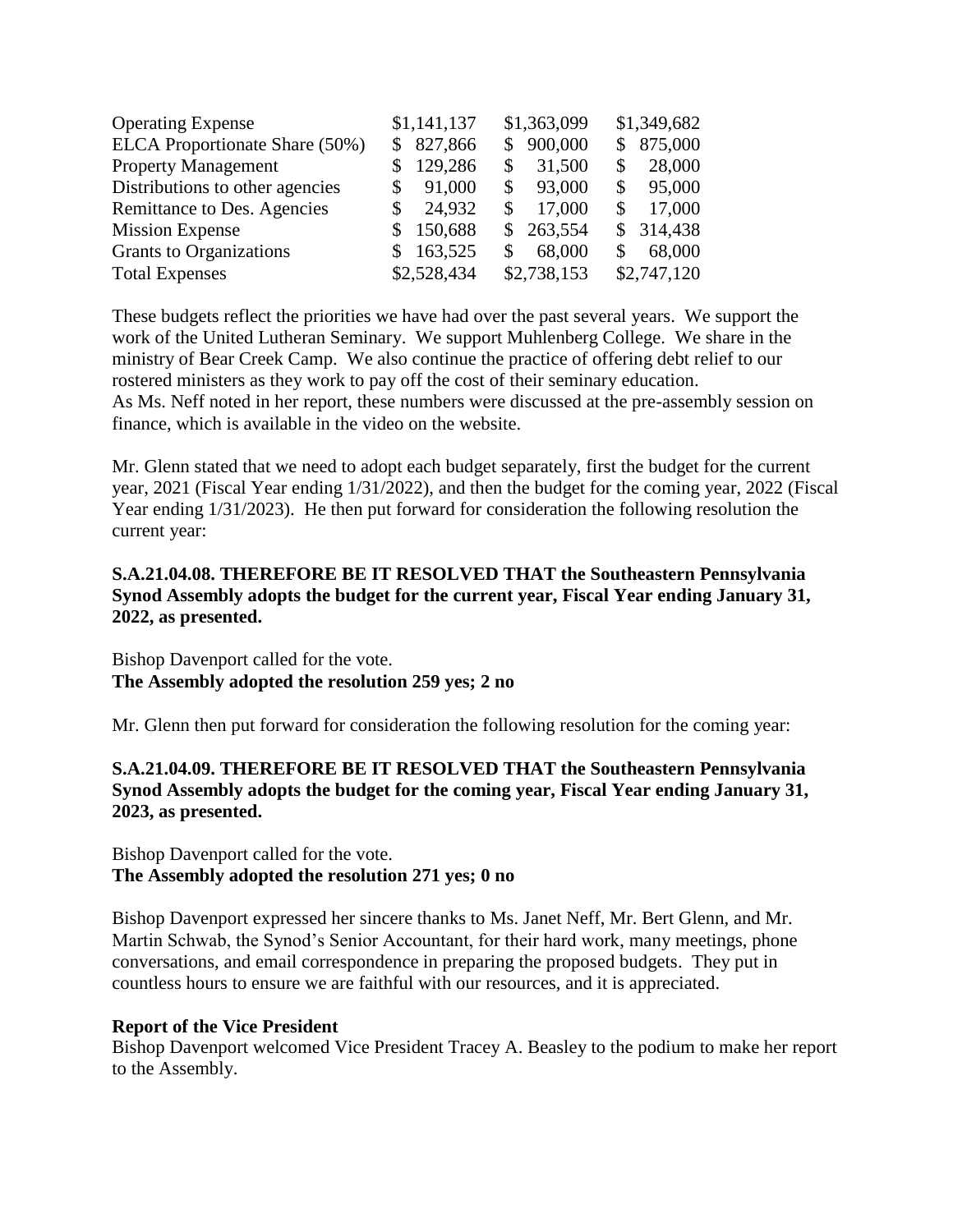Grace and Peace my Sisters and Brothers in Christ!

I hope you had a great lunch and are ready for part two of this Zoom Assembly. It has been good for my soul to see a lot of you on Zoom, because I have not seen some of your faces in a year and a half. You are looking mighty good to me!

For those of you attending for the first time, welcome, and what a way to attend your first one: virtually!

If you read the Bulletin of Reports, you can see that the Synod Council has been busy this year and a half. I thank you for your faithful service.

I want to let the Assembly know, since we have some open seats on the Council, that our meetings now start at 6:00 p.m. rather than 4:00, and that we are meeting on Zoom. Maybe that will help your decision to join us.

I would be remiss if I did not thank Bishop Davenport for er leadership during this year and a half, and her unwavering support of me as Vice President and of the Council. I know of the thousands of Zoom meetings she has been on, and she has been personally writing notes to our pastors, calling and checking in on them. It has not been easy, but she has been doing it with grace. I must also thank the Synod Staff for all their support, and for doing devotions for the Synod Council meetings. I especially need to say thank you to Sister Yvonne Curtis for making my job easier as Vice President, by helping me throughout the year. Thank you!

I want to recognize our Deans. They have not missed a beat during this pandemic. Even in the midst of the pandemic they find pastors to be called to churches, walk alongside our congregations in transition, and support congregations in difficult times. Which also means that our congregations in transition also keep it moving forward in a pandemic! To God be the Glory!

I know we remember clergy who have passed in the last two years, and recognize we have lost some of our church members, family members, co-workers, and loved ones in the last two years of this pandemic. In times like these I hold strong to the scripture that states "to be absent form the body is to be present with the Lord."

I will pause for about 30 seconds of silent remembrance, and then, if you choose, you can call out the name of that person you have lost…

So I must tell you about a week and a half ago when I was praying and asking God "What should I say to the Saints at this Assembly?" I was feeling fearful, outraged, and frustrated over the Systemic Racism in the U.S.

My mind took me to April 11, when Daunte Demetrius Wright, a 20 year old African American man, was fatally shot by police officer Kimberly Ann Potter during a traffic stop in Minnesota, 10 miles from where George Floyd was killed. The following day police said Potter meant to use her taser, but accidentally grabbed her gun instead.

Then fast forward to Tuesday April 20. My stomach was tight as I awaited the verdict, and then as soon as I heard Derek Chauvin was guilty, I felt like it dropped, and then I just felt the tears just rolling down my face.

I say all this to say as an African American woman in this Synod, thank you SEPA Synod for continuing being on the front line for fighting Systemic Racism. The Anti-Racism Team of this Synod does a great job, but we cannot stop here; there is still much, much work to be done to end the ways of racism, injustice, and deadly biases.

Over this pandemic I have had 2 Zoom meetings with church council officers and some members of their councils. I wanted this to be a time for people to speak freely as to how they are doing as lay leaders, how their congregations are doing, their joys and frustrations.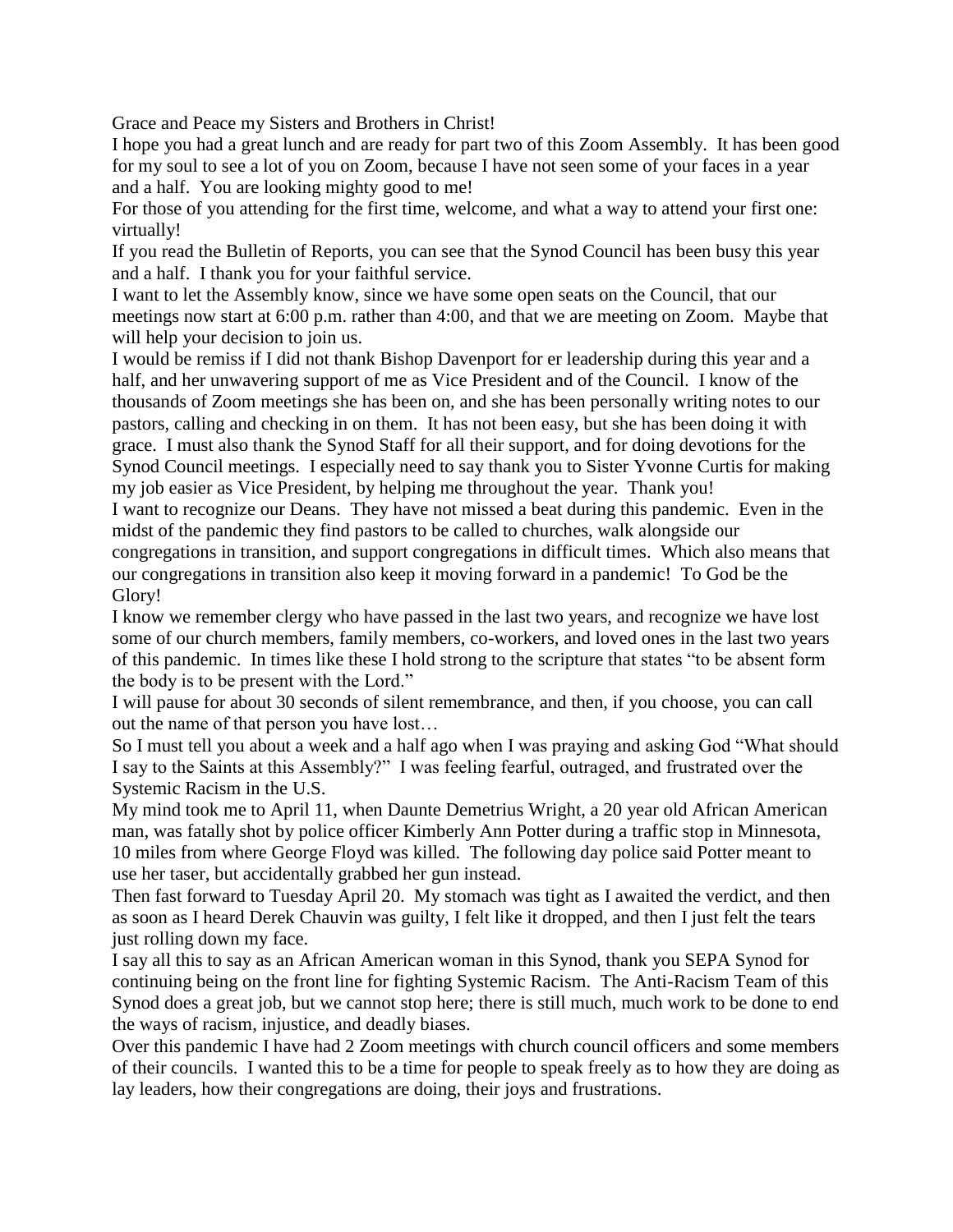I would like to share and lift up some of the great things our congregations are doing that came forth from those discussions.

**St. Mark, Conshohocken** – more people are attending online worship than their usual in-person attendance. They have received new members by Zoom. Younger members have been spreading the word via social media, helping teach how to have new local people worshipping with them by Zoom and Facebook. Great job, St. Mark!

**St. Peter's, West Oak Lane, Philly** – The average attendance with Zoom and Facebook is 72 to 75 people. They plan to remain hybrid as the pandemic ends. They have also had repairs and improvements made during the shutdown. Way to go, St. Peter's!

**Trinity, Havertown** – People who never came to church are joining online now. Way to go, Trinity!

**St. Paul's, Ardmore** – has installed a livestream system for Facebook and YouTube live. They have about 115 households in their virtual service every week. Virtual worship has given families that might have Sunday morning conflicts the opportunity to worship.

**Reformation, Philly** – who is in transition and doing pretty good without a pastor, had a good congregational meeting and is looking forward to burning their mortgage next year. And lastly,

**Christ, Upper Darby** – They have been Zooming, but they have found that people seem to be more open during the sharing of the prayers. They have been getting to know each other better on Zoom. They have been doing some renovations, also. One of the things that they do that I love and I think is great evangelism piece is they put signs on their lawn for all to see when they walk by and change them once a month. Some of the signs say:

Hope Looks Forward, Be kind to Each Other

You are Loved, God Loves You, All are Welcome! You are Welcome!

This is so brilliant.

I wanted to share some of these churches' successes so you may get some ideas and be encouraged, and to let everyone know that in the midst of a pandemic SEPA is still doing ministry! This proves that the church is not the building, but the people are the church! Lastly, I want to thank you for your generosity in these crucial times we are living in.

I know some of our churches are not doing so well financially, but you have managed to give to the COVID-19 relief fund, the All the Saints appeal, and the Blessed to be a Blessing fund in addition to your Mission Support.

And speaking of Mission Support, because of you the ELCA was only 3% short of their goal for 2020. That is excellent in a pandemic.

The World Hunger money you send to the ECA that helps millions of people was up by \$1 million from 2019. In a pandemic!

God is such an awesome God, and SEPA you are such a giving people.

We have done so much together and we will get through this together. Together we are SEPA Strong!

I am so proud to be your VP. I count it an honor and a privilege to represent you in so many different arenas.

SEPA Synod, we continue to Move Forward in this pandemic. Hold on; We are SEPA Strong; and we have Faith over Fear!

Thank you and God bless you.

# **ELCA Churchwide Representative**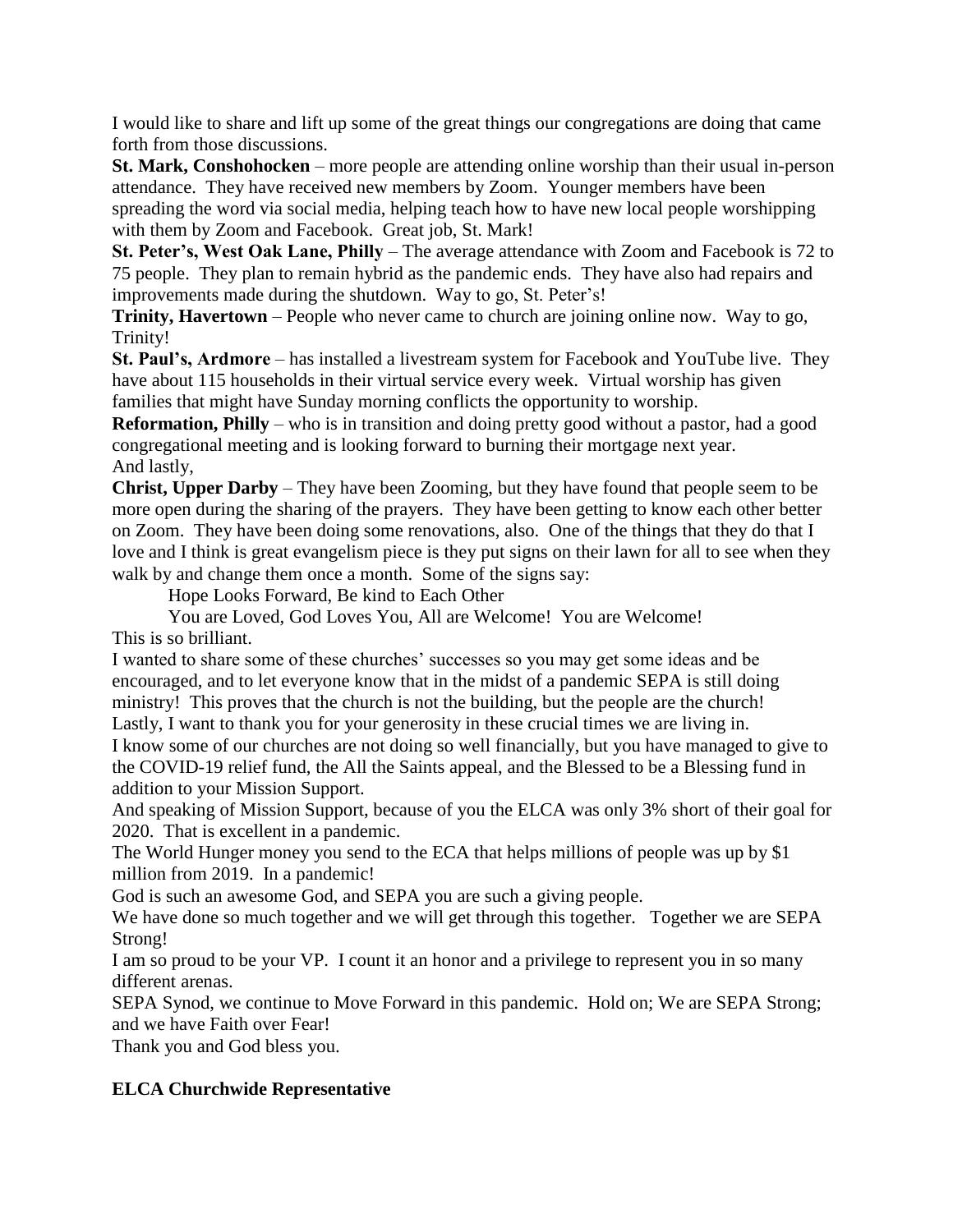Bishop Davenport welcomed and introduced our Churchwide representative. The Rev. Dr. Philip Hirsch is the Executive Director for Christian Community and Leadership. Dr. Hirsch is working to bring about the revitalization of ELCA congregations in the United States by recruiting, training and supporting leaders. He has a passion for the Gospel of Jesus Christ and for helping new people find faith and Christian community. He believes the church can and will grow younger and more diverse and that there is nothing more powerful than God's love because it can transform first the human heart and then the world. He is a brother in Christ and a man of God, and I am glad to present him to you!

Dr. Hirsch began his presentation by sharing a video from Presiding Bishop Elizabeth Eaton who described how the Church has learned and grown in this past year, even in the midst of pandemic. She said the Churchwide organization has continued to walk alongside congregations and synods, and as we near the end of this pandemic, we see a future where God is still doing new things in us and through us, being Church together for the sake of the World. "We know that God has a plan. We are now convinced that God's plan has a Church."

#### **Personal Connections**

Yes, God's plan has a Church. Early on I was a pastor in Camden, my wife went to West Chester University, I was confirmed by a former Bishop of yours, the Rev. Roy Almquist, and I worked alongside your current Bishop, Pat Davenport, when we were Directors of Evangelical Mission together. I have been a pastor for 31 years, and am now working in the part of the Church that shapes leaders, starts new ministries, and helps our existing ministries to flourish.

#### **Thank You**

I want to start by saying "thank you." Together we have been able to serve Christ around the world. Southeastern Pennsylvania Synod has shared \$827,866 with the ELCA last year. This year was, of course, shaped by Covid, but still we as the Church received \$1.8 million.

#### **Different ways to distribute funds**

We had a different approach this year as how this money would be distributed. We asked Synods to determine how this would be needed in their area, and then distributed as you saw a need. In SEPA Synod this has gone to food ministries and to support ministries to an among people of color.

#### **World Hunger Challenge**

In 14 days we raised over \$300,000 for World Hunger. Several congregations and ministries in Southeastern Pennsylvania were direct recipients of this money, including Christ the King Deaf Church, Feast of Justice, The Welcome Church, Holy Communion, Mediator, and Tabor.

# **New Mission Partnerships**

The Churchwide organization partnered with Southeastern Pennsylvania to start two new missions, the Kairos Communities and The Well.

#### **Mission Investment Fund**

The Mission Investment Fund has provided 21 loans to SEPA Ministries, totalling\$6,318,328, and SEPA individuals and congregations have invested \$11,234,013 in the Mission Investment Fund.

#### **Churchwide Boards and Agencies**

SEPA provides persons who serve in various Churchwide positions. Those serving include:

- Ms. Tracey Beasley, ELCA Church Council
- Mr. Emanuel Alves, Committee on Appeals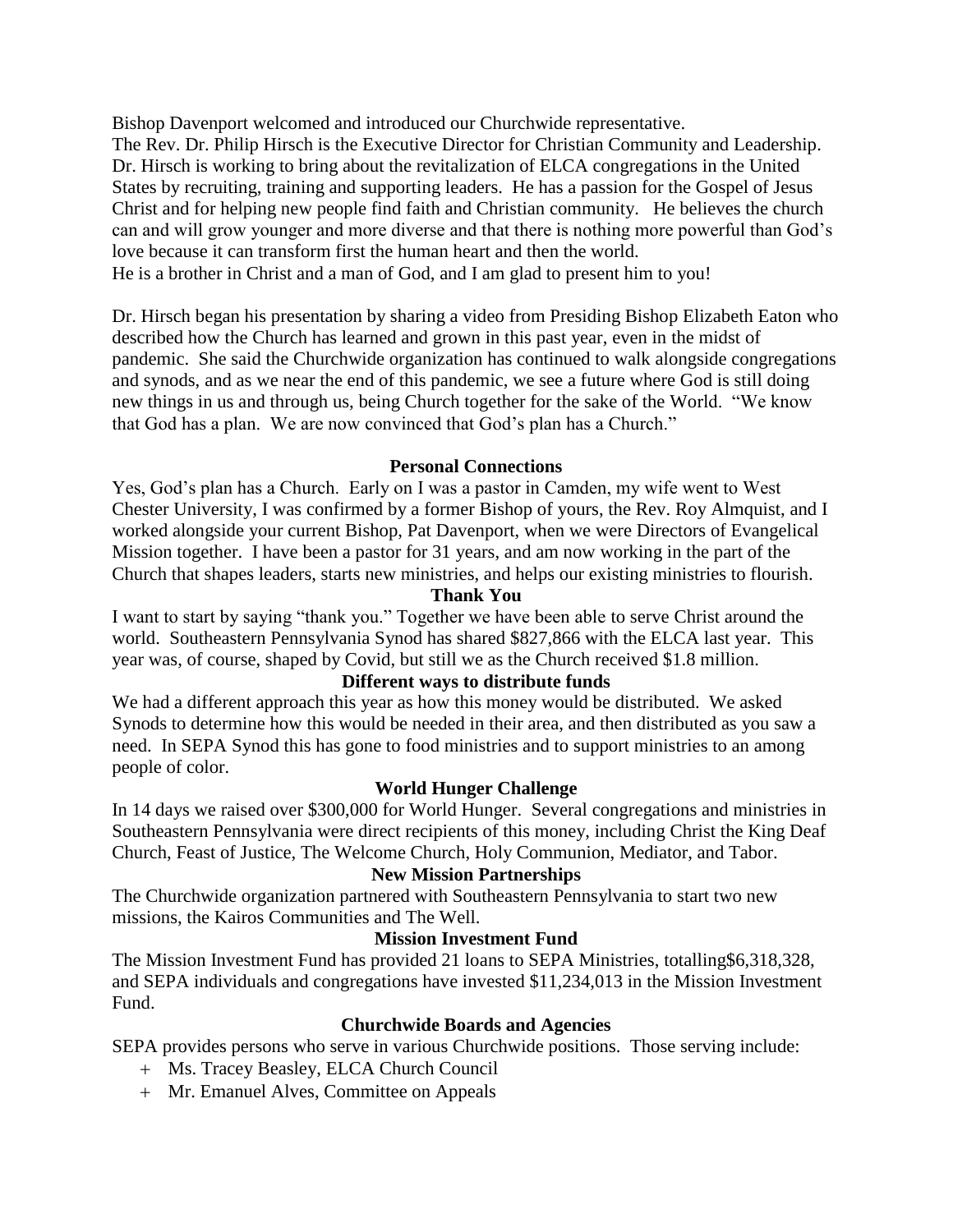- Pr. Fritz Fowler, Committee on Appeals
- Mr. Thomas Salber, Committee on Discipline
- Pr. Raymond Miller, Hearing Officers
- Pr. Sarah Anderson, Nominating Committee
- Mr. Frank Roth, Portico Board

The Committee on Appeals is working on updating the document "Definitions and Guidelines for Discipline" which helps us make sure we have an environment that is safe for everyone, and that there is accountability.

Dr. William Flippin, DEM, is a colleague in the Gospel and shares his time between the Synod and the Churchwide organization.

# **Youth Gathering**

The ELCA Youth Gathering was postponed because of the pandemic, but it will take place this coming year in Minneapolis. Look for registration to open this fall.

# **Life of Faith Initiative**

Congratulations on being chosen to be part of the Life of Faith Initiative, which helps people live their faith in their daily lives, and then learn how to share this life with others.

#### **Future Church: A Movement of God.**

We have been together for 30 years as a denomination. We need to continue to grow in how we bring the gospel in a rapidly changing world. We need systems and ministries that can address these changes. For instance, loneliness has increased dramatically, particularly during Covid. Mental health needs have increased, as has hunger. We are a polarized nation. But the church can make a difference in all these areas.

Our Purpose: to activate each of us so more people know the way of Jesus and discover community, justice, and love.

Our Goal: Share the story of Jesus and the ELCA with a million new people.

#### **Open Doors**

To get this started we have a new grant initiative: Open Doors. This initiative is open to all ELCA congregations. We feel a good idea can come from anywhere, and while not all good ideas need money, no good idea should wither due to a lack of funds. There is no set of best practices; we are committed to learning together and from the experiences of congregations. Check the site<https://elca.org/opendoors> for more information.

Again, thank you for your partnership.

Bishop Davenport opened the floor for questions from the Assembly. As there were none, she told Dr. Hirsch that it is our tradition to give a gift to our speakers. Since he cannot be here in person, he should know "The gift is in the mail!"

Dr. Hirsch thanked the Bishop for such generosity, which is something for which SEPA Synod is well known. He concluded by echoing something Vice President Beasley said: "Don't give up." We are all tired. May God give us that extra burst of energy to keep going, and to find some rest. Don't give up on the way God has called you. Keep the faith.

#### **Second Report on Elections**

Bishop Davenport called on Pr. Rebecca Schanely to continue the Report on Elections.

Pr. Schanely shared the results of the first round of balloting.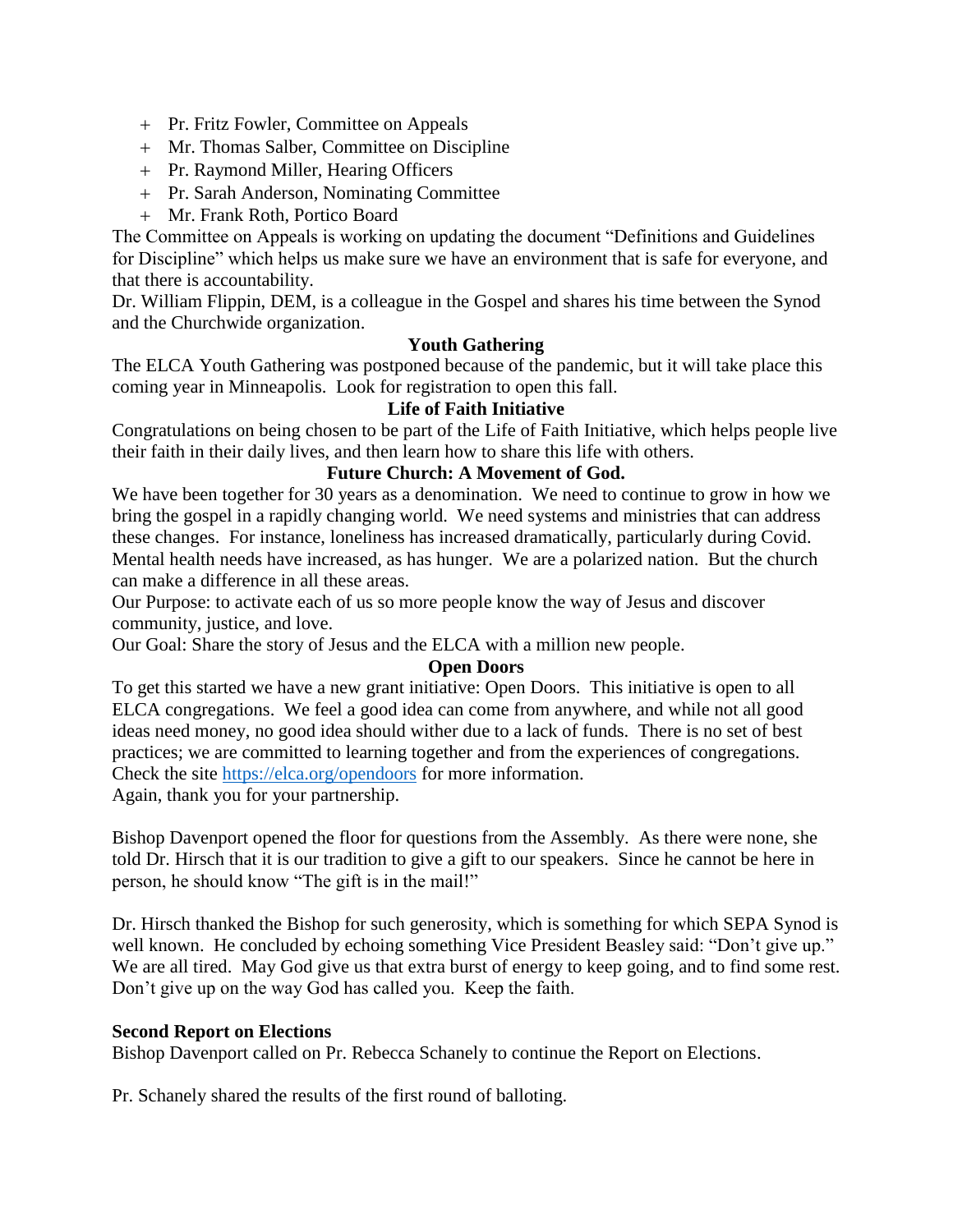# **TICKET 4: SYNOD COUNCIL, CHESTER CONFERENCE REPRESENTATIVE, LAY**

**WOMAN** 1 to be elected There were 226 ballots, 114 votes needed to elect

| Ms. Sandra Zimmerman | 137 |
|----------------------|-----|
| Ms. Doris Sterner    | 89  |

#### Bishop Davenport declared **Ms. Sandra Zimmerman ELECTED**

Pr. Schanely noted that Ms. Sterner's name will move forward to Ticket 7, Synod Council Lay Woman at Large

# **TICKET 9: COMMITTEE ON DISCIPLINE, CLERGY** 2 to be elected

There were 238 ballots, 120 votes needed to elect

| Rev. Lauren Heywood Bruno | 207 |
|---------------------------|-----|
| Rev. Timothy Ness         | 168 |
| Rev. John Berntsen        | 87  |

Bishop Davenport declared **the Rev. Lauren Heywood Bruno and the Rev. Timothy Ness ELECTED**

#### **TICKET 22: SYNOD COUNCIL, AT LARGE REPRESENTATIVE, LAY WOMAN**

1 to be elected There were 245 ballots, 123 votes needed to elect

| Ms. Cynthia Moultrie | 125 |
|----------------------|-----|
| Ms. Gail Penman      | 120 |

Bishop Davenport declared **Ms. Cynthia Moultrie ELECTED**

# **TICKET 26: 2022 CHURCHWIDE ASSEMBLY VOTING MEMBER, CLERGY**

4 to be elected There were 253 ballots, 127 votes needed to elect

| 166 |
|-----|
| 135 |
| 133 |
| 124 |
| 105 |
| 93  |
| 97  |
| 66  |
| 63  |
|     |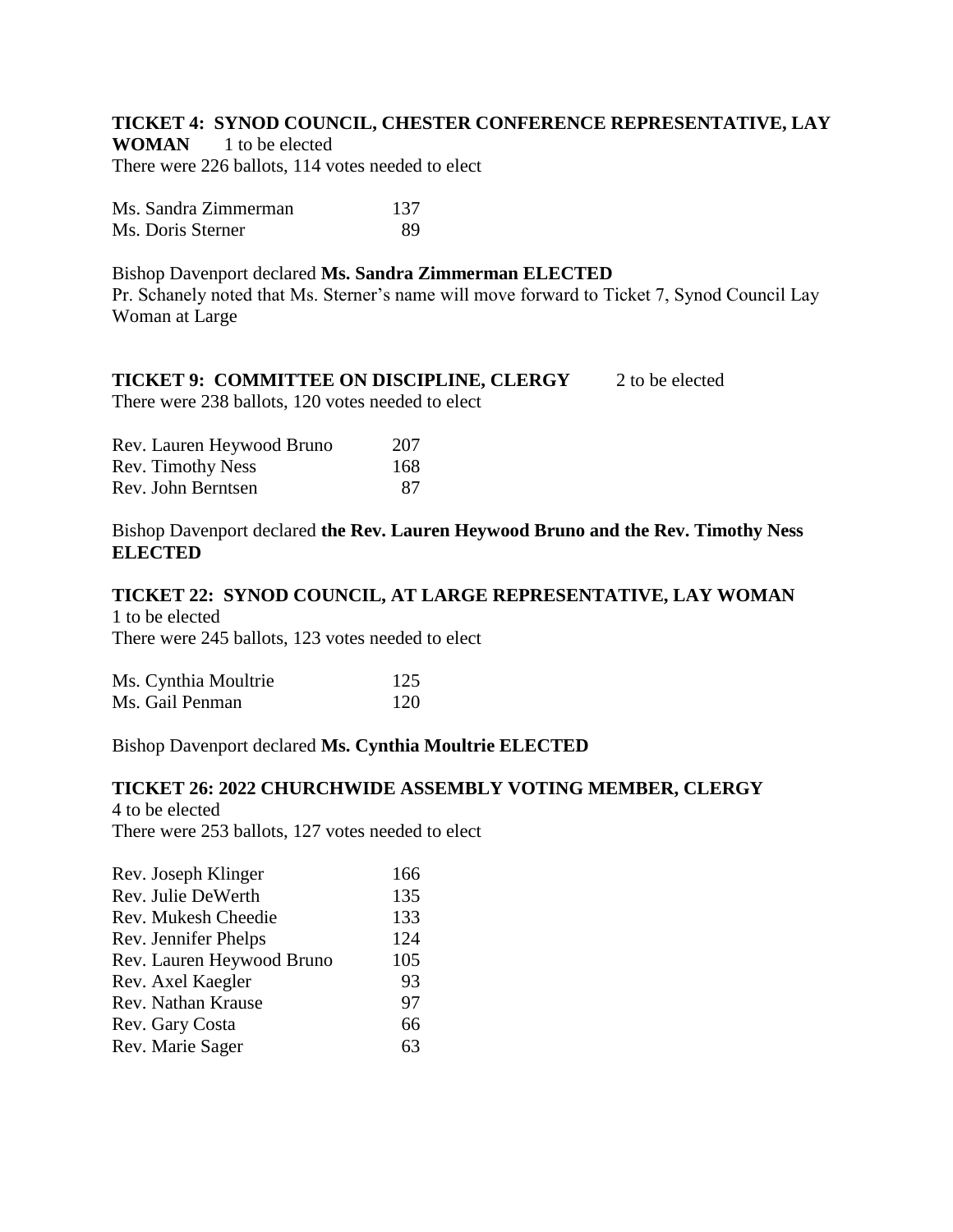#### Bishop Davenport declared **the Rev. Joseph Klinger, the Rev. Julie DeWerth, and the Rev. Mukesh Cheedie ELECTED**

Pr. Schanely stated that the Rev. Jennifer Phelps and the Rev. Lauren Heywood Bruno will move forward to a second ballot.

#### **TICKET 27: 2022 CHURCHWIDE ASSEMBLY VOTING MEMBER, LAY WOMAN** 4 to be elected

There were 243 ballots, 122 votes needed to elect

| Ms. Doreen Kinzler    | 199 |
|-----------------------|-----|
| Ms. Elizabeth Stewart | 189 |
| Ms. Cynthia Moultrie  | 186 |
| Ms. Sandra Zimmerman  | 172 |
| Ms. Susan Massey      | 153 |

### Bishop Davenport declared **Ms. Doreen Kinzler, Ms. Elizabeth Stewart, Ms. Cynthia Moultrie, and Ms. Sandra Zimmerman ELECTED**

### **TICKET 30: 2022 CHURCHWIDE ASSEMBLY VOTING MEMBER, ADDITIONAL**  LAY PERSON, YOUTH OR YOUNG ADULT 1 to be elected

There were 244 ballots, 123 votes needed to elect

| Mr. Damar Wilson | 148 |
|------------------|-----|
| Ms. Kendyll Ward | 96  |

Bishop Davenport declared **Mr. Damar Wilson ELECTED**

#### **TICKET 31: NOMINEES FOR ELCA CHURCH COUNCIL – CLERGY**

2 to be elected There were 260 ballots, 131 votes needed to elect

| Rev. Gwendolyn King | 157 |
|---------------------|-----|
| Rev. Laura Tancredi | 141 |
| Rev. Serena Sellers | 112 |
| Rev. Wayne Shelor   | 93  |

Bishop Davenport declared **the Rev. Gwendolyn King and the Rev. Laura Tancredi ELECTED**

#### **New Balloting**

Pr. Schanely introduced the next round of balloting by first noting that the results of the balloting so far have impacted the results of Ticket 19, Synod Council, Clergy. As Ms. Zimmerman was elected to Synod Council on Ticket 4, and since she and Pr. Wayne Shelor are both from the same congregation, Pr. Shelor is no longer eligible for election. Therefore the three remaining candidates may be elected.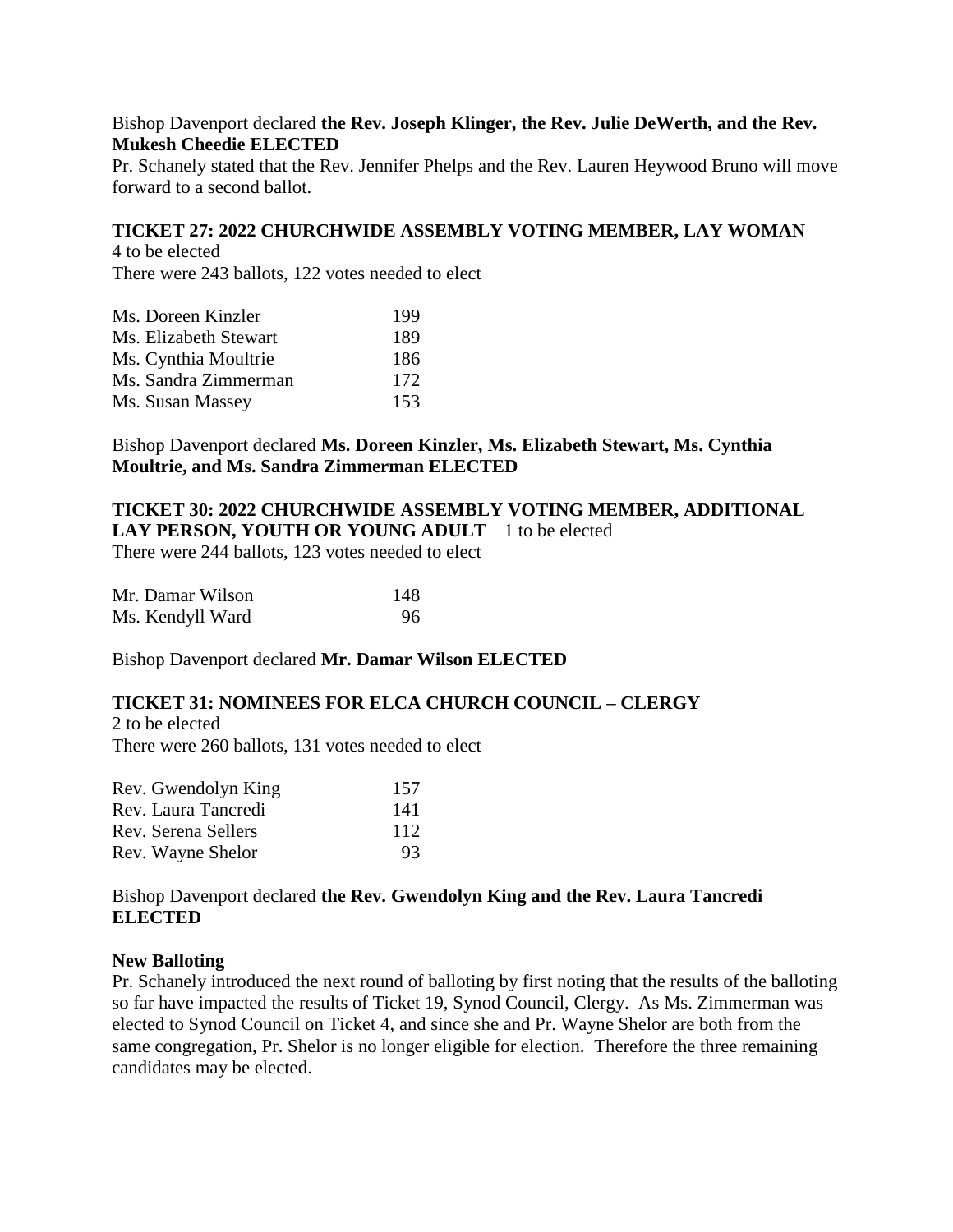**TICKET 19: SYNOD COUNCIL, CLERGY** (Three Ministers of Word and Sacrament to be elected for terms ending 2024) Rev. Gary Costa Rev. John Heidgerd Rev. Nathan Krause

# Bishop Davenport declared **the Rev. Gary Costa, the Rev. John Heidgerd, and the Rev. Nathan Krause ELECTED**

Pr. Schanely then said that there are three Tickets which remain to be decided. She first placed Ticket 7 before the Assembly.

#### **TICKET 7: SYNOD COUNCIL, AT LARGE REPRESENTATIVE, LAY WOMAN** Ms. Doreen Kinzler Ms. Doris Sterner

Pr. Schanely instructed the Assembly to vote for one (1) person There were 257 ballots, 129 votes needed to elect

| Ms. Doreen Kinzler    | 137 |
|-----------------------|-----|
| Ms. Elizabeth Stewart | 120 |

Bishop Davenport declared **Ms. Doreen Kinzler ELECTED**

Pr. Schanely then placed Ticket 26 before the Assembly

#### **TICKET 26: 2022 CHURCHWIDE ASSEMBLY VOTING MEMBER, CLERGY**

Rev. Jennifer Phelps Rev. Lauren Heywood Bruno

Pr. Schanely instructed the Assembly to vote for one (1) person There were 267 ballots, 134 votes needed to elect

| Rev. Jennifer Phelps      | 146 |
|---------------------------|-----|
| Rev. Lauren Heywood Bruno | 121 |

Bishop Davenport declared **the Rev. Jennifer Phelps ELECTED**

Pr. Schanely then placed Ticket 29 before the Assembly. She noted that Rev. Gary Costa has been moved forward from Ticket 26.

**TICKET 29: 2022 CHURCHWIDE ASSEMBLY VOTING MEMBER, ADDITIONAL CLERGY, PERSON OF COLOR OR WHOSE PRIMARY LANGUAGE IS OTHER THAN ENGLISH** (1 to be elected) Rev. Regina Goodrich Rev. Gary Costa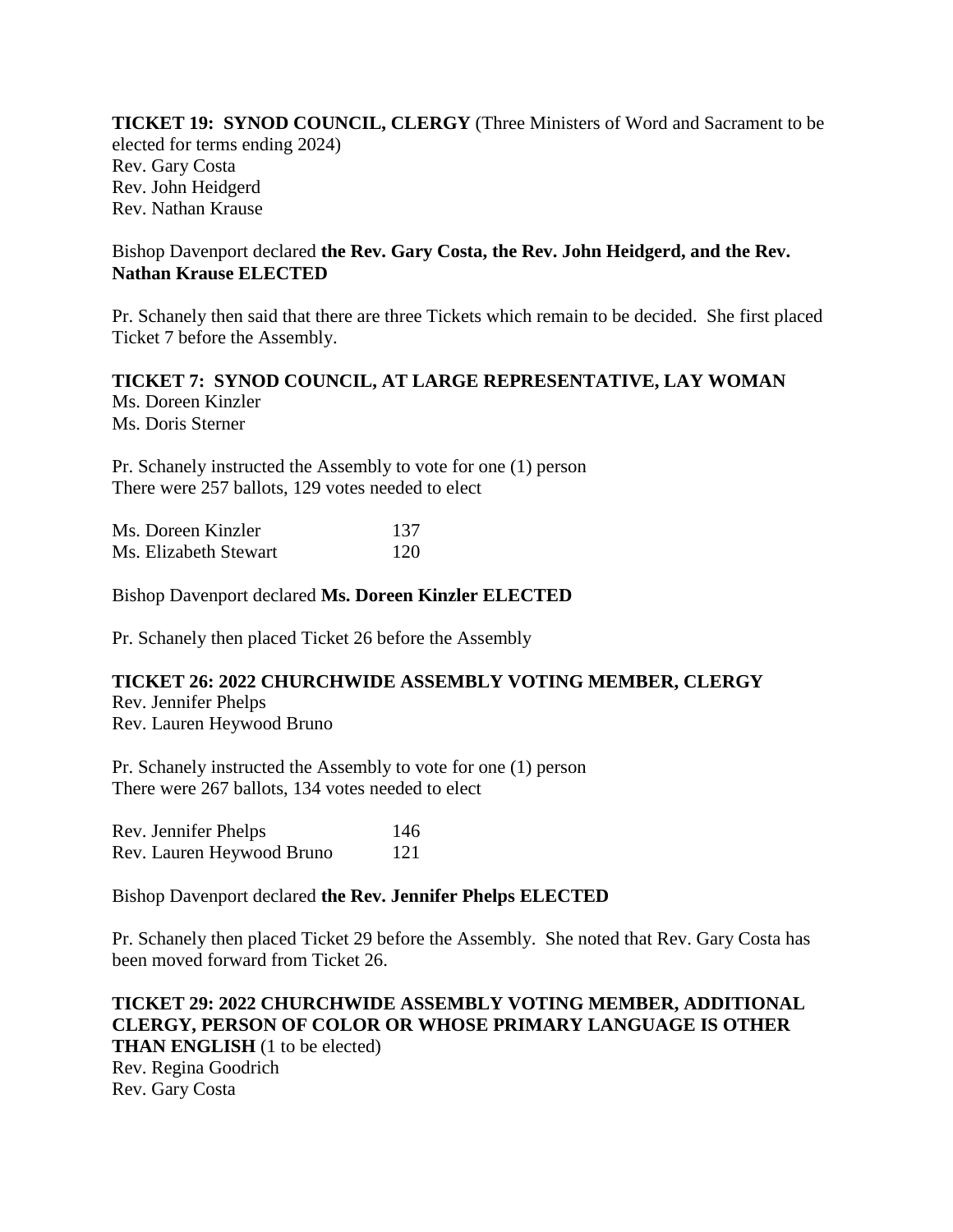Pr. Schanely instructed the Assembly to vote for one (1) person There were 260 ballots, 131 votes needed to elect

| Rev. Regina Goodrich | 165 |
|----------------------|-----|
| Rev. Gary Costa      | 95  |

Bishop Davenport declared **the Rev. Regina Goodrich ELECTED**

Pr. Schanely stated that this concludes the balloting. Bishop Davenport thanked Pr. Schanely for her hard work and dedication to this important process.

# **Break**

Bishop Davenport then called on Pr. Thomas Rusert, St. Paul's Doylestown to offer a prayer of thanksgiving before the Assembly took a 10-minute break.

During the break videos were shared, including the recognition of the **50th anniversary of ordination** of the Rev. Albert Douglass, and a description of **Sanctuary Village**, a tiny house project in the Holmesburg section of Philadelphia. This project is focused on walking alongside those who are experiencing homelessness by creating a community with wrap around services to assist people to move to a permanent home. Sanctuary Village is the designated recipient of the Synod Assembly offering.

As the Assembly returned to session Bishop Davenport thanked the members of the Synod for their generous support of this important ministry to end homelessness in the City of Philadelphia.

Bishop called on Ms. Catherine Carman of Trinity, Perkasie, to resume our work in prayer. Dr. Addie Butler was then called on to make the final Report of the Committee on Reference and Counsel. Dr. Butler brought forward the following Resolution of Thanks.

#### **SEPA Synod Assembly Resolution of Thanks**

**WHEREAS** it is right at all times and in all places to give thanks for God's grace and mercy, and the extraordinary gifts of the Holy Spirit that bless the people of God to do God's work with our hands;

**BE IT RESOLVED THAT** at the end of this thirty-third meeting of this Assembly, we offer our appreciation and thankful applause;

To our own Bishop Patricia Ann Curtis Davenport for her years of service and dedication to the Evangelical Lutheran Church in America (ELCA) and the people of God in this "beloved community" who are members of, and affiliated with, this church;

To our ELCA representative, Reverend Phil Hirsch, Executive Director, Christian Community and Leadership;

To the representatives of all organizations and agencies of the Southeastern Pennsylvania (SEPA) Synod present here at this Assembly;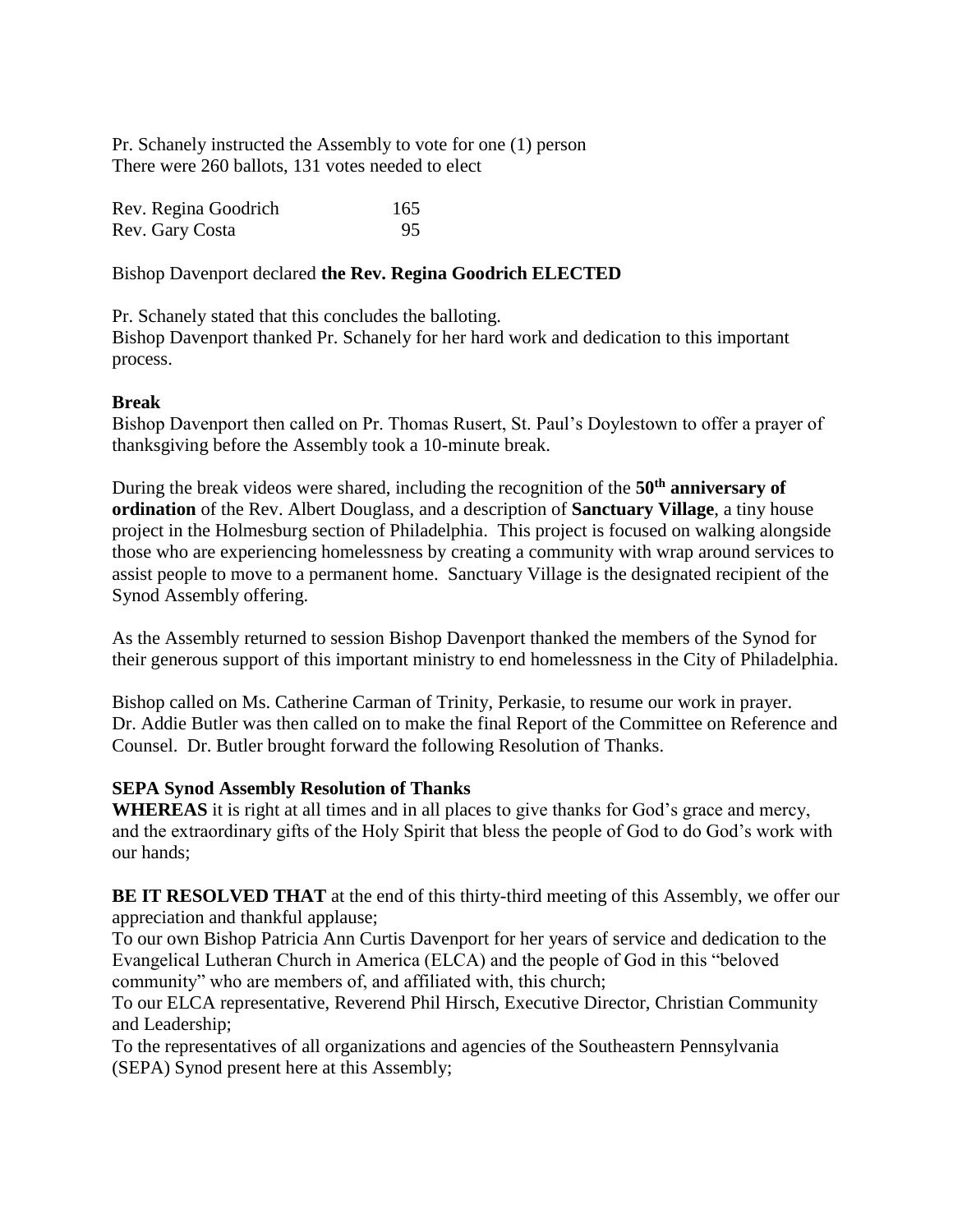To Reverend Jennifer Phelps and the members of SEPA's Worship Committee for the prayers, praise and preaching;

To Reverend Joseph Klinger and members of the Nominating Committee, and Reverend Rebecca Schanely and members of the Elections Committee, for their tremendous work; To the officers, staff and volunteers of the SEPA Synod who worked tirelessly to make this 2021 Assembly a success. We sincerely appreciate your innovation and creativity used to make our

FIRST digital assembly possible;

To the United Lutheran Seminary for their unfailing hospitality;

To the IT professionals who operated LUMI, the digital meeting platform used throughout this Assembly;

To all participants from the SEPA Synod who offered their energy, skills and time to prepare for, plan, arrange and participate in this Assembly.

And permit me to extend a personal thank you to the Reference and Council Team members and our consultants:

R&C Team Members Sis. Alice Bell Rev. Jenn Casey Rev. Lauren Heywood Bruno Rev. Karen Sease

And our consultants: Rev. Karl Richard, Secretary of the SEPA Synod Rev. Dr. Larry Smoose, Assembly Parliamentarian

Bishop Davenport – And thank you Dr, Butler for your superb leadership again this year!

# **Final Report of the Registrar**

Ms. Cynta Outterbridge presented the final report of the registrar.

**Total voting membership, 353;** total number of ministers of Word and Sacrament under call, 121; total number of retired ministers of Word and Sacrament voting, 26; total number of ministers of Word and Service under call, 9; total number of retired ministers of Word and Service voting, 4; total number of lay voting members certified, including council members, youth, and young adults, 191; total number of "persons of color and/or persons whose primary language is other than English" in the previous total, 57; percent of "persons of color and/or persons whose primary language is other than English" of total voting membership, 16%; number of lay women voting members, 111; number of lay men voting members, 56; number of lay Synod Council members, 11; number of youth/young adults members, 16.

**Total registered (actually in attendance) voting membership, 297;** number of ministers of Word and Sacrament under call registered, 106; number of retired ministers of Word and Sacrament registered, 20; number of ministers of Word and Service under call registered, 4; number of retired ministers of Word and Service registered, 2; number of lay voting members registered, including Lay Council members, youth and young adults, 165; total number of "persons of color and/or persons whose primary language is other than English" in previous total,